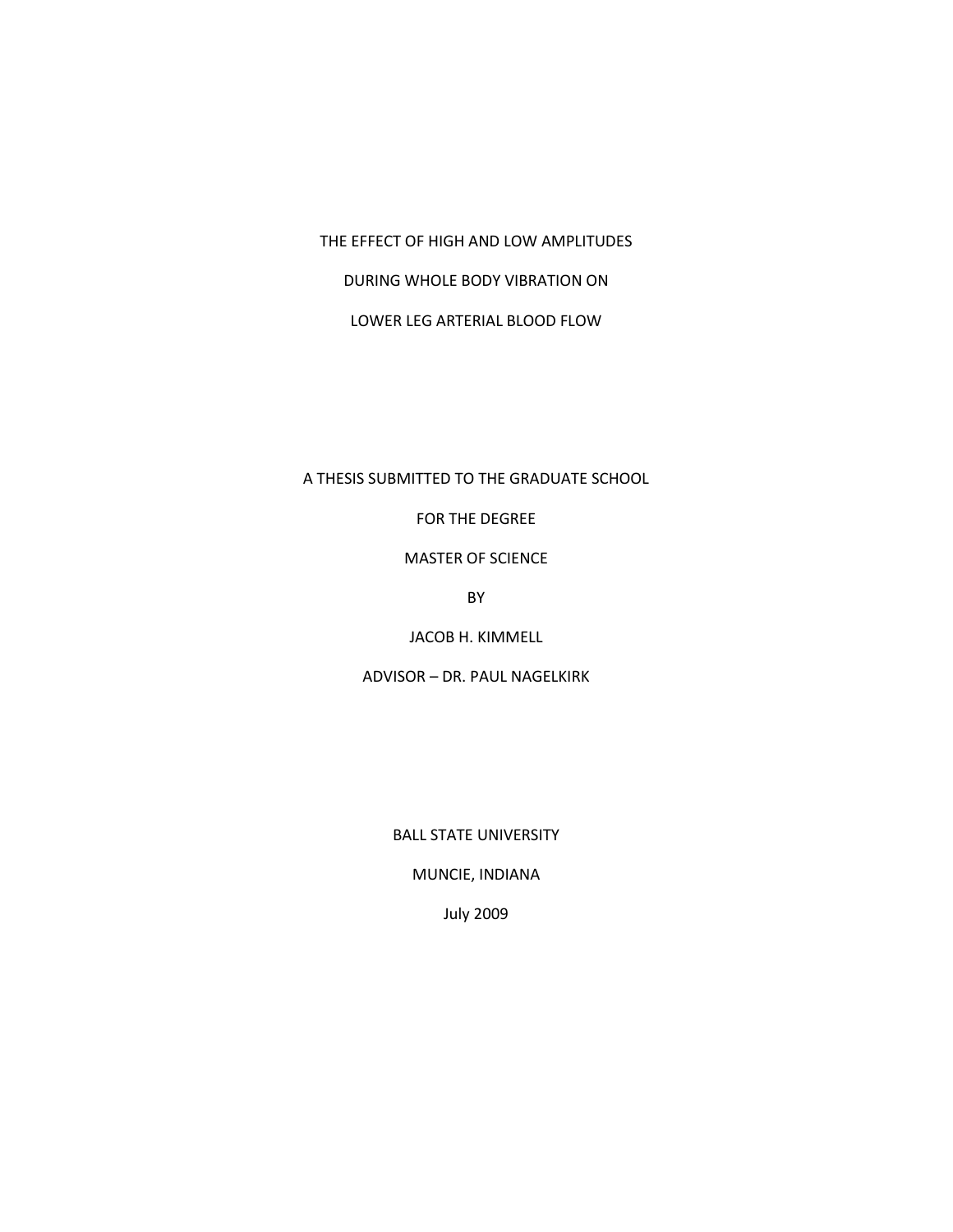## **ABSTRACT**

| <b>THESIS:</b>  | The Effect of High and Low Amplitudes During Whole Body Vibration on Lower |
|-----------------|----------------------------------------------------------------------------|
|                 | Leg Arterial Blood Flow                                                    |
| <b>STUDENT:</b> | Jacob H. Kimmell                                                           |
| <b>DEGREE:</b>  | Master's of Science                                                        |
| <b>COLLEGE:</b> | Applied Sciences and Technology                                            |
| DATE:           | July, 2009                                                                 |
| <b>PAGES:</b>   | 70                                                                         |

Whole body vibration (WBV) is a technique that has been shown to induce positive blood flow changes, however little is known about the effect of different vibration amplitudes on arterial blood flow. **Purpose.** The purpose of this study was to determine the effect of 2 different amplitudes during an acute bout of WBV on blood flow through the popliteal artery. **Methods.** Thirty healthy, recreationally active subjects (15 women, 15 men) aged 19-34 years performed two, 10 - minute bouts of vibration at a frequency of 30 Hz and high amplitude (6 mm) or low amplitude (3 mm) in random order after a period of prone rest. Doppler ultrasound was used to assess changes in blood flow. Mean blood flow velocity, peak velocity, end-diastolic velocity, pulsatility index, and resistive index measures were taken immediately before vibration and immediately after. **Results.** Mean blood flow velocity increased after 10 minutes of WBV. Mean velocity increased more in the 6mm trial (pre=  $21.6 \pm 4.74$  cm/s, post=  $25.3 \pm 6.11$  cm/s) than in the 3mm trial (pre= 22.3  $\pm$  4.33 cm/s, post= 23.5  $\pm$  5.94 cm/s). Peak blood flow velocity increased following 10 minutes of WBV and increased more in the 6mm trial (pre=  $37.1 \pm 9.78$ ) cm/s, post= 43.7 ± 10.95 cm/s) than in the 3mm trial (pre=  $37.8 \pm 8.92$  cm/s, post=  $39.4 \pm 10.5$ cm/s) following 10 minutes of passive WBV. Pulsatility index also increased significantly following 10 minutes of WBV and increased more in the 6mm trial (pre=  $1.639 \pm 0.1299$ , post= 1.729  $\pm$  0.1324) than in the 3mm trial (pre= 1.660  $\pm$  0.1219, post= 1.671  $\pm$  0.1428). No main effects or interactions were observed for resistive index or end diastolic blood flow velocity (P>0.05). **Conclusion.** Ten minutes of passive WBV increases blood flow velocity. High amplitude (6 mm) produced a more pronounced increase in blood flow than the low amplitude (3 mm). Given the relationship between blood flow velocity and WBV, these results suggest that amplitude plays a role in increasing blood flow and that high amplitude (6 mm) may be more effective than low amplitude (3 mm) in improving circulation to the lower leg. **Key Words.** WHOLE BODY VIBRATION, BLOOD FLOW, ULTRASOUND, AMPLITUDE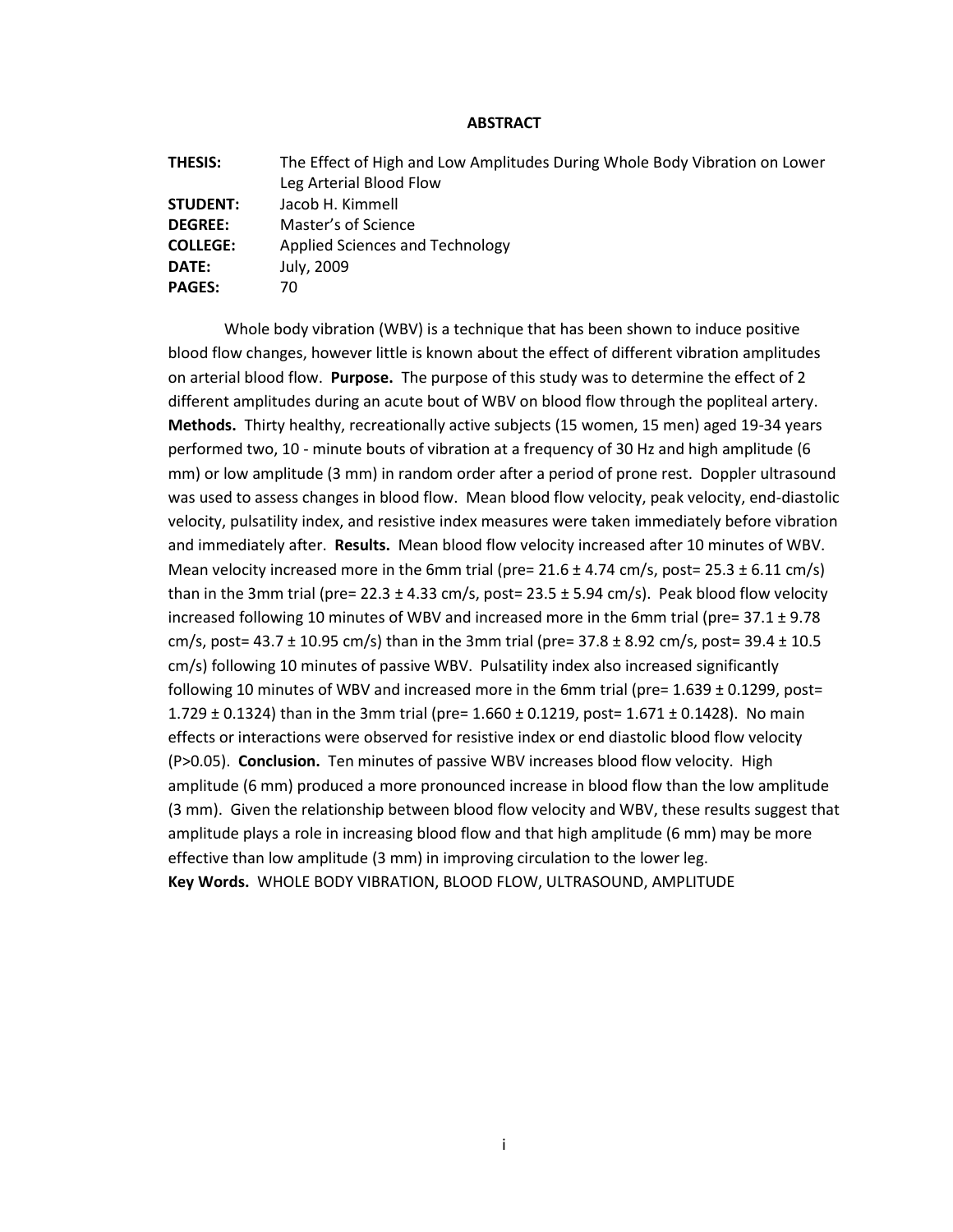## **ACKNOWLEDGEMENTS**

I would like to thank my parents first and foremost for all of their love and support. I appreciate everything you have given me and done for me. I would not be where I am today if it was not for your constant encouragement. I love you both very much.

I would like to thank Dr. Paul Nagelkirk for chairing my thesis project. Thank you for your guidance and support throughout this process. I appreciate all of your work in helping complete this project.

I would like to thank Dr. Leonard Kaminsky for being involved in this project and for letting me be a part of this program. I have learned a lot from you and I have enjoyed my time here in the program. Thank you for giving me the opportunity to work with you and learn from you.

I would like to thank Dr. Eric Dugan for being involved in my thesis project. Thank you for your guidance and for letting me use your equipment.

I would like to thank my fellow graduate assistants. You all have helped me throughout the program and I have enjoyed my time with you. You all are the best. I wish you all well in your future endeavors.

Finally, I would like to thank Amy for her love and encouragement. You have kept me positive and focused throughout this whole process. I love you with all of my heart.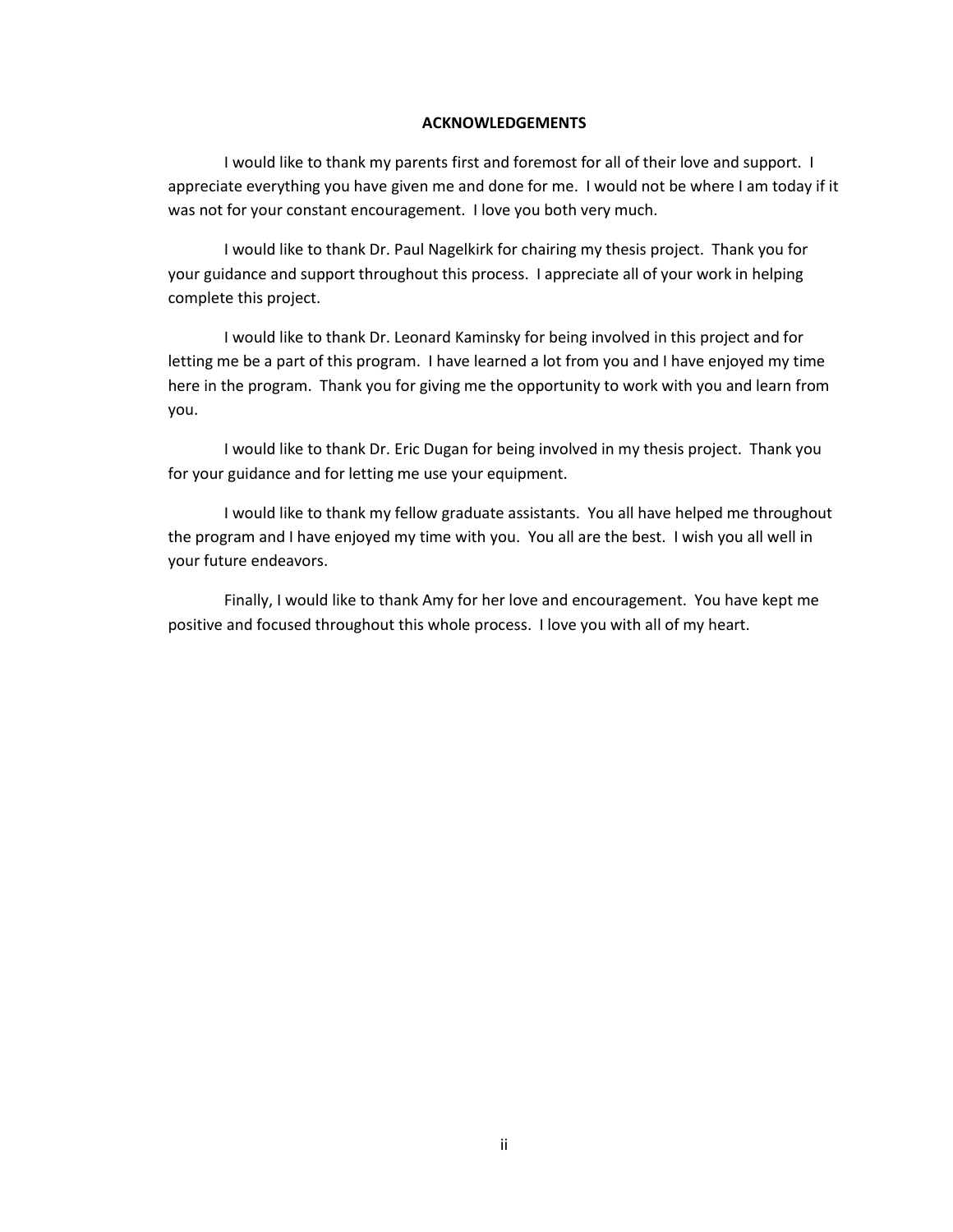| Chapter I.          |  |  |
|---------------------|--|--|
|                     |  |  |
|                     |  |  |
|                     |  |  |
|                     |  |  |
|                     |  |  |
| Chapter II.         |  |  |
|                     |  |  |
|                     |  |  |
|                     |  |  |
|                     |  |  |
|                     |  |  |
|                     |  |  |
| <b>Chapter III.</b> |  |  |
|                     |  |  |
|                     |  |  |
|                     |  |  |
|                     |  |  |
|                     |  |  |
|                     |  |  |

## **Table of Contents**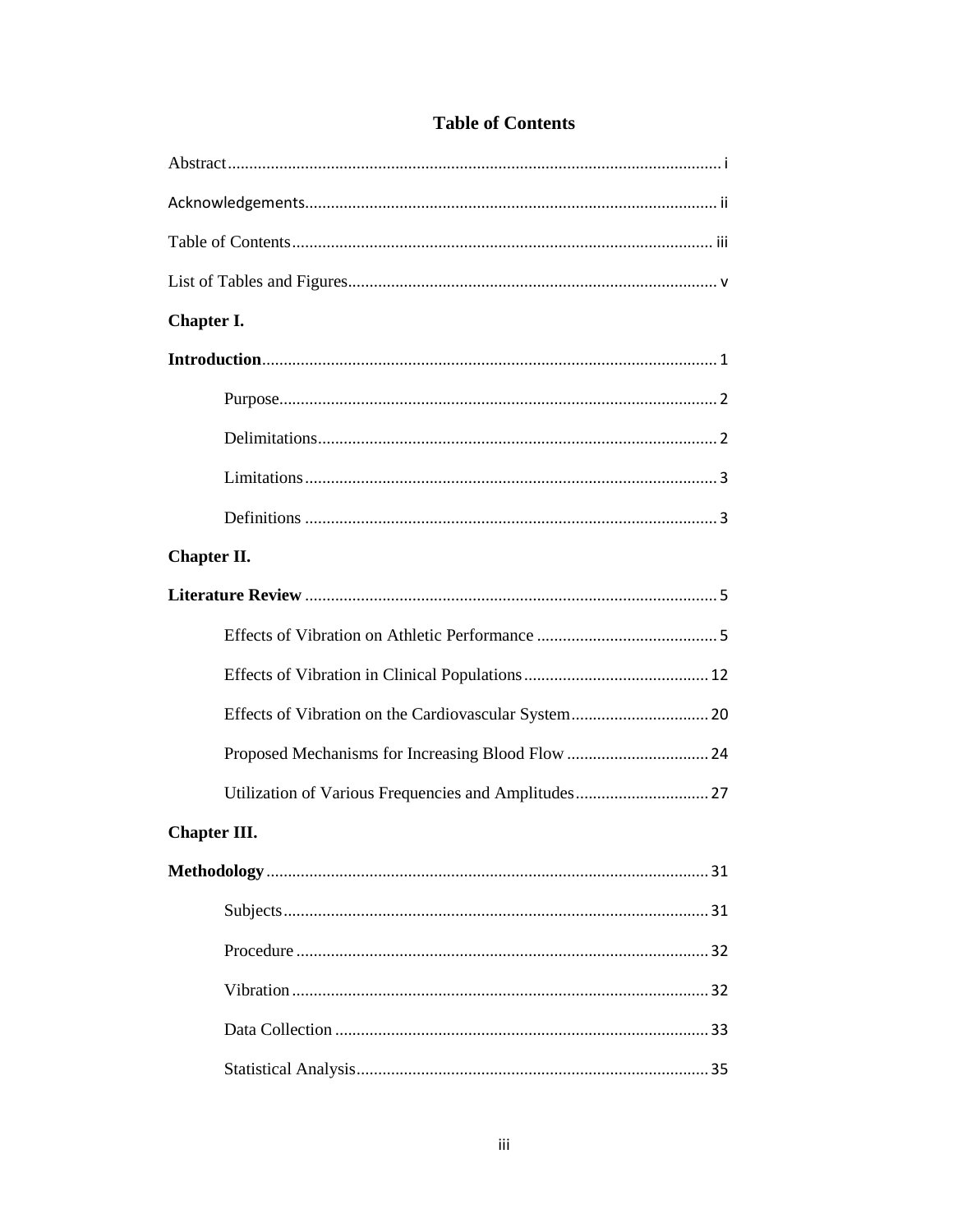# Chapter IV.

| Chapter V. |  |
|------------|--|
|            |  |
|            |  |
|            |  |
|            |  |
|            |  |
|            |  |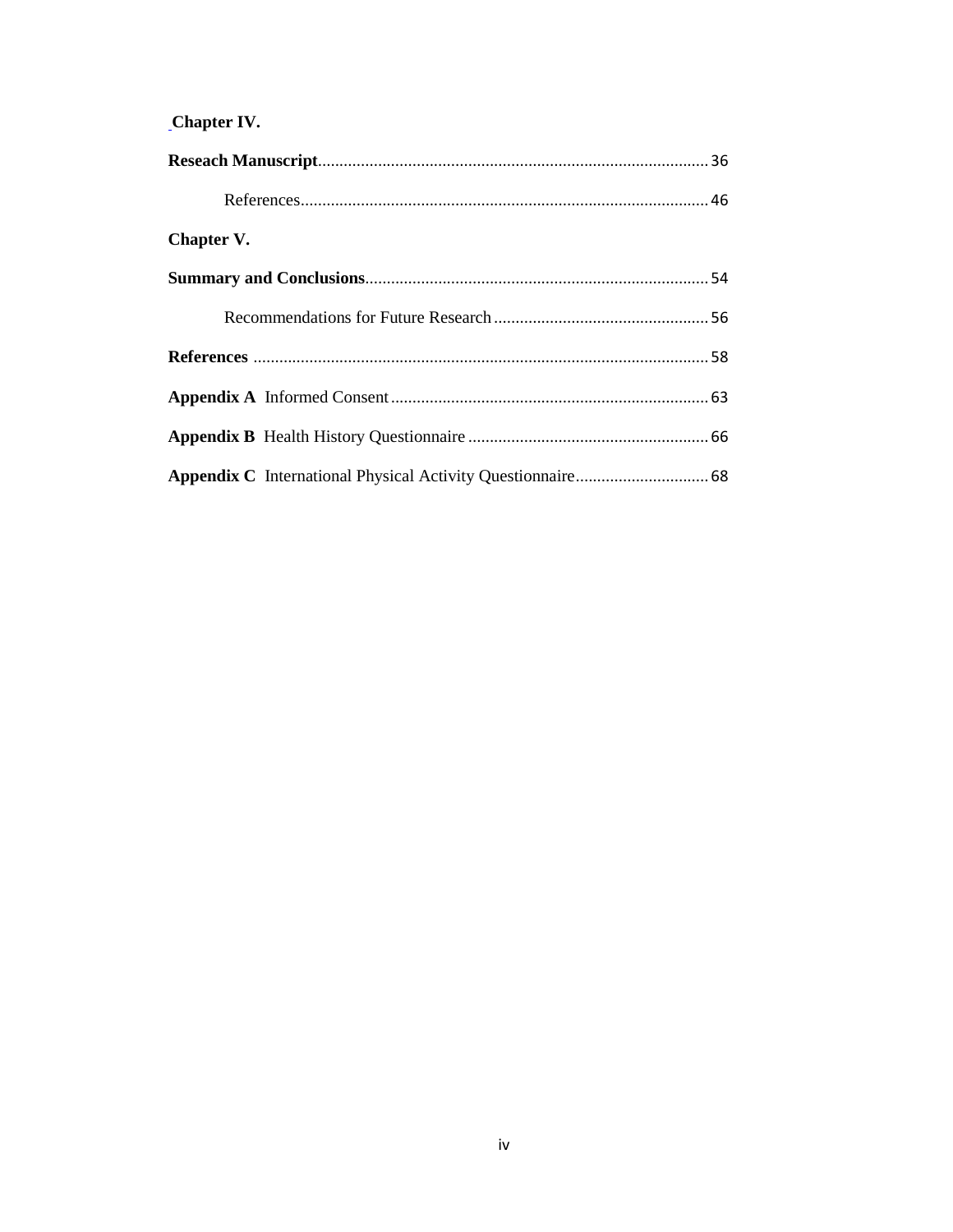| Table 1.  |  |     |  |  |
|-----------|--|-----|--|--|
|           |  |     |  |  |
| Figure 1. |  |     |  |  |
|           |  |     |  |  |
| Figure 2. |  |     |  |  |
| Figure 3. |  |     |  |  |
|           |  | .53 |  |  |

# **List of Tables and Figures**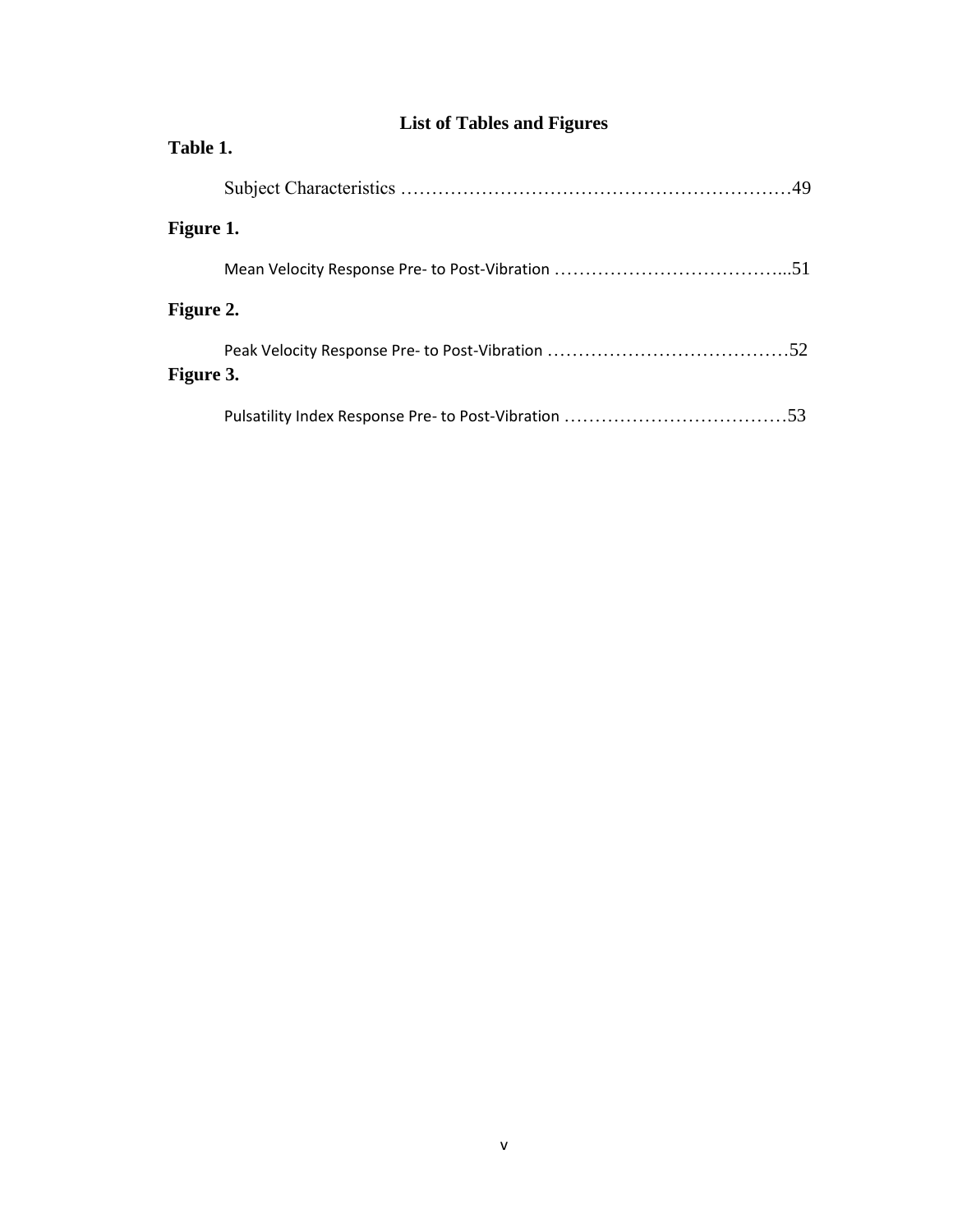**Chapter I Introduction**

Whole body vibration (WBV) is a technique that distributes vertical vibration to the entire body. A person will either stand passively on a vibration platform or perform exercises on the platform while receiving the vibration. WBV is being marketed as an alternative and a supplement to exercise training.

Both acute and training effects of WBV have been studied. Though most of these investigations focus on the beneficial effects of vibration on indices of athletic performance such as increased muscular strength (37, 62), improved jump height (21, 62), increased power (37), and improved balance (62), and flexibility (16, 21, 58), there is burgeoning interest in nonperformance areas like metabolism (52), body composition (53), and oxygen uptake (50-52). There has also been an increased interest in WBV and its effect on chronic disease and aging. Patients with multiple sclerosis, cerebral palsy, stroke, cystic fibrosis, Parkinson's disease, and diabetes have been examined. The primary focus of these studies has been on functional components related to these states such as strength (3, 38, 49, 54, 61, 66), motor function (3, 7, 33, 56, 59, 65), and balance (3, 7, 29, 38, 65). Other areas of interest within these populations include bone mineral density (32, 66) and glycemic control (6).

Cardiovascular changes have also been observed following acute bouts of WBV. These changes include increases in skin blood flow (39, 41, 43), increased arterial blood flow (39),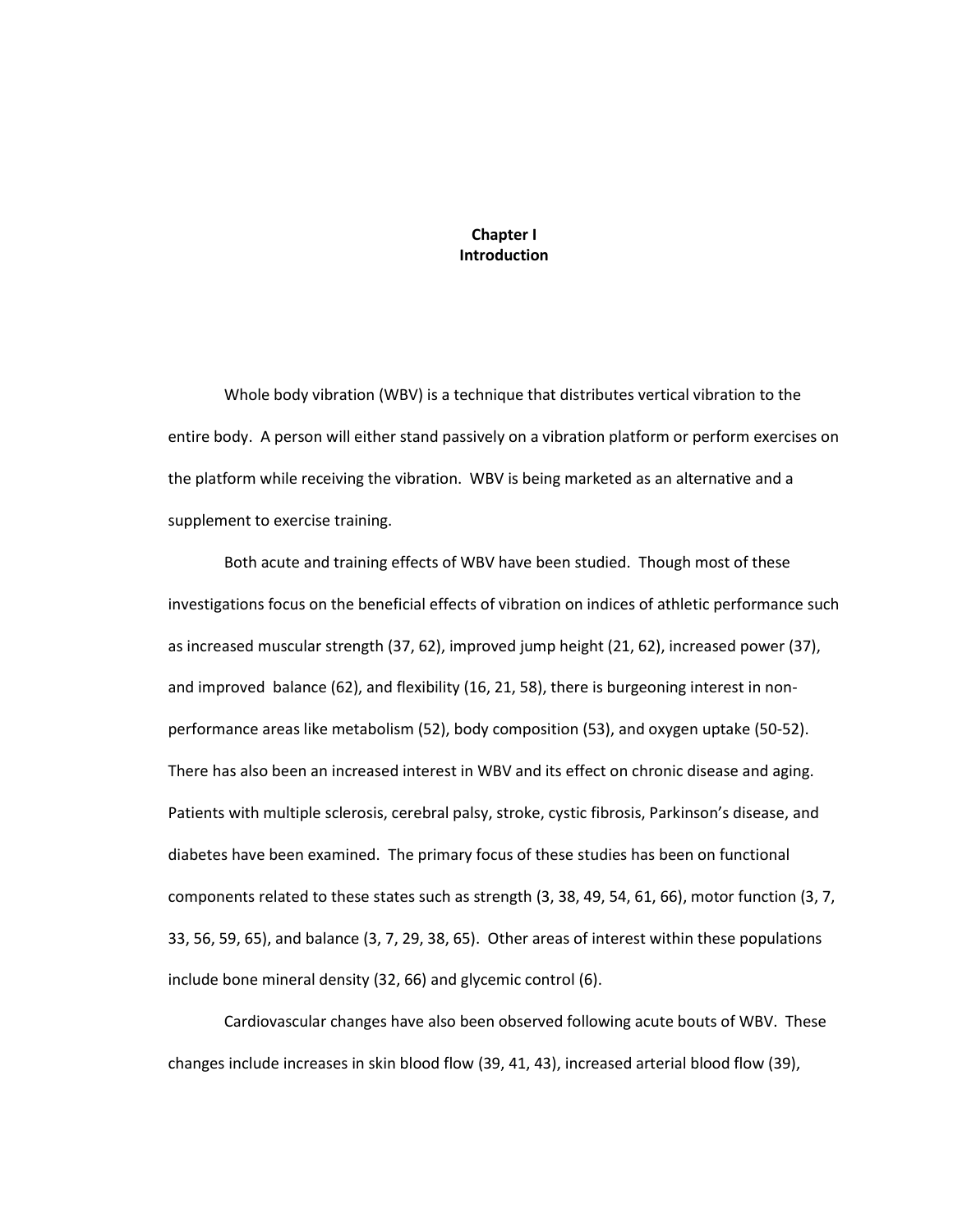decreased resistance to blood flow (39), and decreased arterial stiffness (47). The changes seen in blood flow suggest that WBV may be a beneficial adjunct to exercise for populations with impaired circulation such as those with peripheral artery disease (PAD) and diabetes; specifically, the individuals who are limited during exercise because of claudication pain.

A significant limitation of the body of WBV literature is the lack of consensus regarding an appropriate frequency and amplitude that will produce physiological changes. Studies have used frequencies as low as 10Hz to as high as 60Hz and amplitudes as low as 1mm to as high as 10mm. Studies of athletic performance clearly indicate varying frequencies and amplitudes produce dissimilar physiological responses (8, 15, 16, 25, 26, 35, 41, 42, 51, 62). However similar studies of the effects of amplitude and frequency on indices of blood flow are much less prevalent. Maloney-Hinds et al. is the only group to explore how 2 different WBV frequencies (30 Hz vs. 50 Hz) affect blood flow (43). They reported that the higher frequency induced a greater increase in skin blood flow than the lower frequency. There are no published studies that describe the blood flow response to different WBV amplitudes.

## **Purpose**

The primary purpose of this study was to determine how 2 different amplitudes of WBV affected blood flow through the popliteal artery. This study tested the following hypotheses: that WBV will increase arterial blood flow; and that a high amplitude (6 mm), will cause a greater increase in blood flow than a low amplitude (3 mm).

## **Delimitations**

This research was delimited to 30 low risk, recreationally active, males and females. All of the subjects were exposed to 30 Hz of frequency and 3 mm and 6 mm of amplitude of

2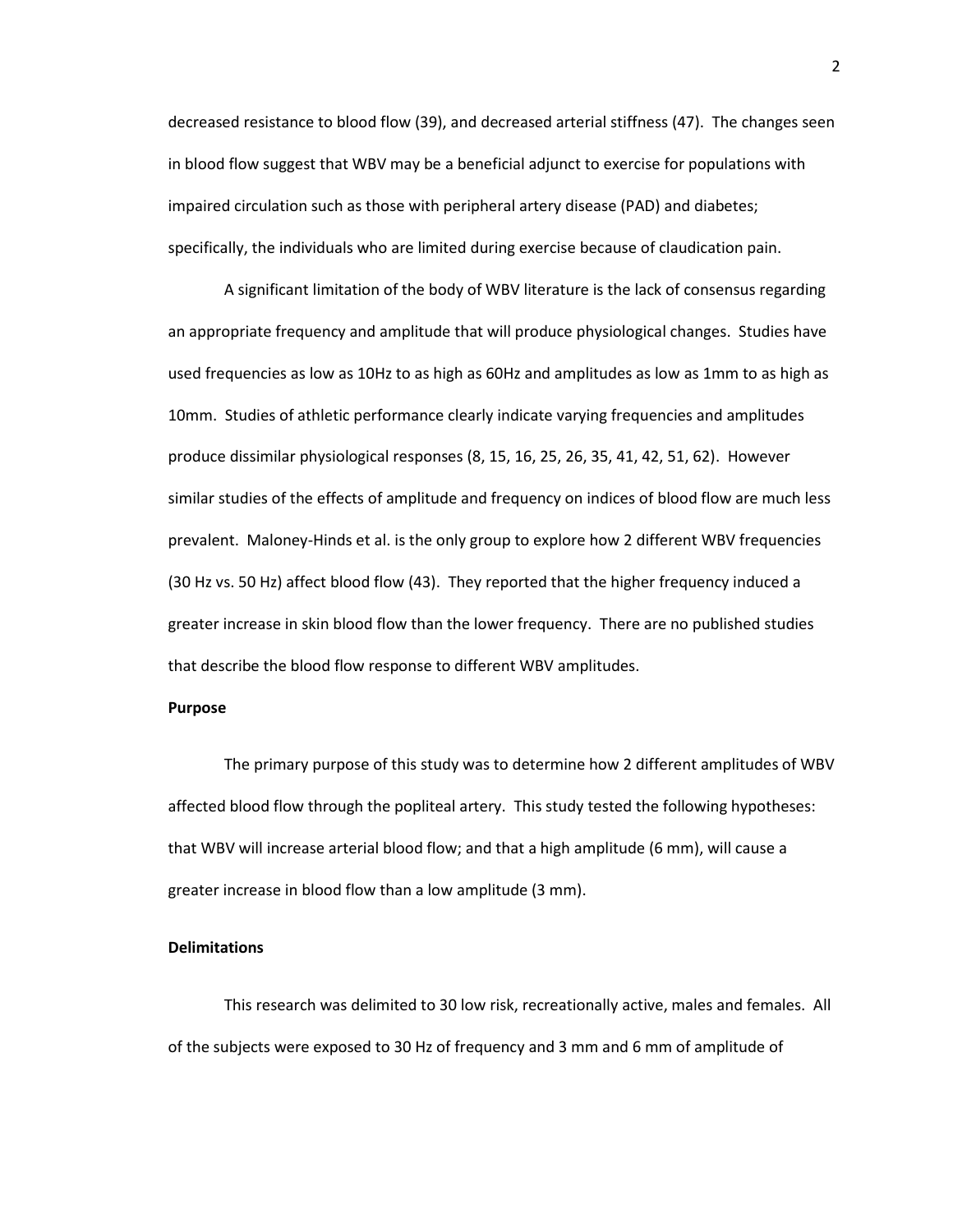vibration using the Next Generation Power Plate (North America, LLC, Culver City, California, USA). The age range was 19-34 years. This study assessed indices of blood flow (mean velocity, peak velocity, end diastolic velocity, pulsatility index, and resistive index) through the popliteal artery pre-WBV and post-WBV using Doppler sonography. The same technician made all measurements for this experiment.

## **Limitations**

Limitations of this study included conducting of tests at different times of the day, thus not controlling for diurnal variations in blood flow. It is unknown if these diurnal fluctuations would influence the blood flow response to WBV. This study also did not control for hormones that affect blood flow. Women were not tested at a particular phase of the menstrual cycle. During the menstrual cycle there are vascular changes which will affect blood flow (5). Another limitation to this study is that the diameter of the popliteal artery was not directly measured, so blood flow could not be measured directly. This study was also limited to a small sample size, which limits the statistical power of the results.

## **Definitions**

- **1. Whole Body Vibration -** a technique in which low or high frequency vibration is delivered to a participant that is standing or exercising on a vibration platform.
- **2. Frequency**  the number of complete oscillations per second of energy.
- **3. Amplitude –** the maximum displacement of a vibrating particle or body from its position to rest.
- **4. Power Doppler Sonography –** a Doppler ultrasound technique utilizing the Doppler Effect to measure blood flow velocity.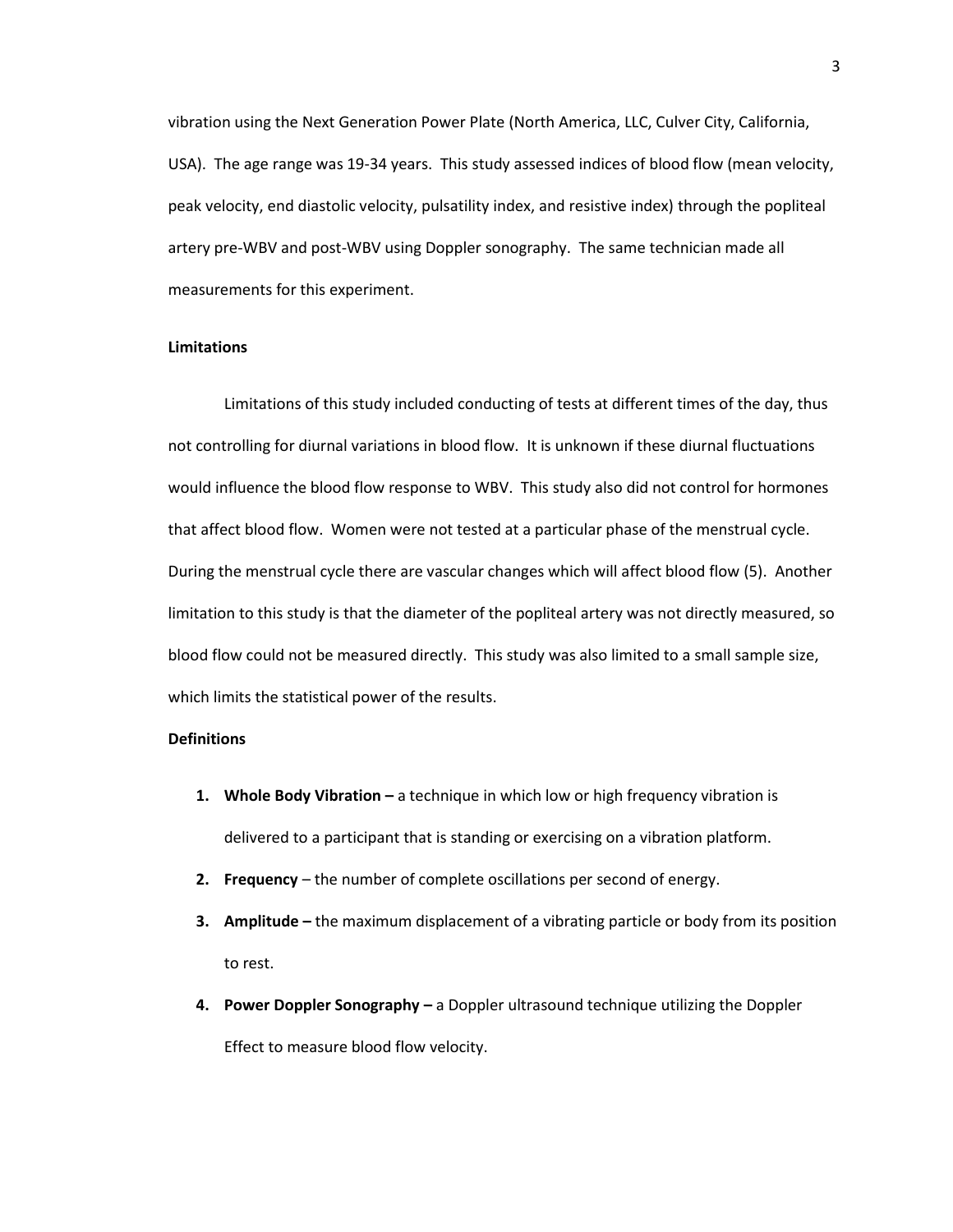- **5. Mean Velocity –** the mean blood flow velocity through a vessel.
- **6. Peak Velocity –** the maximal blood flow velocity through a vessel.
- **7. End Diastolic Velocity –** the maximal blood flow velocity at the end of diastole.
- **8. Pulsatility Index –** a measure of the variability of blood velocity in a vessel, equal to the difference between the peak systolic and minimum diastolic velocities divided by the mean velocity during the cardiac cycle.
- **9. Resistive Index –** indicator of resistance to perfusion.
- **10. Blood Flow –** measure of volume of blood moving through a vessel over a unit of time.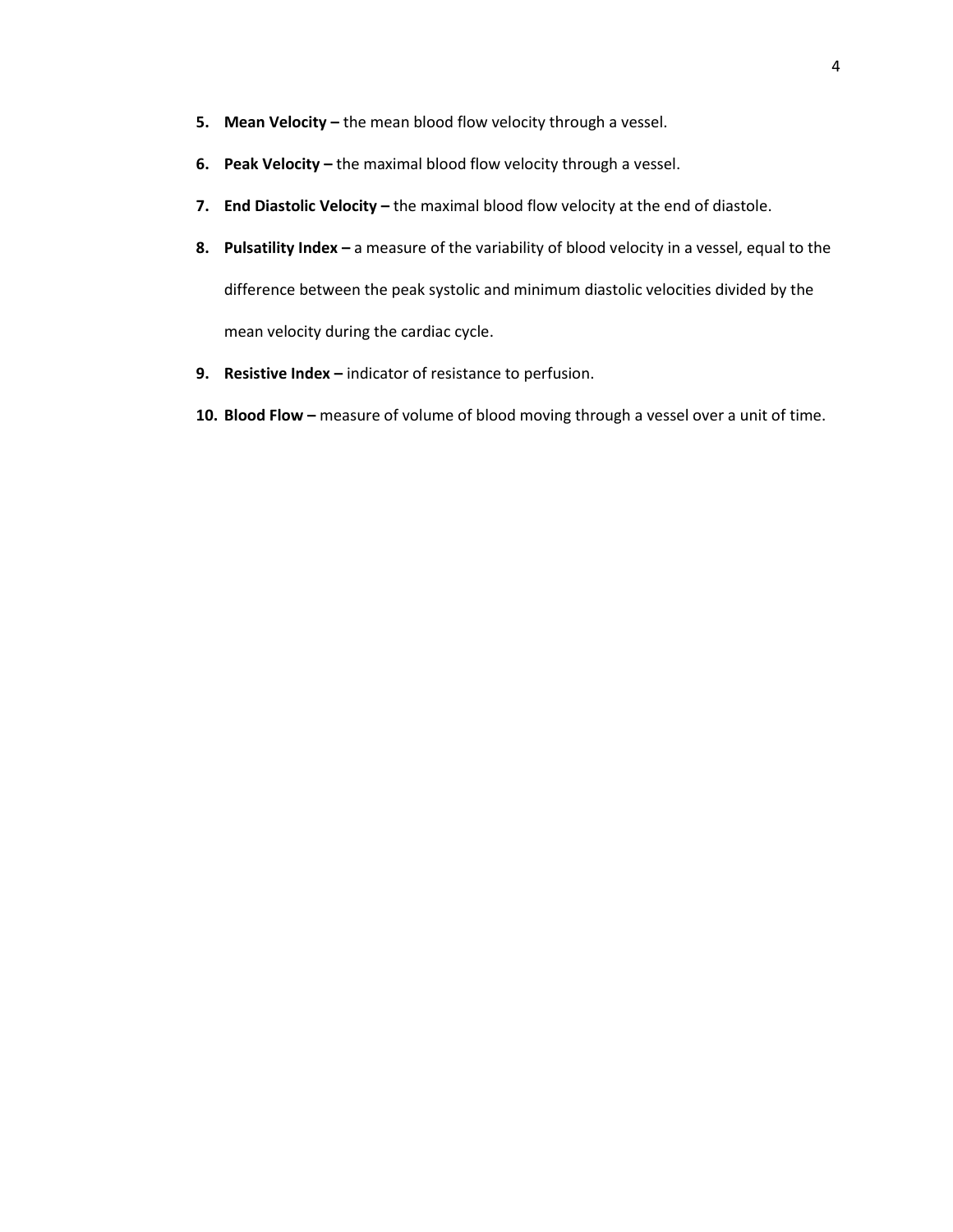## **Chapter II Literature Review**

Whole body vibration (WBV) is a technique used as a supplement to traditional exercise programs. WBV is a method in which low or high frequency vibration is delivered to an individual that is standing or exercising on a vibration platform. Various measures of physical performance, physiological factors, and metabolic factors are improved following WBV both acutely and with training across various populations.

## **Effects of Vibration on Athletic Performance**

## *Acute Effects*

The acute effect of WBV on athletic performance has been shown in a number of studies. Improvements have been reported in muscular strength and power (10, 21, 22, 27, 37, 55, 62) as well as jump height (8, 16, 19, 21, 62), flexibility (16, 21, 58), and muscle activity (9, 35, 62) following an acute bout of WBV. These improvements have been shown in sedentary individuals as well as in elite athletes. In contrast to these findings, there are reports that WBV does not improve athletic performance (8, 18, 22) and may even hinder it (16, 25).

Bosco et al. (10) examined the effect of a single session of WBV on 6 national level female volleyball players. WBV was administered in 10 bouts which lasted for 60 seconds. Subjects rested for 60 seconds between bouts. Frequency was set at 26 Hz and amplitude at 10 mm. The subjects performed 1-legged maximal presses. The vertical displacement of the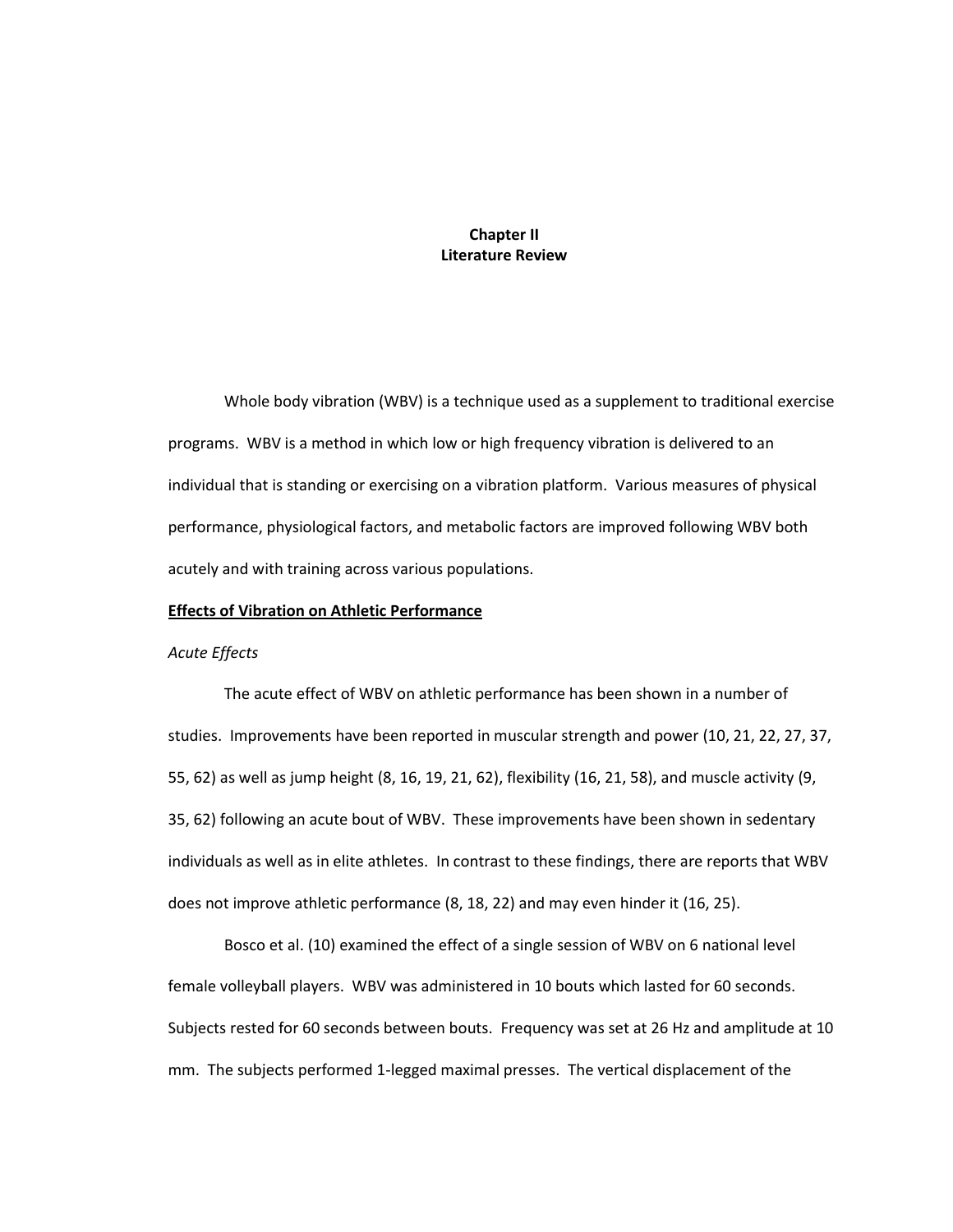loads were measured electronically and the best of 3 trials was used for analysis. After the presses the subjects were exposed to WBV. One leg received vibration while the other leg was used as a control. Following WBV the subjects were tested again and the tests revealed significant increases in power. The researchers speculate that a neuromuscular adaptation occurred during vibration causing the observed increases (10). Cochrane et al. (21) showed that after 5 minutes of vibration with 26 Hz of frequency and 6 mm of amplitude, vertical jump height increased 8.1% and sit and reach scores increased 8.2% compared to a control and cycling intervention group. Eighteen female field hockey players were examined. Vertical jump height, grip strength and sit and reach flexibility were tested pre-vibration and post-vibration. Subjects were instructed to execute 6 positions. Positions 1-4 (standing, isometric squat, kneeling with arms placed on platform, and dynamic squatting) were held for 1 minute while positions 5 and 6 (lunge with left leg on platform and lunge with right leg on platform) were held for 30 seconds. No significant changes were observed for grip strength. It is hypothesized that enhanced power is due to stimulation of the muscle spindles which enhances the stretch-reflex pathway resulting in additional motor unit recruitment (21). Another study by Cochrane et al. (18) investigated the use of vibration in the arms of 12 climbers (5 women and 7 men), showed no improvements in grip strength, medicine ball throws, or specific climbing maneuvers. The same protocol was used from the previous study but with upper-body exercises. The exercises consisted of a chest press, triceps extension, shoulder press, a front raise static hold, and a bicep curl. Because this study was looking at sport-specific movements, which require more coordination and greater recruitment of motor units, the authors speculated that this is why there were no changes in performance (18). A study done by Cormie et al. (22) showed that while jump height increased in 9 moderately trained men, following 30 seconds of WBV, there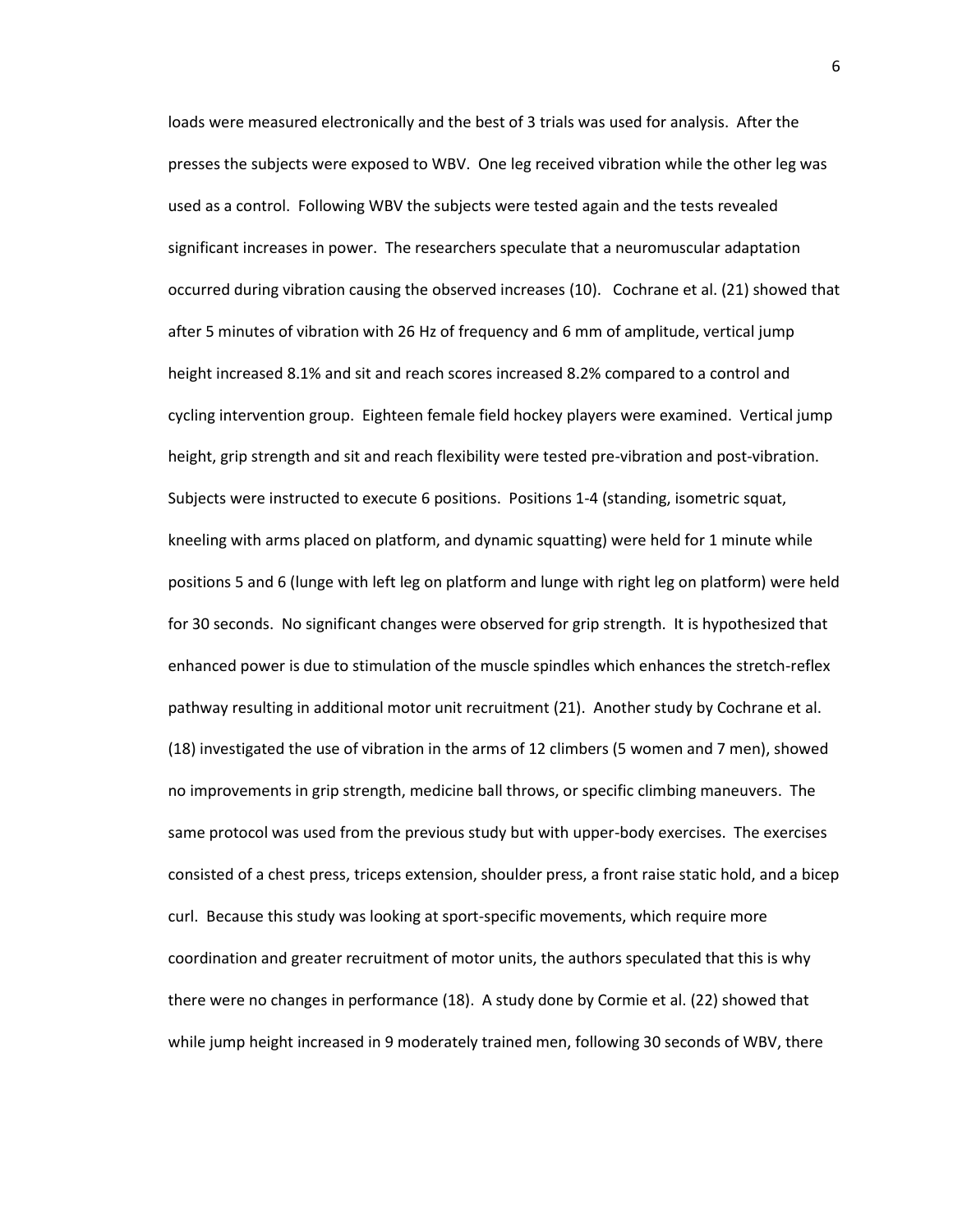was no increase in power. Frequency and amplitude were set at 30 Hz and 2.5 mm, respectively. Subjects were instructed to squat at a knee angle of 100<sup>o</sup> throughout the vibration bout. No change was observed in muscle activity measured using electromyography (EMG). The authors speculate that some other physiological factor other than neuromuscular adaptations is influencing the improvements in jump height. They suggest that hormone release may be inducing the changes (22). Another study that utilized a frequency of 30 Hz in a group of 12 untrained students showed a 7% reduction in maximal isometric force in the knee extensors after 5, 60-second bouts of vibration. Amplitude was set at 8 mm. Knee extensor force was measured using a transducer placed on the shin. The maximal voluntary contraction force was established as the highest value obtained during 6 knee extensions. It is speculated that cocontraction of the hamstrings, resulting from WBV, may have affected the MVC values (25). Issurin and Tenenbaum (37) showed that in a group of 28 elite male athletes performing biceps curls, maximal and mean power increased 10.4% and 10.2%, respectively. A device was designed to impose vibration on the athletes as they performed biceps curls. Frequency was set at 44 Hz and amplitude at 3 mm. Probes were placed on the curl machine which measured velocity of the movement. Mean power was calculated as a product of velocity and force. Subjects performed 2 series of biceps curls, 1 series without vibration and 1 series with vibration. One series consisted of 3 sets of 3 repetitions which utilized 65-70% of 1 repetition maximum. The authors speculate extremely stretched muscles before each repetition may explain the increases in power they observed during vibration (37).

There is conflicting evidence with many of the studies investigating performance. This may be due to utilization of different WBV protocols, utilization of different populations, or sample size. Bosco et al. (10) examined the effect of WBV on power in females, while Cormie et

7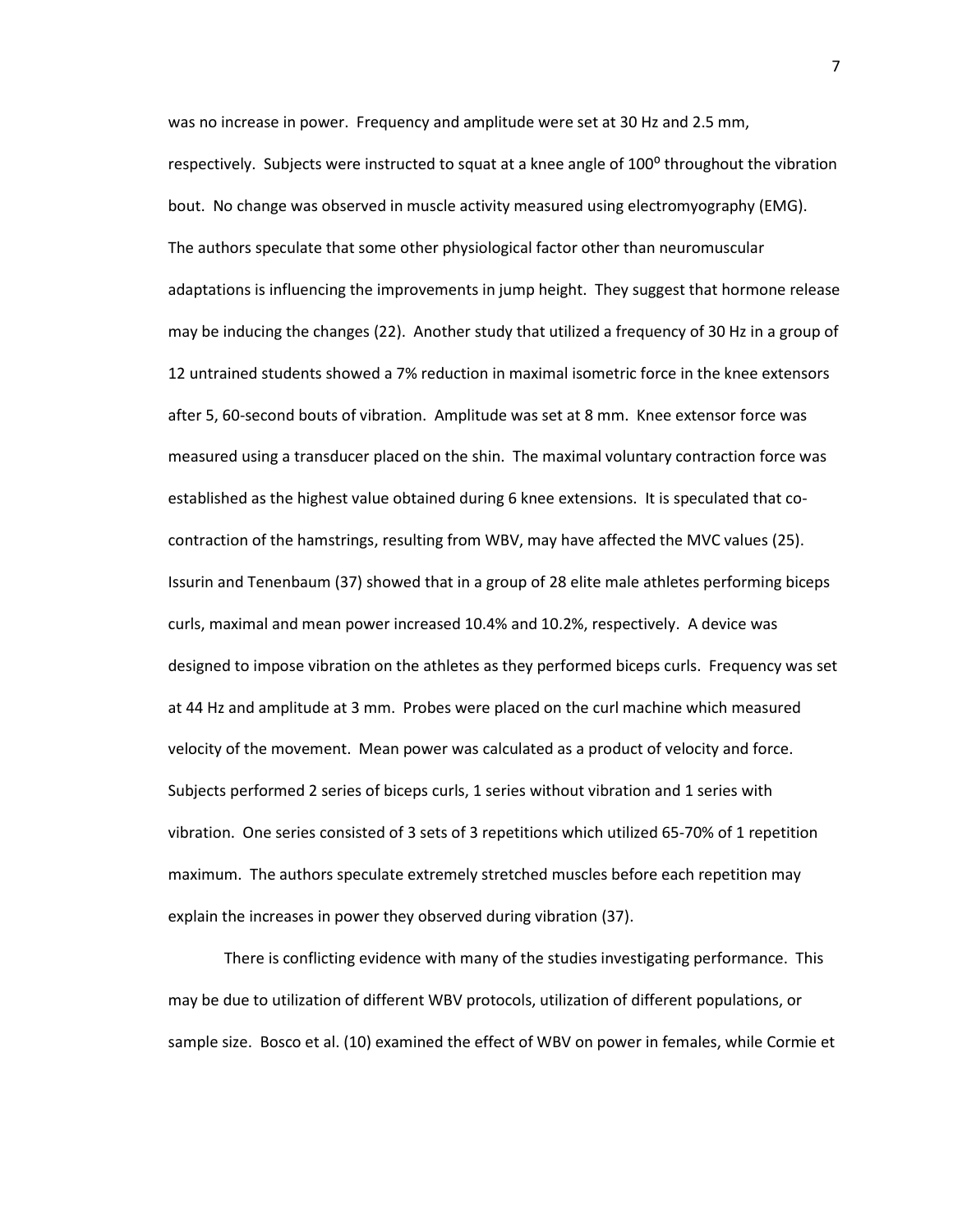al. (22) looked at males. It is possible that the differences observed in power are due to gender differences or that 1 protocol lasted 10 minutes while the other only last 30 seconds. Another limitation to these studies are how their outcomes are measured. One study may be assessing power by looking at knee extensions (25) while another uses a leg press (10). Differences in protocol could also limit outcomes. Studies using passive vibration may not produce the same affects as those that perform exercises while receiving WBV. It appears that frequencies of WBV ranging from 20-30 Hz may be enough to improve jump height. A longer duration may be sufficient to increase other performance factors such as strength and power. It seems that these improvements are more likely to occur in trained individuals than in untrained individuals (25). It is clear WBV has some affect on performance, but the most efficient protocol has not yet been determined.

WBV has also been shown to affect metabolic aspects of performance. Da Silva et al. (23) examined the effect of WBV on energy expenditure. Seventeen recreationally healthy males performed a 10 repetition maximum of squats without vibration and squats while being vibrated at a frequency of 30 Hz and amplitude of 4 mm. This study found that energy expenditure with vibration was 17% higher than without vibration. Energy expenditure was also significantly higher during recovery following vibration than without vibration. The authors speculate that vibration causes contractions and that these contractions stimulate neuroendocrine release which is increasing metabolic load resulting in higher energy expenditure (23). Bosco et al. (11) showed that plasma concentrations of growth hormone and testosterone were significantly higher while cortisol levels decreased in 15 men following 10 sets of 60 second bouts of vibration with a frequency of 26 Hz and an amplitude of 4 mm (11).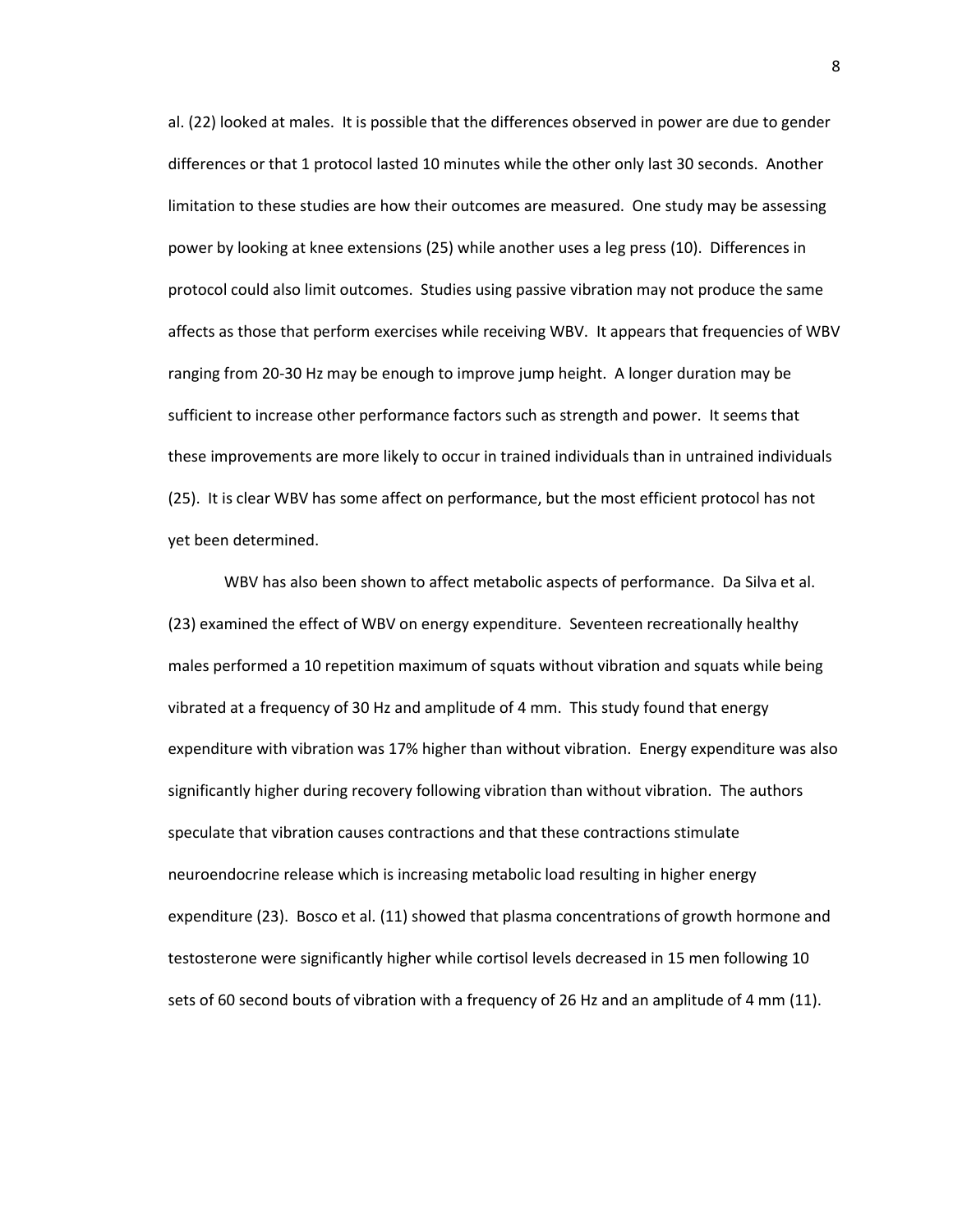These findings suggest that metabolic effects of performance can be enhanced following vibration.

## *Training Adaptations*

Another area of interest regarding WBV is its training induced effects. Training that utilizes WBV has shown increases in balance (63, 64), range of motion (58), strength (4, 28, 42), and power (4, 28).

Following 4 weeks of vibration training which utilized a frequency of 30 Hz and an amplitude of 2 mm, Sands et al. (58) showed that range of motion in the right and left legs increased 4.3 % and 4.2%, respectively, in a group of 10 young male gymnasts. Subjects were randomly placed into an experimental group and a control group. Following the gymnasts' usual work outs they were instructed to hold 4 different stretches for 1 minute. The experimental group performed stretching on a vibration device. The control group performed stretching on the same device, but did not receive any vibration (58). Delecluse et al. (27) observed the effect of WBV on strength and sprint performance in 20 young sprint trained athletes (men=13, women=7). Subjects performed static and dynamic exercises while being vibrated with a frequency of  $35 - 40$  Hz and amplitudes ranging from  $1.7 - 2.5$  mm. Upon completion of the 5 week training program there were no changes in knee-extensor or knee-flexor strength, no change in knee-extension velocity, and no change in sprint speed. The results of this study suggest that WBV does not improve speed – strength performance in sprint – trained athletes. A possible explanation for this is that muscle strength, motorneuron excitability, and fiber recruitment are already so well developed that WBV does not change them (27). In contrast, Delecluse et al. (28) also observed the effects of 12 weeks of WBV in 67 untrained females. Training consisted of performing various exercises while being vibrated. Intensity of training

9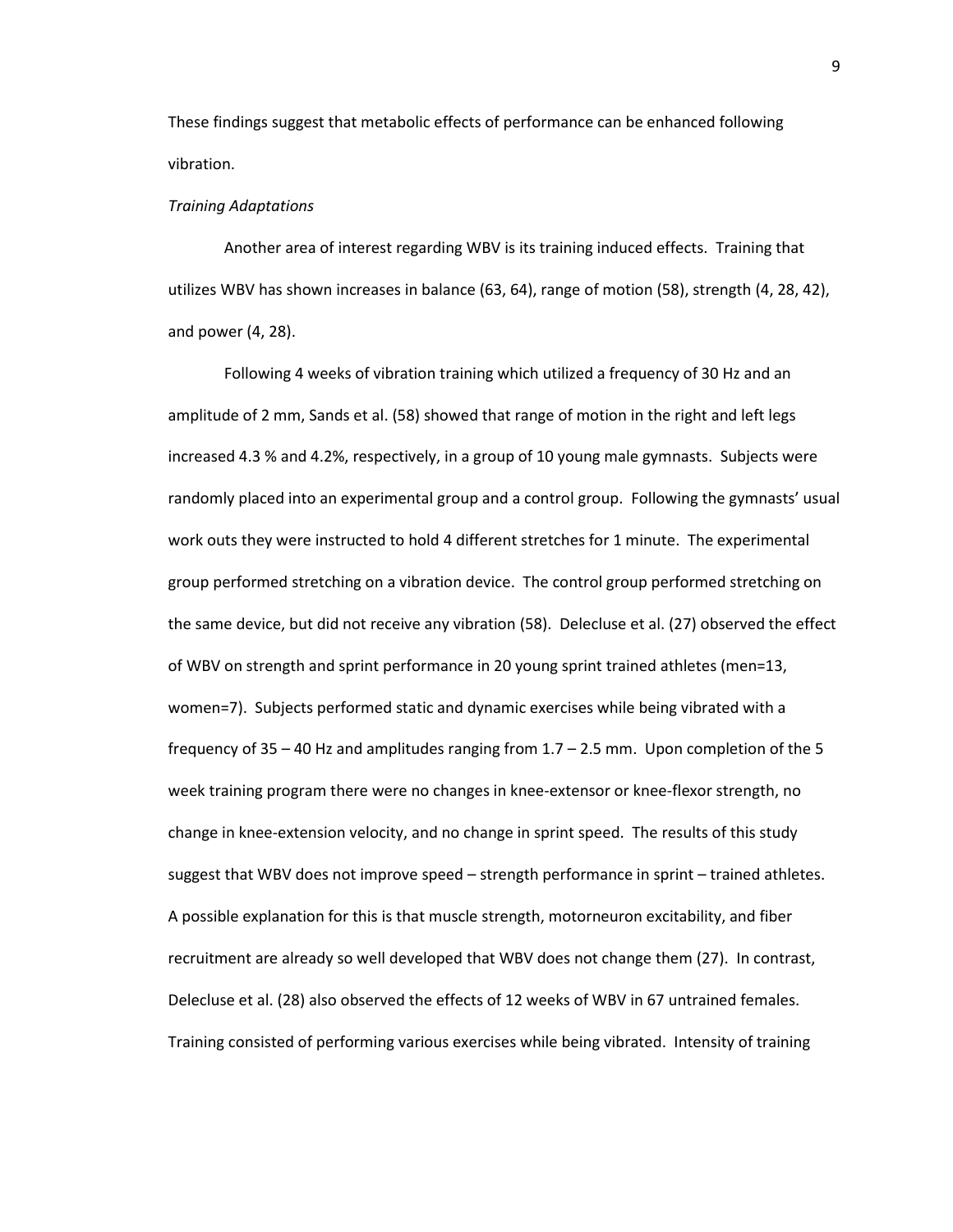was increased by increasing duration, repetitions of exercises, amplitude (2.5 – 5 mm), frequency (35 – 40 Hz), or the number of exercises performed. WBV occurred 3 times per week. In addition to the WBV group there was a resistance training group which trained 3 days per week. Training began at 20 repetitions and progressed by decreasing repetitions and increasing the weight. Increases in dynamic and isometric strength were comparable for both groups with the WBV group improving 16.6% and 9.0%, respectively, and the resistance training group improving 14.4% and 7.0%, respectively. These results suggest that improvements in strength in WBV are similar to those seen in resistance training. The authors suggest that the same neuromuscular adaptations occurring in the initial weeks of resistance training are what is causing improvements following WBV (28). Mahieu et al. (42) examined 33 competitive downhill skiers performing various leg exercises while being vibrated 3 times a week for 6 weeks. Intensity was increased by increasing amplitude from 2 mm – 4 mm and by increasing frequency from 24 Hz – 28 Hz. Isokinetic muscle strength was measured using dynamometers. For explosive strength subjects performed a high box test. Performance was measured as how many lateral jumps onto and off of the box the subject could do in 90 seconds. Following the training program isokinetic ankle and knee muscle strength and explosive strength significantly increased. It is speculated that the increases observed are due to WBV, specifically, training fast-twitch fibers. (42). Jump height was shown to increase in a group of 22 well trained ballerinas by 6.3% after exposure to WBV compared to jump height without vibration. Leg press power and velocity were also shown to increase significantly. WBV treatment included 3 sessions per week (30 Hz, 5 x 40 seconds) for 8 weeks. Amplitude was set at 5 mm. Subjects were instructed to stand in a squat position with feet and knees externally rotated. Annino et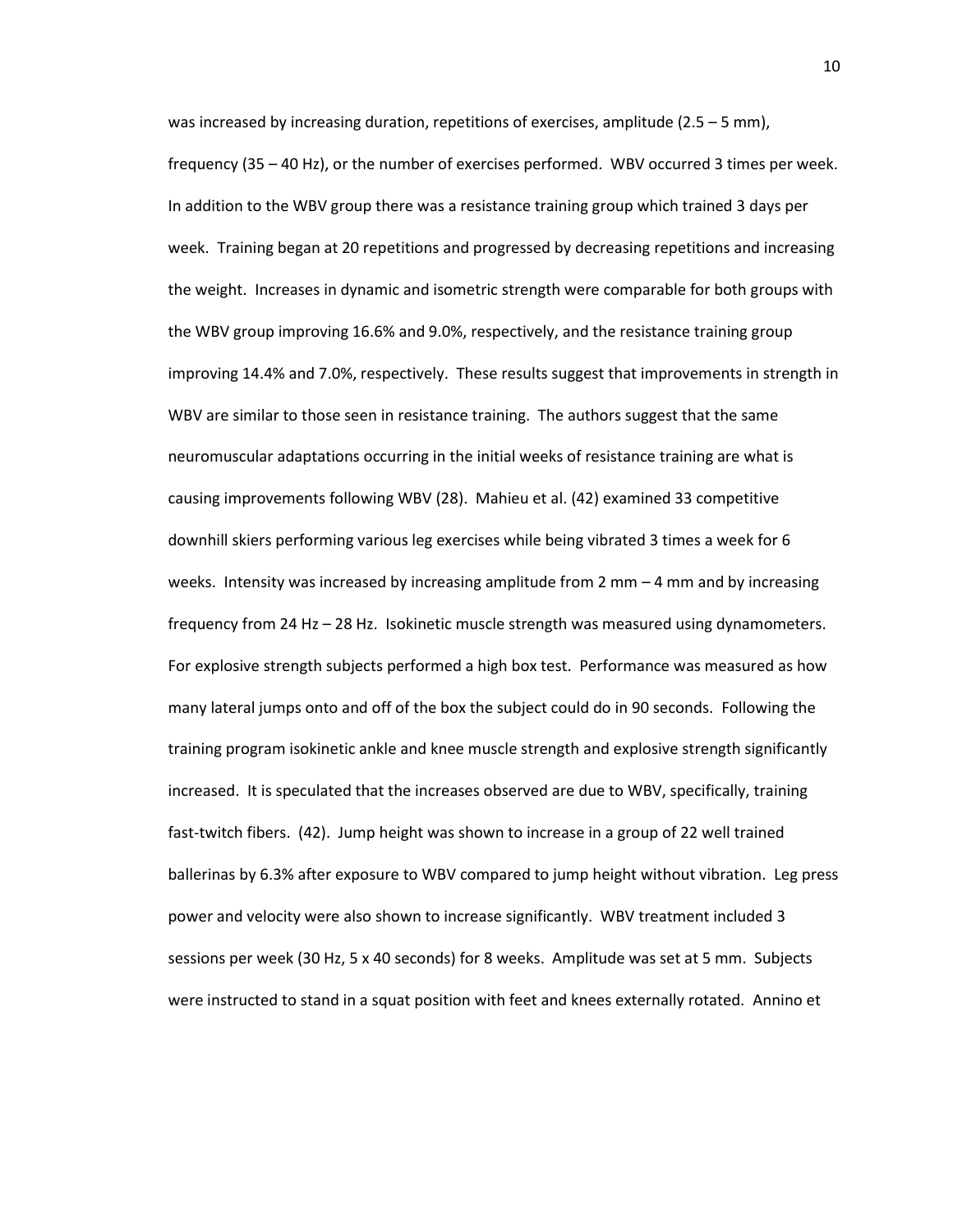al. (4) suggests that the improvements caused by multiple factors including antagonist muscle inhibition, co-contraction of synergistic muscles and increased motor unit synchronization (4).

There have not been many studies that explore WBV training for longer than 12 weeks. Torvinen et al. (63, 64) employed 4 minutes of vibration 3 times a week to 56 young, healthy, non-athletic men and women. They were tested after 2, 4, and 8 months of training. Frequency increased every minute from 25 Hz to 45 Hz. Subjects followed an exercise program while being vibrated which consisted of light squatting, standing in an erect position, standing in a relaxed position with knees slightly flexed, light jumping, alternating the body weight from 1 leg to another, and standing on the heels. Two months into the program the subjects exhibited an increase in lower limb extension strength of 3.7%. Four months into the training the strength benefits had diminished, but an 8.5% net increase was reported in jump height, and after 8 months a 7.8% net increase in jump height was reported. The authors speculate that the initial increase in strength and prolonged increase in jump height is due to neuromuscular adaptations, but because the subjects were young and healthy there was no need for further adaptation (63, 64).

It appears that training with WBV produces beneficial effects in performance. A limitation to some of these studies is that they increase both frequency and amplitude to progress their subjects as well as increasing their number of repetitions or shortening their rest periods. This makes it difficult to determine which factor, WBV or the accompanying exercises, is producing the changes. It is hard to compare the training studies because they all last for varying amounts of time some only last 4 weeks (58) while some last 12 weeks (28). Another limitation is that there are no gender comparisons. A strong point for these studies is that most, although not all used a large sample size.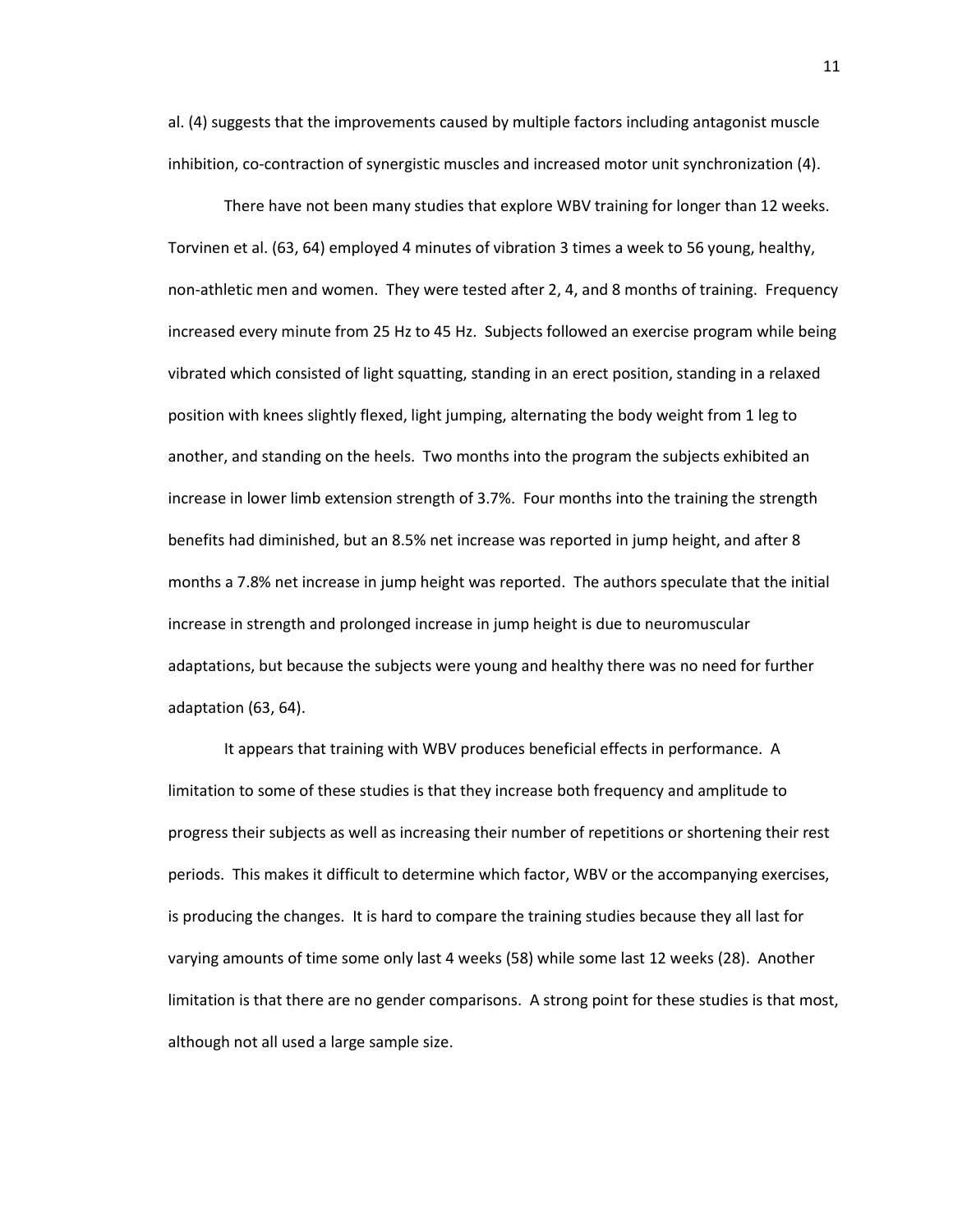#### *Proposed WBV Mechanisms for Improved Athletic Performance*

There is no clear reason for the increases seen in strength and power due to a lack of research in this area. There have been a number of mechanisms proposed including the tonic vibration reflex (16), muscle hypertrophy (28), increased hormone secretion (10, 11), and stimulation of proprioceptive pathways (28). Tonic vibration reflex is when vibration causes a reflex muscle contraction by exciting the muscle spindles similar to the patellar tendon reflex. It is still unknown if low frequency vibration (30 Hz) is enough of a stimulus to activate the tonic vibration reflex. It is possible that a WBV training protocol can stimulate hypertrophy. Fast- and slow-twitch muscle fibers in rats have shown enlargement following vibration (46). Although vibration induced hypertrophy has yet to be shown in humans it cannot be ruled out as a possibility in improving performance. Vibration has been shown to increase the release of testosterone and growth hormone (11) and a positive relationship between testosterone concentrations and sprinting and power performances have been shown (12). WBV has been shown to stimulate proprioceptive pathways. It is possible that training that utilizes vibration may improve the efficiency of the proprioceptive feedback loop. Proprioceptive pathways are used during isometric contractions to produce force (30). A more efficient proprioceptive feedback loop, caused by vibration, could lead to increases in force production. A better understanding of which mechanism or mechanisms influence improvements would advance the utilization of WBV as a training tool.

## **Effects of Vibration in Clinical Populations**

WBV has been used in clinical populations to enhance strength (3, 38, 49, 53, 54, 61, 66), motor function (3, 7), balance (3, 7, 29, 38, 56, 66), gait (7, 29, 38, 56), bone mineral density

12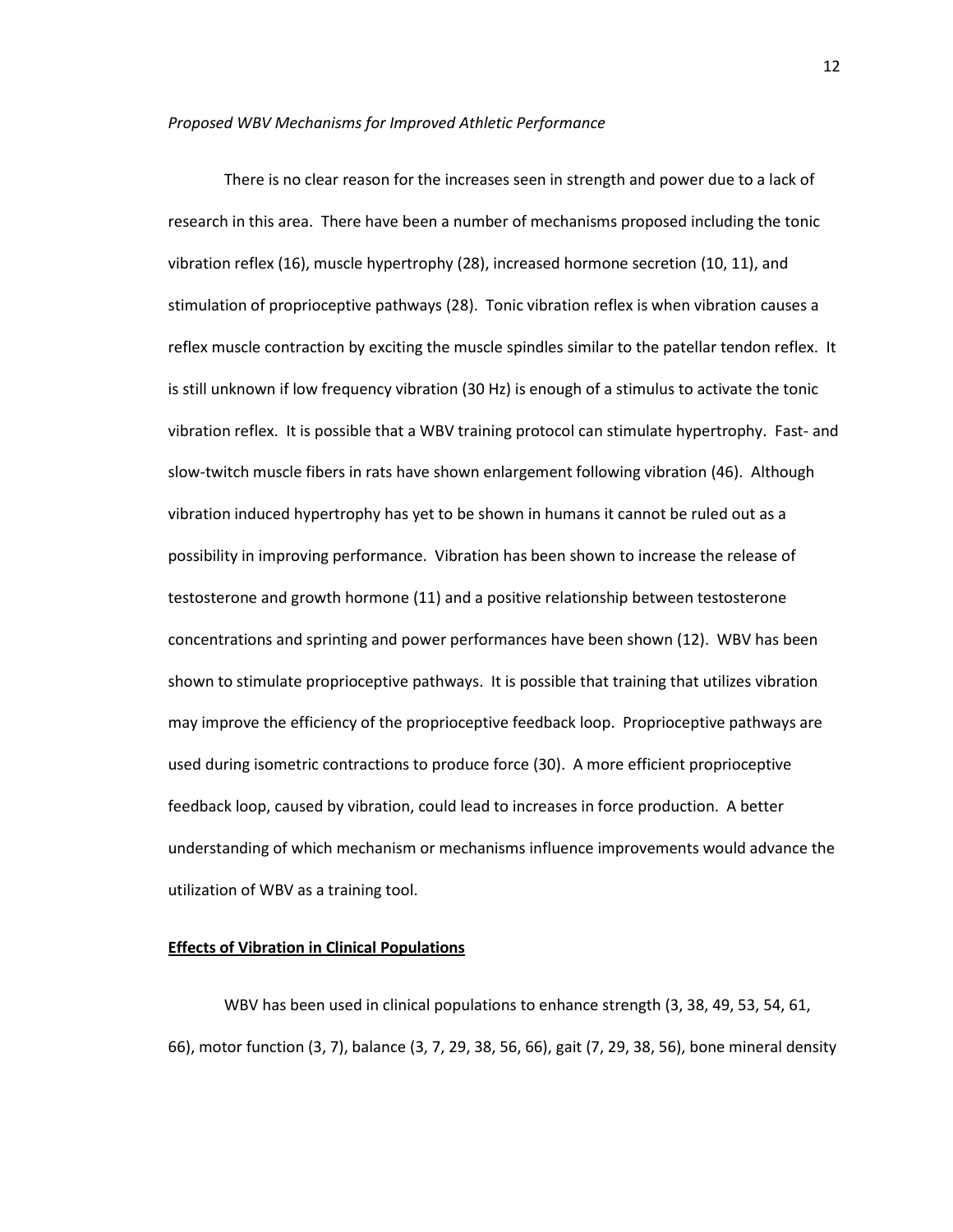(66), and glycemic control (6). Patients with multiple sclerosis, cerebral palsy, stroke, cystic fibrosis, Parkinson's disease, and diabetes have been examined. WBV has been investigated in elderly populations as well.

Schuhfried et al. (59) investigated the effect of 5 series of 1 minute WBV bouts for 2 weeks on patients with multiple sclerosis. Twelve patients (3 men and 9 women) were randomly assigned to a WBV group and a placebo group. Frequency of WBV started at 1 Hz and increased until the patient could not tolerate further increases. Frequencies ranged from 2-4.4 Hz with an average frequency of 3 Hz. Amplitude was set at 3 mm. Transcutaneous electrical nerve stimulation was applied to the forearm of the patients in the placebo group to simulate vibration. Patients completed a sensory organization test which measures postural control by placing them on a platform and then subjects were instructed to stand upright and still for 3 20 second repetitions. From the data obtained a balance score was recorded. A higher score shows more postural stability. Patients also performed a Timed Get Up and Go Test. This test was used to measure mobility by timing how long it took a patient to get up from a chair, walk 3 meters turn around, and return to their seat. Faster times show better mobility. Timed Get Up and Go Test times were quicker in the group that performed WBV  $(8.1 \pm 1.8 \text{ seconds})$  compared to the placebo group  $(9.2 \pm 4.1 \text{ seconds})$ , although not significantly. Postural stability scores increased more in the WBV group (76.8  $\pm$  7) than in the placebo group (71.0  $\pm$  15.2). These findings suggest that low frequency vibration was shown to improve postural stability and mobility in patients with multiple sclerosis (59). Parkinson's patients underwent 5 series of WBV. One series consisted of 1 minute of vibration followed by 1 minute of rest. Frequency was set at 6 Hz and amplitude was 3 mm. Motor symptoms were assessed using the Unified Parkinson's Disease Rating Scale (UPDRS). Scores showed tremor frequency, rigidity,

13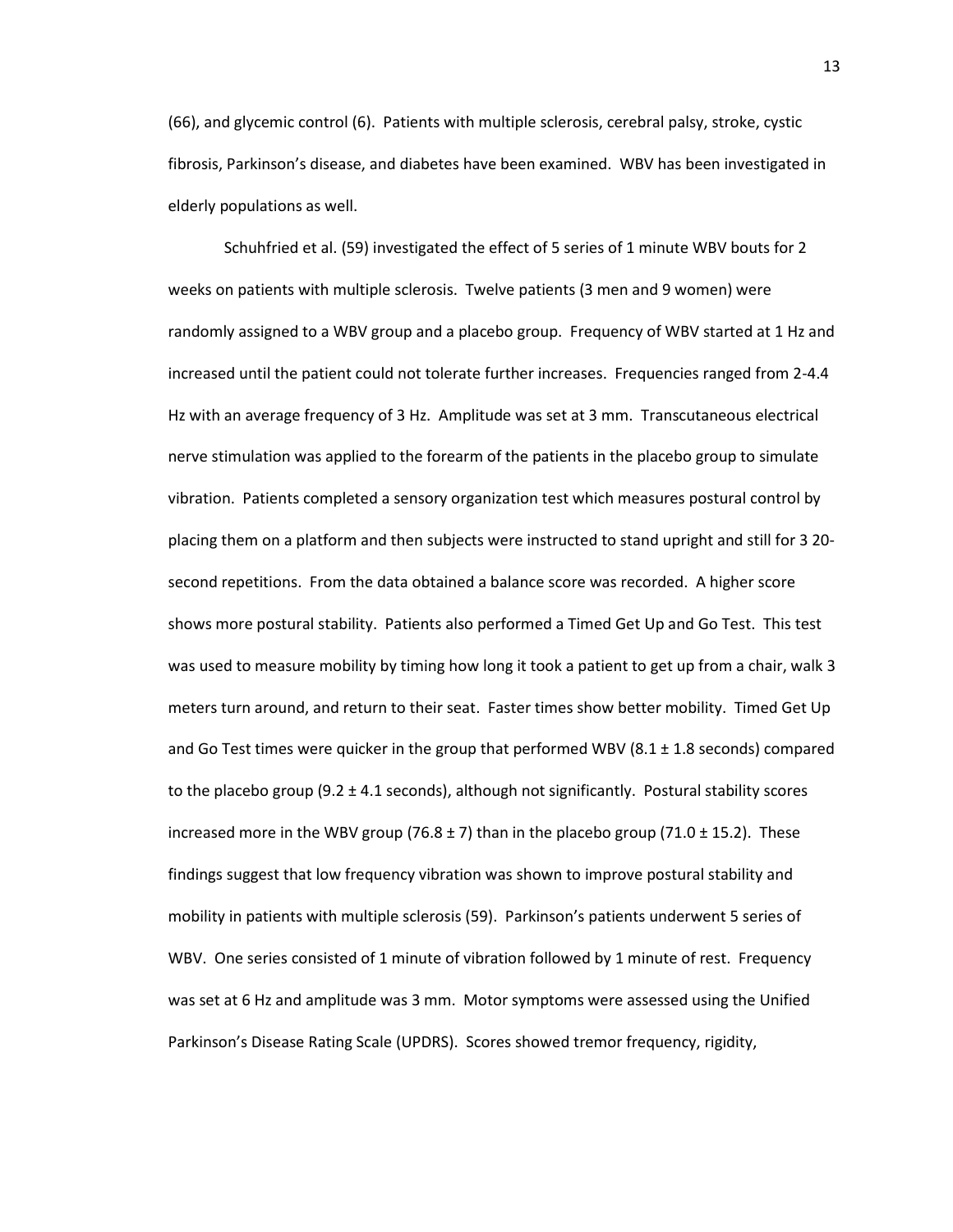bradykinesia, gait and posture, and cranial symptoms. Results showed a 25% improvement in tremors and a 24% improvement in rigidity, gait and posture items show 15% improvement, and bradykinesia scores were reduced by 12%. The authors speculate that multiple physiological systems are being affected by vibration. They suggest that peripheral neural adaptations are improving gait and posture stability and that vibration results in greater supplementary motor area activation (33). Ebersbach et al. (29) investigated the effects of 30 sessions (2, 15-minute sessions a day for 1 week) of WBV on 13 patients with Parkinson's disease compared to 14 physical therapy Parkinson's patients. Patients were exposed to a frequency of 25 Hz and amplitudes of 7 – 14 mm. The physical therapy patients received 40 minutes of group exercises (muscle-stretching, relaxation, body perception), speech therapy, and occupational therapy 3 times per day 5 days per week. Measurements included balance using the Tinetti Balance Scale, gait velocity using the time it takes to walk 10 meters, and mobility using the Timed Get Up and Go Test. An increase in balance, gait velocity, and Timed Get Up and Go Test was observed for both groups. Following the intervention patients were instructed to perform maintenance exercises. There was no significant decline after 4 weeks of follow up in the WBV population (29).

In 8 stroke patients randomly assigned to a WBV group produced transient favorable effects on force and muscle activation compared to a control group. All patients were first-time stroke victims whose strokes were less than 6 weeks before beginning the intervention. Patients were exposed to 1 session of WBV after their usual physical therapy. The session consisted of 5 bouts lasting for 1 minute with 2 minutes of rest in between. Frequency was set at 20 Hz and amplitude was set at 5 mm. Isometric and eccentric knee extension force increased by 36.6% and 22.2%, respectively, in the WBV group and by 8.4% and 5.3%,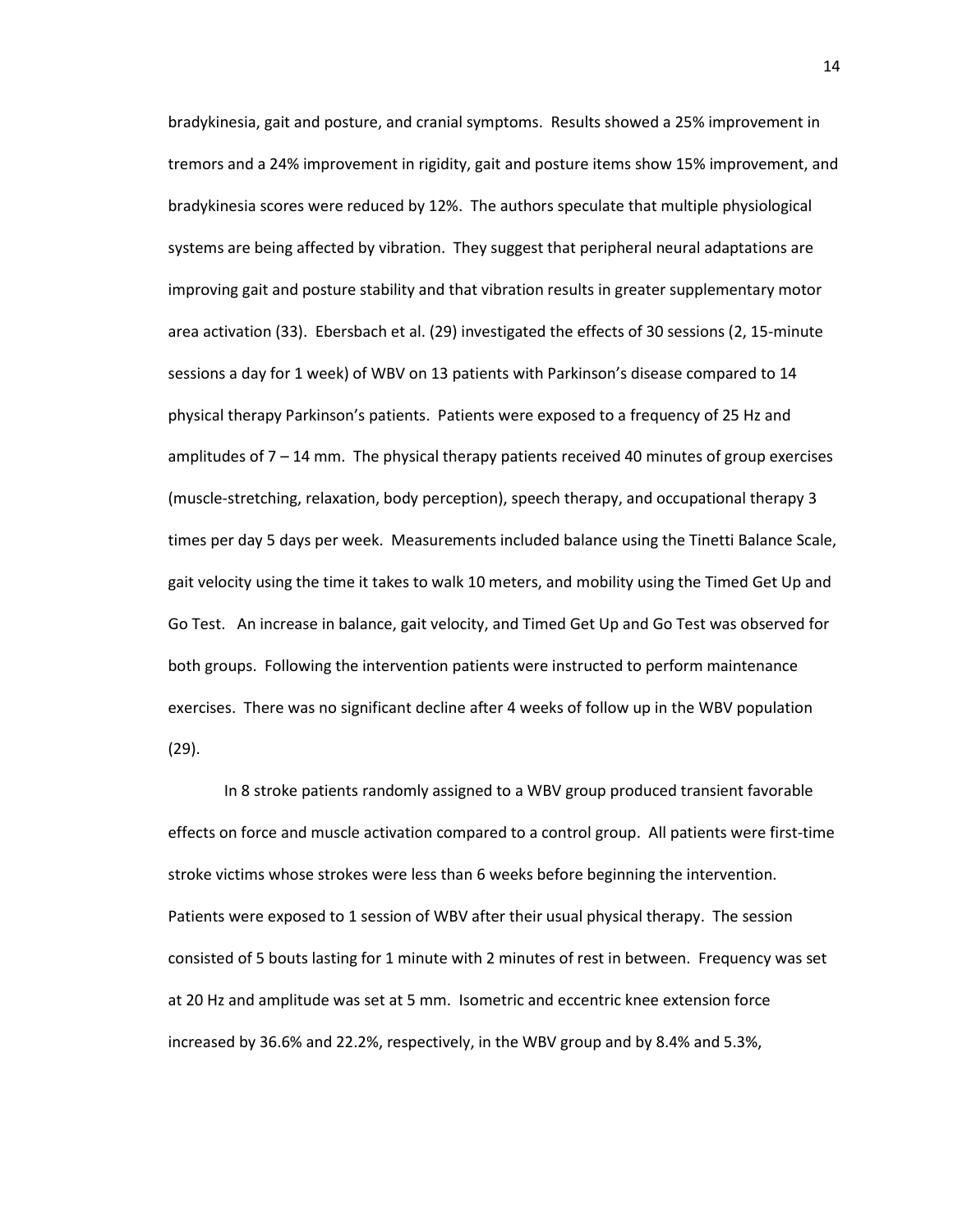respectively in the control group. Muscle activity increased by 13.1% for the vastus lateralis in the WBV group while the control group experienced no change (61). In comparison, Van Nes et al. (65) investigated using 6 weeks of WBV in stroke patients. They employed 4, 45-second bouts of WBV, 5 days per week for 6 weeks. Fifty-three patients were subjected to vibration with a frequency of 30 Hz and amplitude of 3 mm. There were no significant differences between the WBV group and the exercise therapy group for any of the variables measured (Berg Balance Scale, Trunk Control Test, Rivermead Mobility Index, Barthel Index, Functional Ambulation Categories, Motricity Index, and somatasensory threshold). The results of these 2 studies suggest that daily WBV training improvements were no more beneficial in improving balance and activities of daily living than an exercise therapy program (65).

In 14 patients with cerebral palsy (4 men and 3 women), 6 minutes of WBV set between 25-40 Hz of frequency, 3 times a week for 8 weeks resulted in decreased spasticity in the knee extensors and an increase in gross motor function. Only 4 of the 8 measures of isokinetic strength significantly increased in the WBV group, while the resistance training group saw an increase in all 8 measures. There was no improvement in Six-Minute Walk Test or the Timed Get Up and Go Test in either group (3). Following 6 months of WBV training 5 days a week, Roth et al. (56) observed increases of 4.7%, 6.6%, and 6.7% in muscle power, velocity, and muscle force, respectively. Eleven cystic fibrosis patients performed body exercises (leg bends, trunk bends, extension, and rotation of the trunk) while being vibrated for 6 minutes. Five days a week patients received vibration with a frequency 12 Hz to improve range of motion and on 3 days they also received 26 Hz to improve power and force (56). Baum et al. (6) explored using WBV in people with diabetes for 12 weeks. Forty subjects (24 men and 16 women) were divided into 3 groups, a flexibility training group, a resistance training group, and a WBV group. For the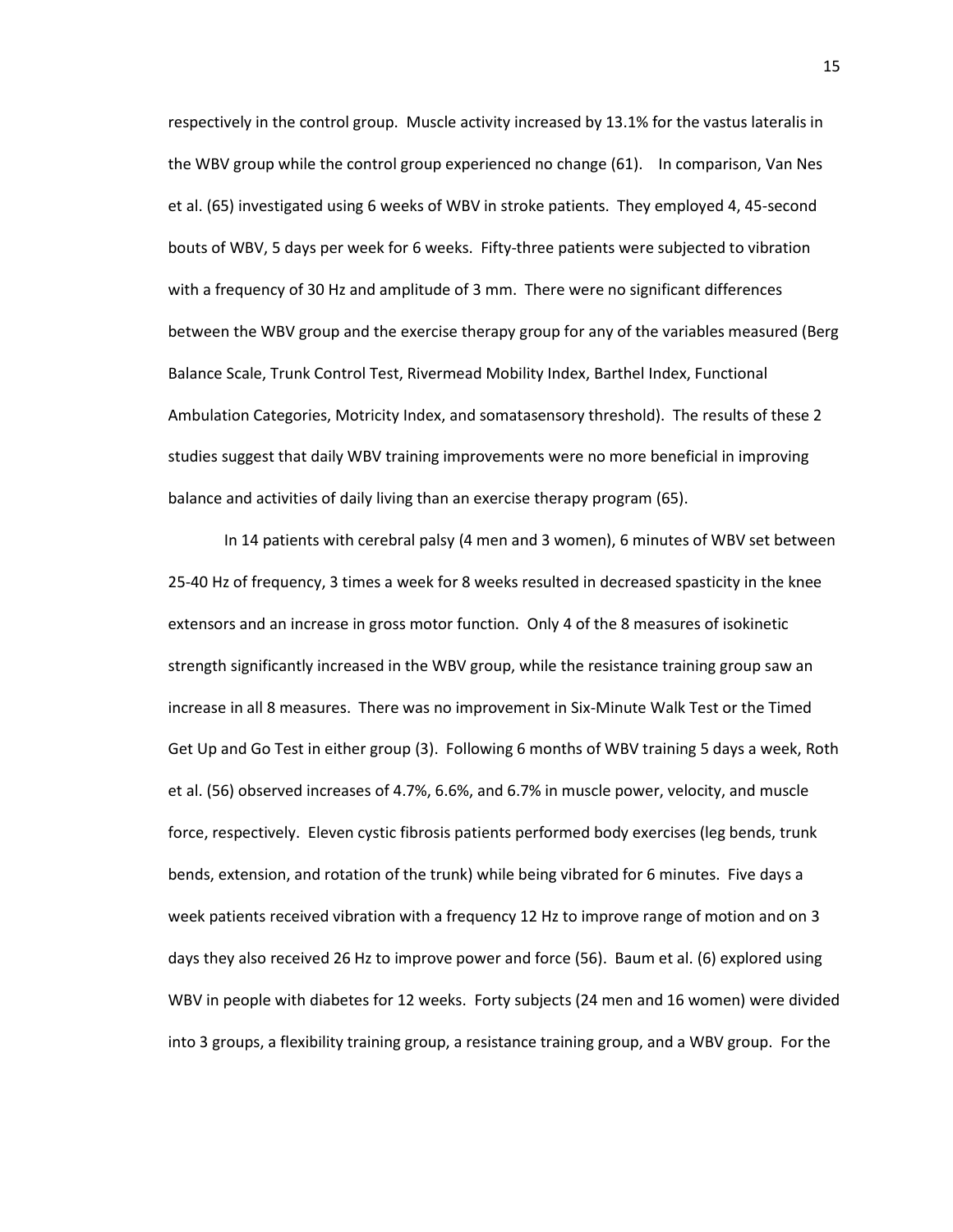first 9 weeks subjects received vibration with a frequency of 30 Hz and then 35 Hz for the last 3 weeks. Amplitude remained constant at 2 mm. Subjects performed 8 exercises while receiving vibration. The resistance training group performed 8 exercises (leg extension, leg flexion, leg press, calf raises, lat pull downs, chest press, butterfly, and rowing). The flexibility group performed 8 stretches which involved both upper and lower body. The program illustrated no change in endurance capacity, but increased maximal isometric torque of the quadriceps muscles. Fasting glucose concentrations decreased in all groups although not significantly. HbA1C values increased in the flexibility and resistance trained groups while there was small decrease in the vibration group. The results of this study suggest that WBV may be an effective device to enhance glycemic control in subjects with diabetes (6).

These studies, with the exception of a few (6, 33, 65), are limited by their small sample size. Another limitation is that many of these patients are on medications for their symptoms. If these medications help to improve their balance or mobility then these medications may alter the results. The protocol used for testing some of the populations varied and in some cases subjects determined their own frequency and amplitude (29, 59). Many of the outcomes obtained in these populations are measured using questionnaires which are objective and may limit the findings.

There is a burgeoning interest in adaptations in the elderly after performing WBV. All of the literature in this area is on training adaptations; there is only 1 acute study with this population and it is a comparison between the differences in adaptations between young individuals and older individuals. Twelve young healthy males and females and 12 older healthy males and females performed trials of squats with loads of 0%, 20%, and 40% of body mass with WBV and without WBV. Each WBV condition lasted for 4 minutes with 30 second rest intervals.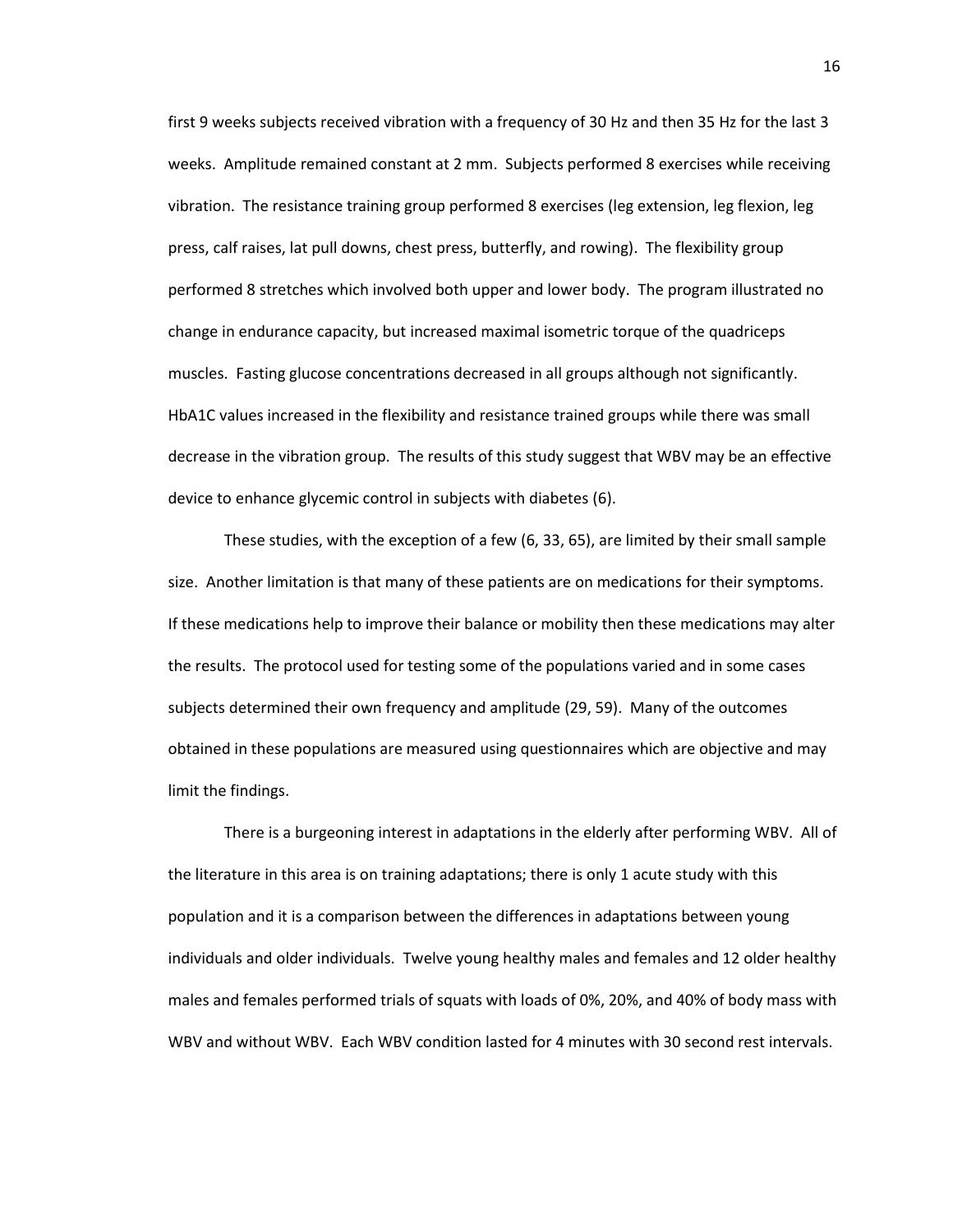Vibration frequency was set at 30 Hz and amplitude at 1 mm.  $VO<sub>2</sub>$  and HR increased significantly in both groups with a higher increase seen per load in the younger group. The elicited improvement in  $VO<sub>2</sub>$  although significant may be inefficient enough to stimulate improvements in the cardiovascular system (20).

The training studies are as short as 6 weeks to as long as 8 months. In a 6 week study involving 42 elderly volunteers living in a nursing home physical therapy supplemented with low frequency WBV (10 – 26 Hz) was more effective in improving elements of fall risk and quality of life than was physical therapy only. Subjects were trained 3 times per week. Training consisted of 4 series of WBV. All series last for 1 minute. Series 1 and 3 used a frequency of 10 Hz and an amplitude of 3 mm, while the second and fourth series used a frequency of 26 Hz and 7 mm of amplitude (13). Bautmans et al. (7) also investigated nursing home residents for 6 weeks. Twenty-four males and females were randomly placed into a WBV group and a control. The WBV group performed static exercises during WBV with a frequency of 30 Hz and amplitude of 2 mm 3 times per week. The control group performed the same exercises as the WBV group on the vibration platform, but was not exposed to vibration. Improvements in mobility and body balance were significantly greater in the group performing WBV than the control group. The authors speculate that the adaptations to allow the subjects to maintain equilibrium on the vibration platform are causing their improvements (7). Sixty-seven subjects (4 men and 63 postmenopausal women) participated in 8 weeks of routine exercise supplemented with WBV. Subjects were randomly placed into a WBV group (n=40) and a control group (n=27). Subjects received vibration at a frequency between 12-20 Hz for 4 minutes once a week. Amplitude was not given. Walking speed, step length, and 1 – legged standing time were significantly higher following vibration than performing exercise alone (38). Rees et al. (49) explored using WBV in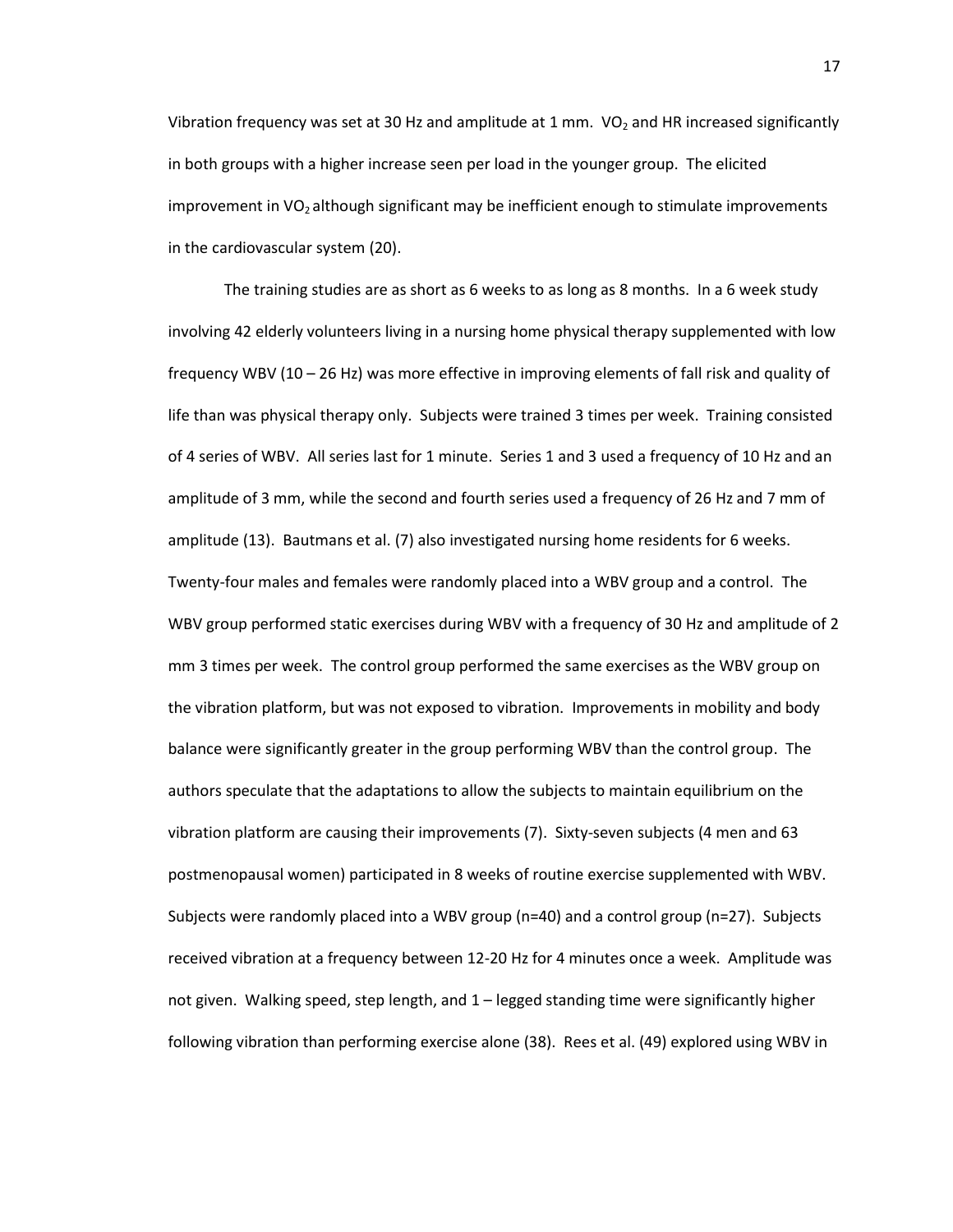combination with lower limb exercises compared to the exercises without WBV in a group of 30 subjects (16 men and 14 women) aged 66-85 years of age. The frequency was constant at 26 Hz while the amplitude increased 1 mm every 2 weeks from  $5 - 8$  mm. Training lasted 8 weeks. Subjects were randomly placed into either a WBV group or an exercise group. The exercise group performed static squats, dynamic squats, and calf raises 3 times per week. Strength and power were assessed using a Cybex dynamometer. While there was no significant difference between groups in knee flexor or extensor strength, there was a significant increase in ankle plantar flexion strength and power following vibration. It is speculated that WBV stimulates reflex muscle contractions and that the muscle group closer to the platform will attenuate the vibration more, resulting in the improvements in ankle strength and power (49).

Twenty – four weeks of WBV utilizing frequencies of  $35 - 40$  Hz and amplitudes of  $2.5 -$ 5.0 mm, while performing body weight exercises for a maximum of 30 minutes was examined in a group of postmenopausal women not taking hormone replacement therapy. Subjects were randomly separated into a WBV group (n=30) and a resistance training group (n=30). Resistance training lasted for 1 hour and was progressed over the 24 week period by lowering repetitions and increasing the resistance. Results revealed increases of isometric and dynamic knee extensor strength in the WBV group of 15% and 16.1%, respectively, and increases in the resistance training group of 18.4% and 13.9%, respectively. Jump height and speed of movement of the knee extensors also increased in the WBV group by 19.4% and 7.4%, respectively, and in the resistance training group by 12.9% and 6.3%, respectively. The authors hypothesize that neuromuscular adaptations are what cause the improvements in both groups (54). Verschueren et al. (66) investigated the effects of 24 weeks of WBV at frequencies of 35 – 40 Hz. Seventy postmenopausal women volunteered for the study. Subjects were randomly put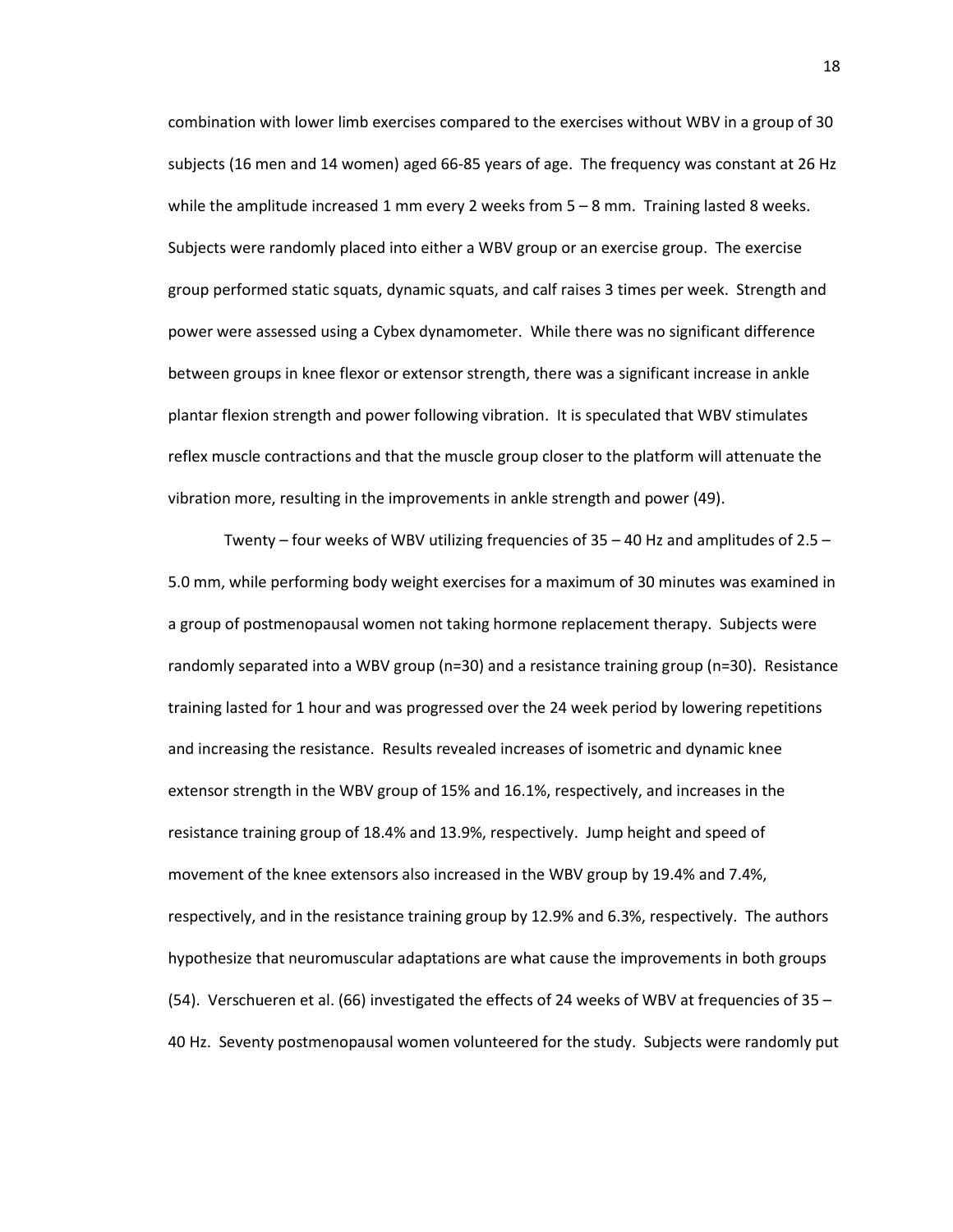into 3 groups, a WBV group, a resistance training group, and a control group. Subjects performed static and dynamic exercises while being vibrated 3 times a week for a maximum of 30 minutes per session. The resistance training group followed the same program as Roelants et al. (54). The control group was instructed not to alter their current physical activity in any way. Strength was measured using motor-driven dynamometers and bone mineral density was measured using the DEXA. Isometric and dynamic strength of the knee extensors increased 15% and 16.5%, respectively. While there was no increase in total body or lumbar spine bone mineral density, there was a 1.5% increase in total hip bone mineral density. It is speculated that reflexive muscle contractions in response to WBV are enough to mechanically load the bone and induce increases in hip bone mineral density (66). Gusi et al. (32) explored the benefit of eight months of low frequency (12.5 Hz) WBV in a group of 28 untrained post – menopausal women. Subjects were randomly placed in a WBV group and a walking group. The subjects in the WBV group performed 6 sessions of 1 minute vibration bouts with 1 minute rest in between 3 times per week. The walking group walked for 55 minutes a day 3 times per week. Bone mineral density of the femoral neck increased 4.3% and balance increased 29% compared to a walking group, while there was no change in lumbar spine bone mineral density (32).

The studies lasting 24 weeks were better controlled than the shorter duration studies. All 3 investigated the same population and had large sample sizes, with the exception of the Gusi et al. (32) study. The Gusi et al. (32) and Roelants et al. (53) both control for training status by only using untrained women, while the Verschueren et al. (66) study did not control for physical activity status. All 3 studies look at postmenopausal women which are not on hormone replacement therapy. It is unknown how WBV would affect bone density in younger populations or populations on hormone replacement therapies. Limitations to the shorter

19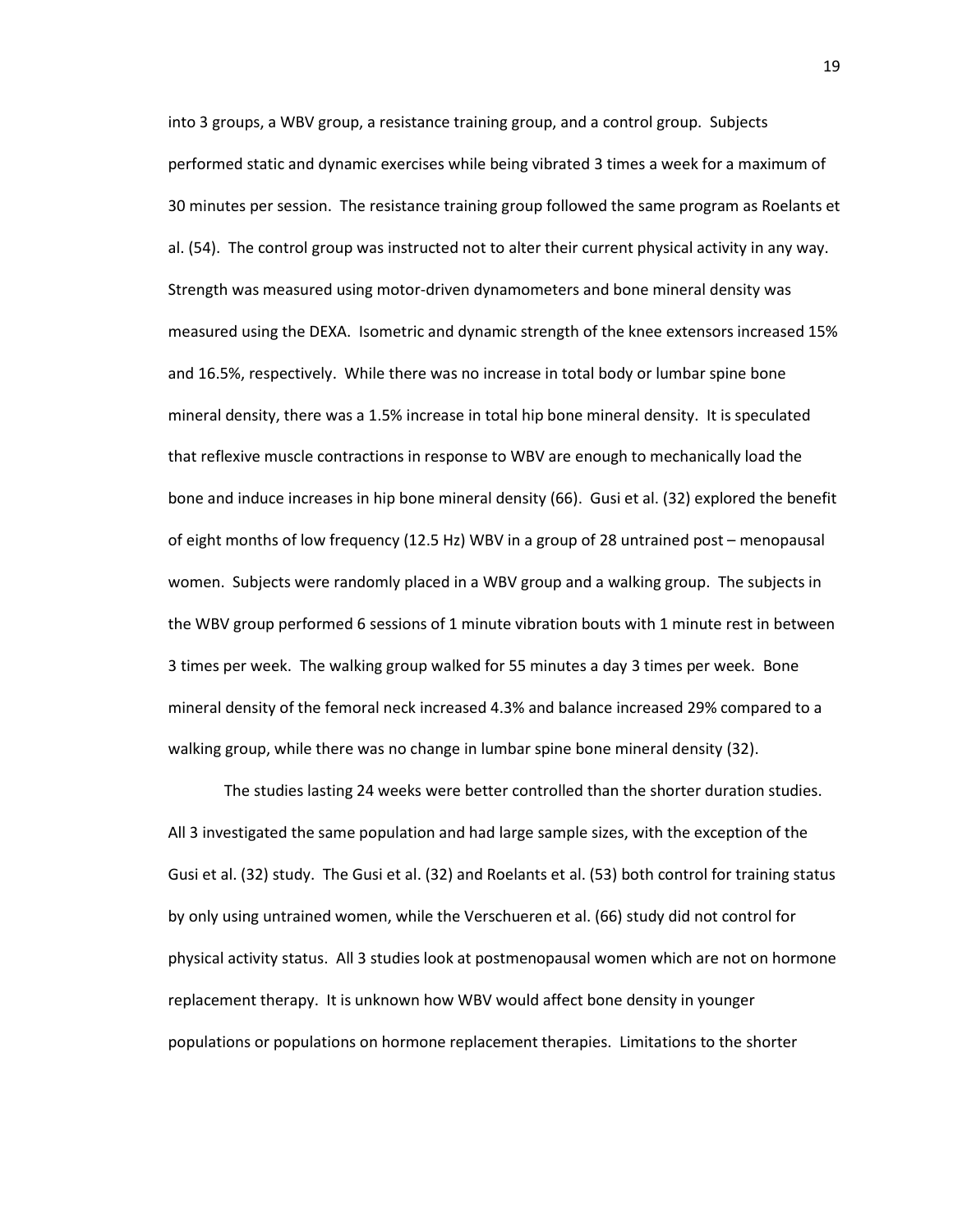duration studies are that some have uneven numbers in their groups (i.e. 4 men and 63 postmenopausal women), large age ranges (i.e. 63 – 98 years), and varying vibration protocols. One investigation used 2 different frequencies and amplitudes during alternating minutes (13). It appears that shorter WBV training may be beneficial in improving balance and mobility and that longer training is needed to affect bone mineral density.

WBV can be an effective tool in improving strength, power, and bone mineral density. It can also be used as an effective instrument in increasing balance, mobility, and gait in clinical populations that exhibit neuromuscular problems. Another area of interest is the use of WBV to improve glycemic control in diabetic populations.

## **Effects of Vibration on the Cardiovascular System**

Beneficial cardiovascular changes have been observed following acute bouts of WBV. These changes include increases in skin blood flow at different areas in the body (39, 41, 43), increased arterial blood flow (39), decreased resistive index (39), and decreased arterial stiffness (47). Different frequencies and amplitudes have been utilized to elucidate these changes.

Kerschan-Schindl et al. (39) examined the effect of WBV on alterations in blood volume. Twenty subjects, 8 women and 12 men, recreationally active, were recruited to participate in the study. Subjects were exposed to WBV with a frequency of 26 Hz and amplitude of 3 mm for 9 minutes. Three sets using 3 different positions were used. In the first position subjects stood with their legs straight and feet parallel, in the second position subjects slightly bent their knees, and the third position was the same as position 2 except with legs rotated externally  $30^{\circ}$ . Color and power Doppler ultrasonography were used to measure blood volume. No change in vessel diameter of the popliteal artery was observed. Color Doppler ultrasonography was used to measure the number of visualized vessels. The number of visualized vessels increased in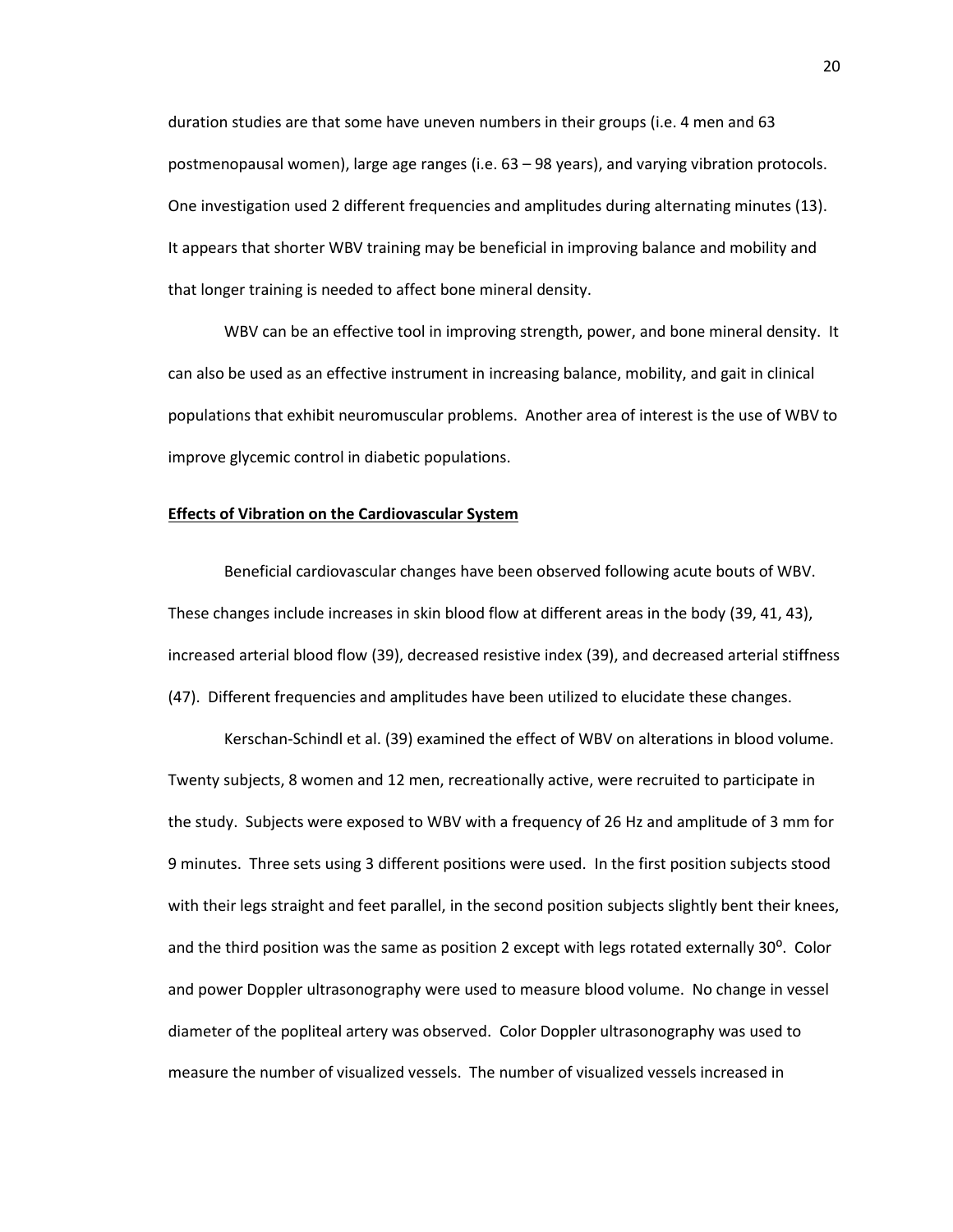response to vibration which represents an increase in skin blood flow. Arterial blood flow was measured using power Doppler ultrasonography. While there was no statistically significant change in maximal systolic or diastolic flow of the popliteal artery, the mean speed of blood flow increased significantly. In addition to the increase in flow there was a significant decrease in resistive index, a measure of vascular resistance. One limitation to this study is that it has a small sample size. Subjects also shifted position every 3 minutes. The current study is the only one that has investigated blood flow through the popliteal artery. One of the strengths of this study is that it measured vessel diameter. The authors hypothesize that vibration causes rhythmic muscle contractions which cause the vessels downstream from the popliteal artery to vasodilate which would increase blood flow through the artery (39).

In 2007, Lohman et al. (41) investigated the effect of WBV on lower limb skin blood flow. There were 45 healthy adult subjects (23 men and 22 women), aged 18 – 45 years old, who were randomly split into 3 groups. The 3 groups consisted of a vibration exercise group (VE), an exercise only group, and a vibration only group. WBV was delivered with a frequency of 30 Hz and amplitudes of 5 – 6 mm. After a baseline measure was taken, subjects performed either active isometric therapeutic exercise with or without vibration or they received local vibration only. Each exercise lasted 60 seconds. The vibration only group received local vibration of the right calf for 3, 60-second bouts. For local vibration subjects were supine on the floor with their calves placed on the vibration plate. Skin blood flow was measured using laser Doppler ultrasonography. A laser scans the body and then using Doppler imaging creates a picture of blood flow to the skin. Following the vibration the vibration only group's skin blood flow increased twice as much as the VE group and the exercise only group. Skin blood flow decreased rapidly 10 – minutes post vibration, but the vibration only group's blood flow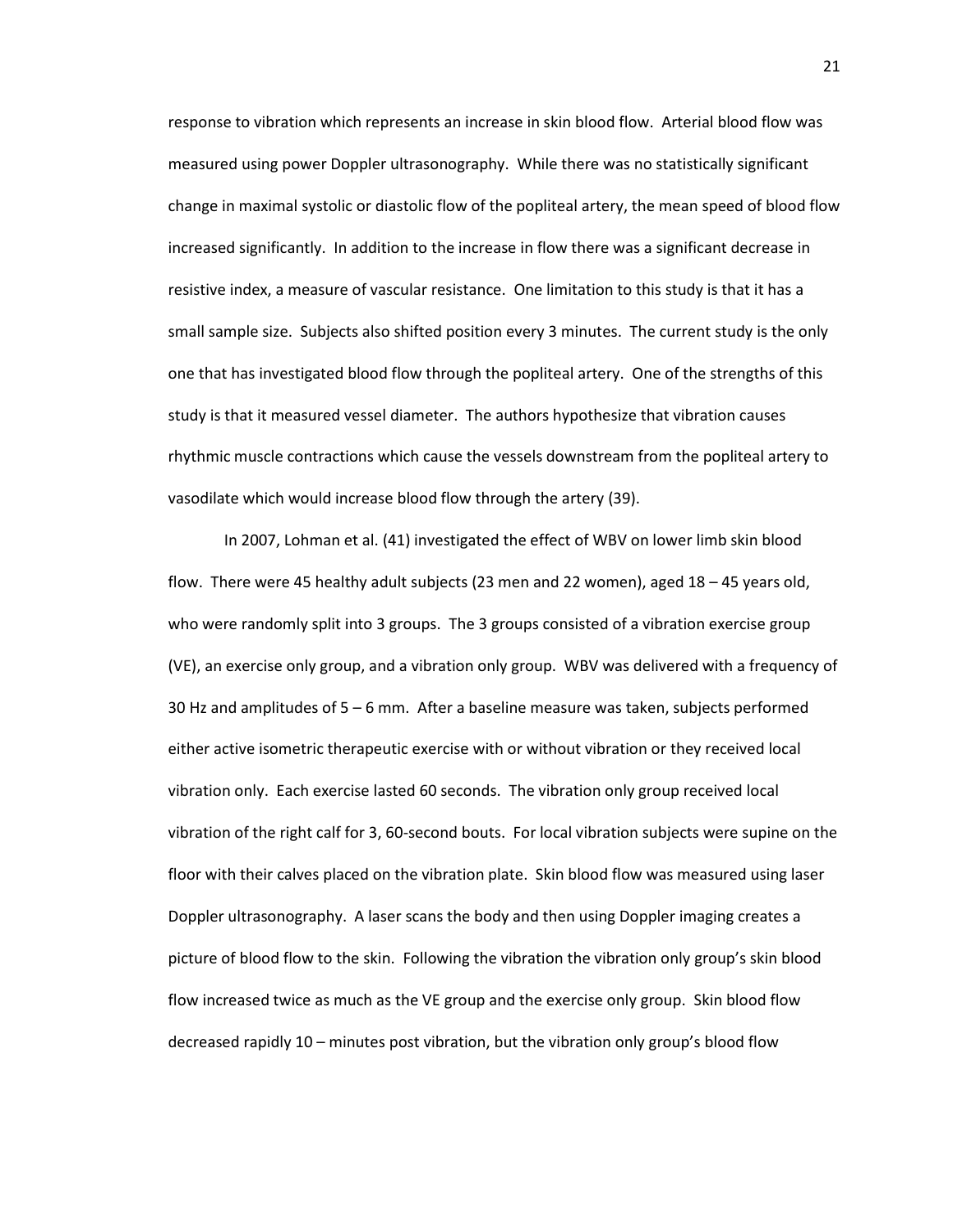remained higher than both comparison groups. A limitation to this study is that it has a large age range. There was no information regarding physical activity habits. There was also no gender comparison to explore possible gender differences. This study did control for ambient temperature. It also investigated both passive vibration as well as active vibration in addition to exercise only. This study observed that exercise with or without vibration actually slightly decreases skin blood flow, while vibration alone increases it. This suggests that the need for blood flow in the exercising limb, with or without vibration, surpasses the cutaneous vascular changes responding to vibration. The authors suggest that because the increased need for blood in the exercising muscle was of short duration, blood may have been shunted away from the skin, thus, decreasing skin blood flow. Furthermore, they speculate that mechanical vibration stimulated the endothelial to increase nitric oxide production, resulting in vasodilation of resistant blood vessels (41).

Maloney-Hinds et al. (43) compared the effect of 30 Hz and 50 Hz passive vibration on the skin blood flow of the forearm. Twenty – five healthy subjects (14 men and 11 women) were recruited to participate in this study which involved 2 experiments. In the first experiment, 18 subjects (11 men and 7 women) were placed into either the 30 Hz group or the 50 Hz group. Subjects sat in front of the vibration platform and placed their forearm on it with hand placed palm down. Skin blood flow was measured using laser Doppler ultrasonography. Skin blood flow was measured during vibration every minute for 10 minutes and then during recovery every minute for 15 minutes. A second experiment was performed to determine if the results of the first experiment were due to subject variability. This experiment had 7 subjects (3 men and 4 women) receive both 30 Hz and 50 Hz on 2 different days. The same protocol for the first experiment was utilized for the second experiment. The first experiment showed no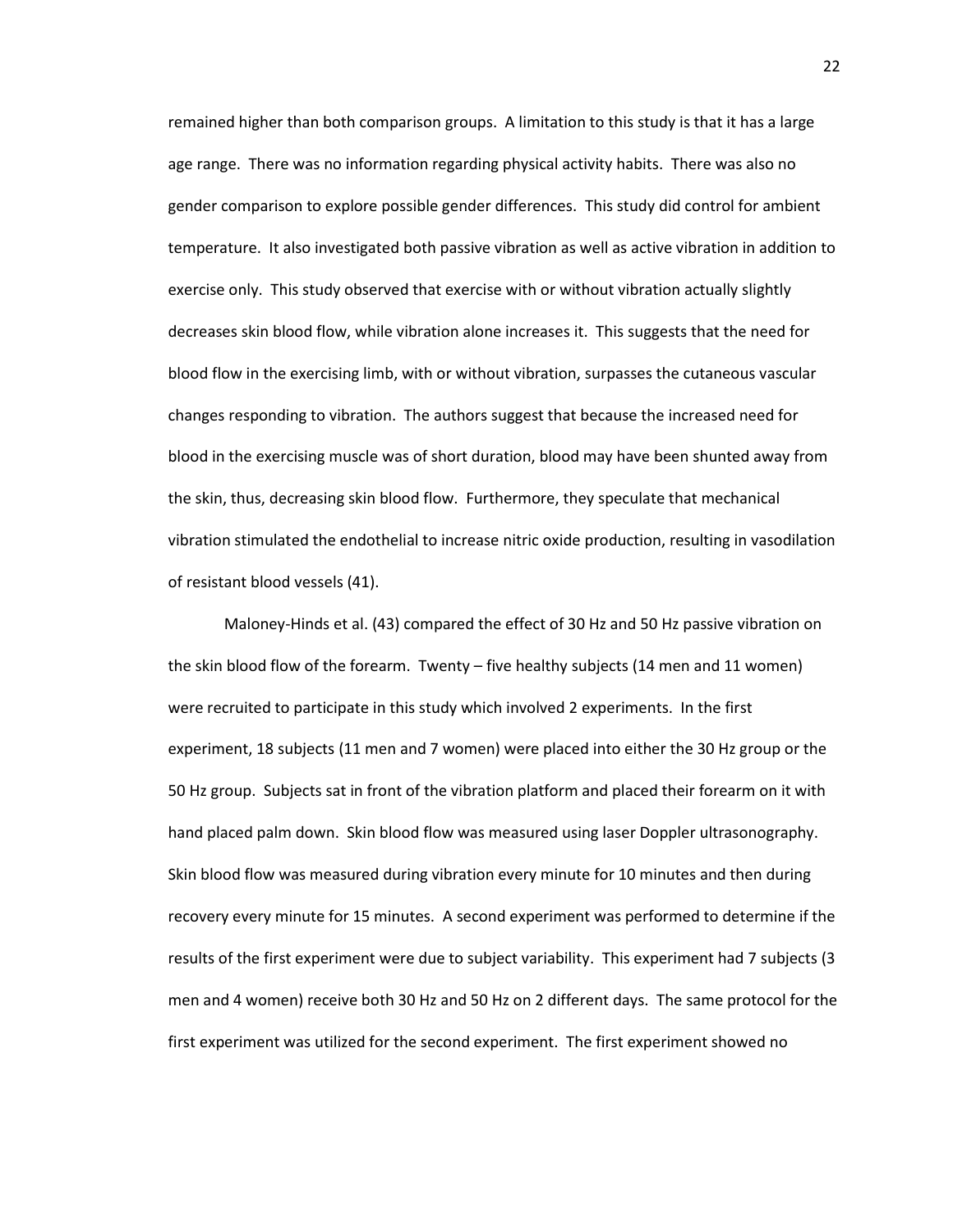significant differences between skin blood flow before, during, or after vibration for either group. However, there was a significant increase in the rate at which skin blood flow increased. The 50 Hz group observed faster increases in skin blood flow than the 30 Hz group for every minute. At the fourth minute both groups exhibited a significant increase in skin blood flow with the fifth minute having the highest increases in skin blood flow. Skin blood flow measurements remained elevated through the ninth minute of vibration. While the 30 Hz group dropped below baseline during 15 minutes of recovery the 50 Hz group did not return to baseline within 15 minutes. The results of the second experiment were similar to the first with the highest skin blood flows being reached around 5 minutes of vibration. Similar to the first experiment the 50 Hz group did not reach baseline within the 15 minutes of recovery, but the 30 Hz group reached baseline within 5 minutes of recovery. A limitation to this investigation is the small sample size used for both experiments. Unlike the current study, this study used laser Doppler ultrasound. This allows the researchers to directly measure microcirculatory flow instead of using indices of flow. Physical activity status was not accounted for. This study shows that either frequency produces increases in skin blood flow with the higher frequency producing greater increases (43).

In 2008, Otsuki et al. (47) observed that arterial stiffness, a risk factor for cardiovascular disease, acutely decreases following whole body vibration (47). Ten healthy young men, with an average age of 26.6 years, were recruited for the study. Arterial stiffness was measured using brachial – ankle pulse wave velocity (baPWV). BaPWV sends pulsed waves from the heart to the brachial recording site and from the heart to the post-tibial recording site. The difference between these 2 distances is divided by the difference between the times it took for the pulsed wave to reach the 2 sites. Subjects performed 2 trials, a WBV trial and control trial which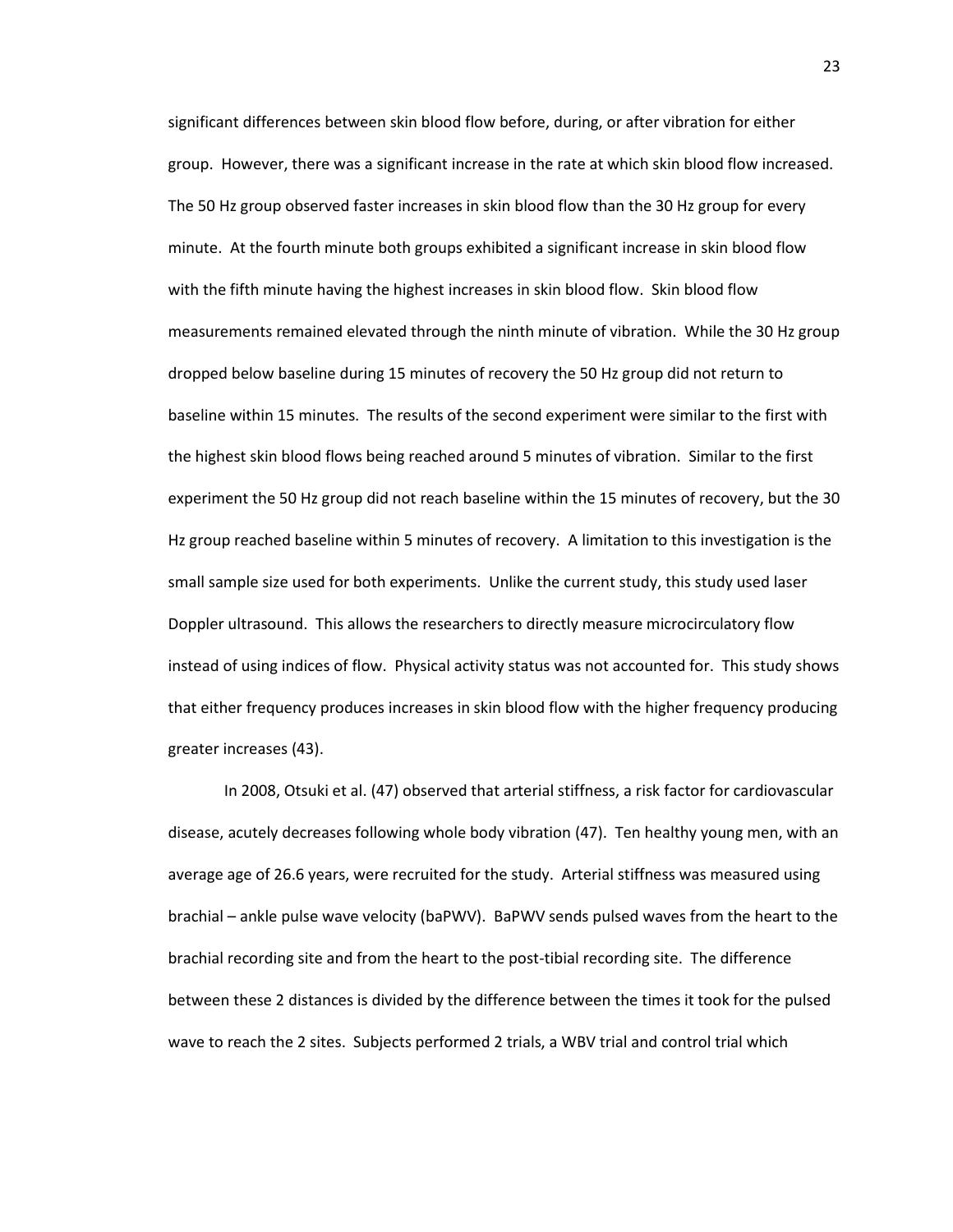consisted of subjects performing a static squat without WBV. During WBV the subjects performed a static squat while receiving vibration at a frequency of 26 Hz and amplitudes of 2 – 4 mm. The trial consisted of 10, 60-second bouts of vibration with 60 seconds of rest between bouts. There were no differences in the control trial before or after. At 20 and 40 minutes after WBV, a decrease in baPWV was observed. The major limitation to this study is its small sample size. Another limitation is that a specific amplitude was not utilized. It is possible that 2 mm and 4 mm may produce different affects. The implications of this finding are that if a decrease in arterial stiffness can be elicited then cardiovascular risk can be decreased. Although a single WBV session may produce minor effects, it is possible the cardiovascular system could benefit from a long-term WBV treatment. Further assessment is necessary to observe what kinds of effects this may have in different populations. Although the mechanisms behind the decrease in arterial stiffness are still uncertain it is possible that the mechanical influences of WBV on artery may be related to endothelial function and to the acute decreases in arterial stiffness. Nervous system changes, vasodilators, vasoconstrictors, and body temperature might also be factors that play a role in changes in arterial stiffness (47).

#### **Proposed Mechanisms for Increasing Blood Flow**

It has been well established that aerobic exercise increases blood flow both to the skin and to the muscle (2, 17, 34, 36, 57). There are numerous reasons blood flow increases during aerobic exercise such as maintaining a balance between the metabolic demands of the tissue (36) and the delivery of nutrients (36). The predominant mechanism for the increase in blood flow is arteriolar vasodilation resulting in a decreased vascular resistance (36). Compounds that may cause the increase in blood flow include: adenosine, nitric oxide (NO), potassium ions  $(K^{\dagger})$ , hydrogen ions (H<sup>+</sup>), and ATP/ADP.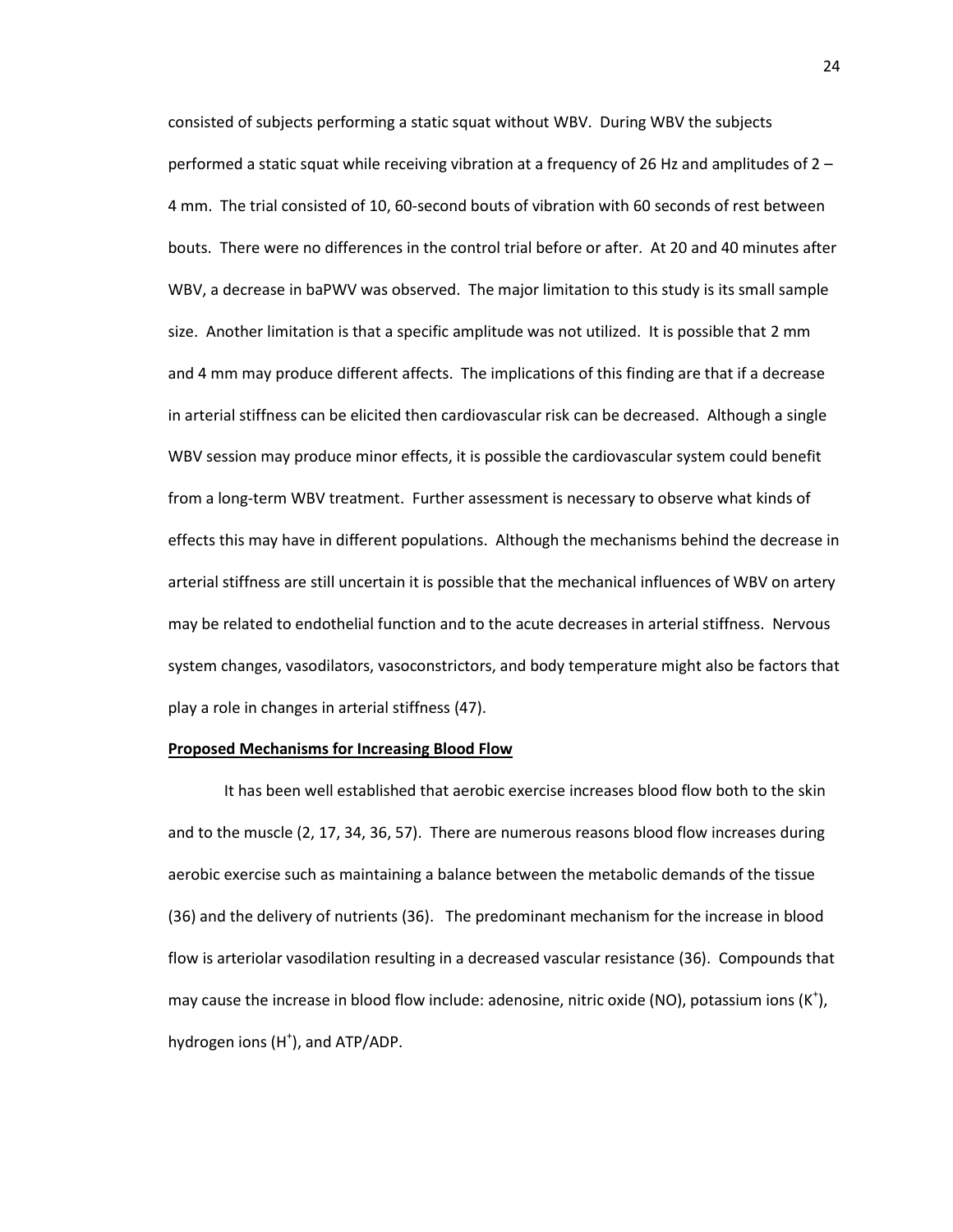Although it has been proposed that acetylcholine (Ach) may be linked to the early blood flow response (57), the initial increase in blood flow  $(1 - 3$  seconds following contraction) may be due to mechanical factors of the muscle. When the muscle contracts it blocks flow. Immediately after the contraction is released there is a concomitant drop in intramuscular pressure causing a drop in resistance to flow which causes an immediate marked elevation in the blood velocity (57). This increase in blood velocity leads to a 60% increase of blood flow above resting values. The early increase in blood flow without the affiliated vasodilation may be explained by an elevated pressure gradient between the mean arterial pressure and the venous end of the capillary (57).

After the initial increase in blood flow vasodilation must occur because arterial blood pressure is not elevated and muscle pressure remains unchanged. One of the most commonly proposed exercise-dependent vasodilators is NO. It has been hypothesized that when blood flow increases it causes an increase in shear stress acting on the endothelial wall. The increased stress being placed on the endothelial wall stimulates the release of NO to stimulate vasodilation of the vessel. Gilligan et al. (31) observed that when NO synthesis is inhibited, exercise-induced vasodilation is reduced (31). Other vasodilators are prostaglandins which may be synthesized by increases in intracellular  $Ca^{2+}$  levels in endothelial cells and by mechanical factors such as shear stress (40). Stiegler et al. (60) showed that arterial infusion of prostaglandins leads to a marked increase in blood flow in the human forearm (60). Endothelialderived hyperpolarizing factor (EDHF) is another mechanism that is thought to cause vasodilation during exercise. When nitric oxide synthase (NOS) and cyclooxygenase (COX) are inhibited, blood flow in the forearm is shown to increase via bradykinin, which has been speculated to be increased because of EDHF (34).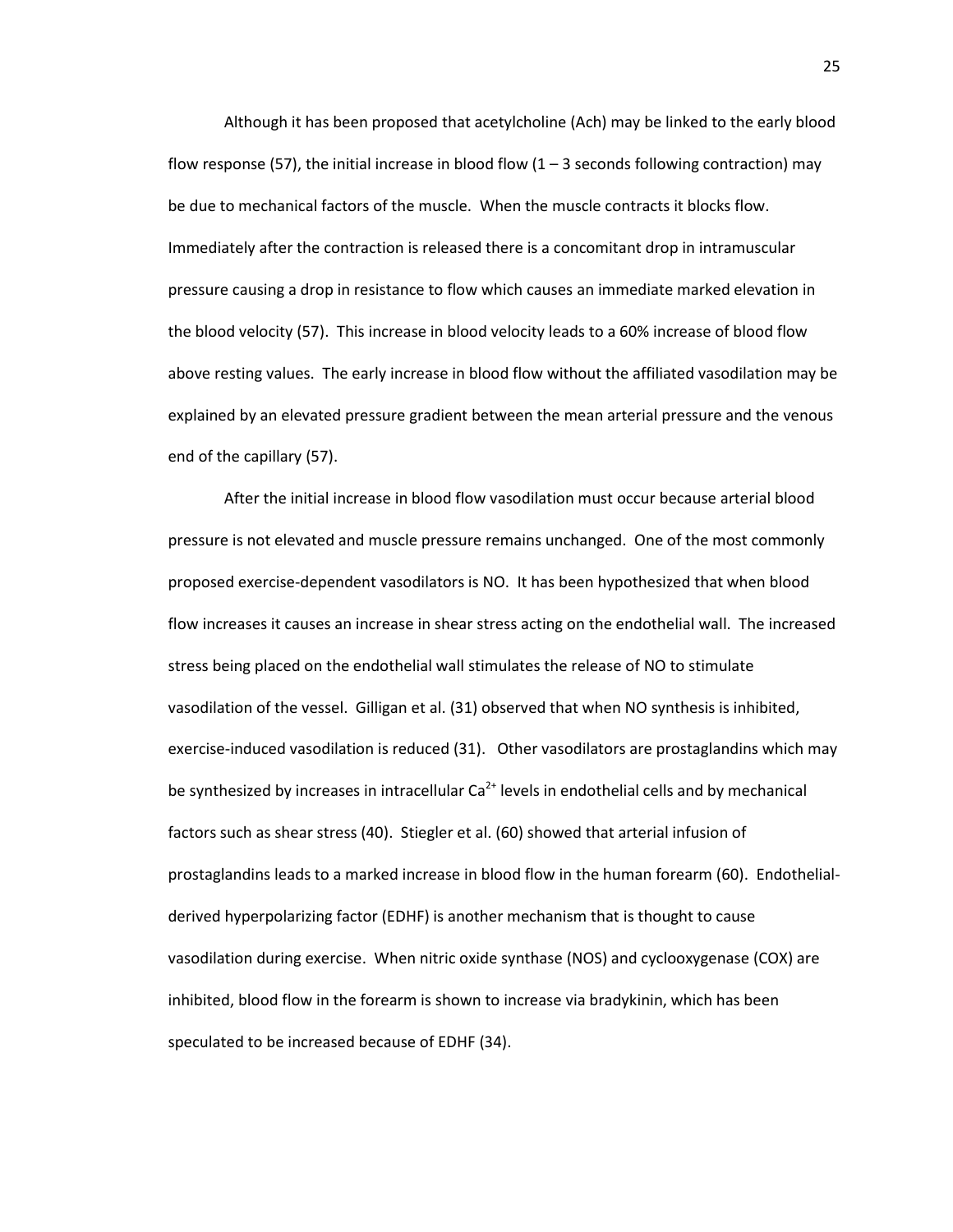Adenosine is responsible for  $20 - 40\%$  of the constant state of exercise hyperemia at submaximal and maximal workloads (44). The AMP released from muscle fibers is what produces the adenosine. The adenosine causes dilation by acting on  $A_{2A}$  receptors on the extraluminal surface of the arterial smooth muscle (44). ATP also contributes to vasodilation by acting on P2Y receptors, which stimulates the release of vasodilators such as NO, prostaglandins, and EDHF (17). Other factors that may play a role in vasodilation are hydrogen ions, potassium ions, and oxygen. Although changes in pH have been shown to produce relaxation in smooth muscle, there does not appear to be a direct relationship between  $H^*$  and exercise hyperemia. It is more likely that changes in pH modify other vasodilatory mechanisms (17). Once a muscle contracts  $K^+$  diffuses into the interstitial fluid around the vasculature. A large increase in K<sup>+</sup> levels has been shown to cause vasodilation (24). It is still unclear how K<sup>+</sup> causes vasodilation, but recent literature demonstrates that the primary component of the vasodilation is activation of Kir channels (17). An active muscle requires oxygen to function and when oxygen in the muscle is compromised blood flow to that muscle increases. Current evidence suggests that although a lack of oxygen affects the muscle vasculature oxygen delivery is not the main regulator of blood flow to active muscle (17). No one vasodilatory factor has been found that primarily regulates blood flow. It is likely a combination of all the factors working together to increase blood flow.

The effects of WBV are similar to those observed during exercise. It is possible that the same mechanisms that promote increases in blood flow during exercise are the ones causing increases in blood flow during WBV. It has been speculated that when the body is exposed to vibration it evokes rhythmic muscle contractions (23, 39). These muscle contractions induce changes in peripheral circulation. Widening of the capillaries in the gastrocnemius and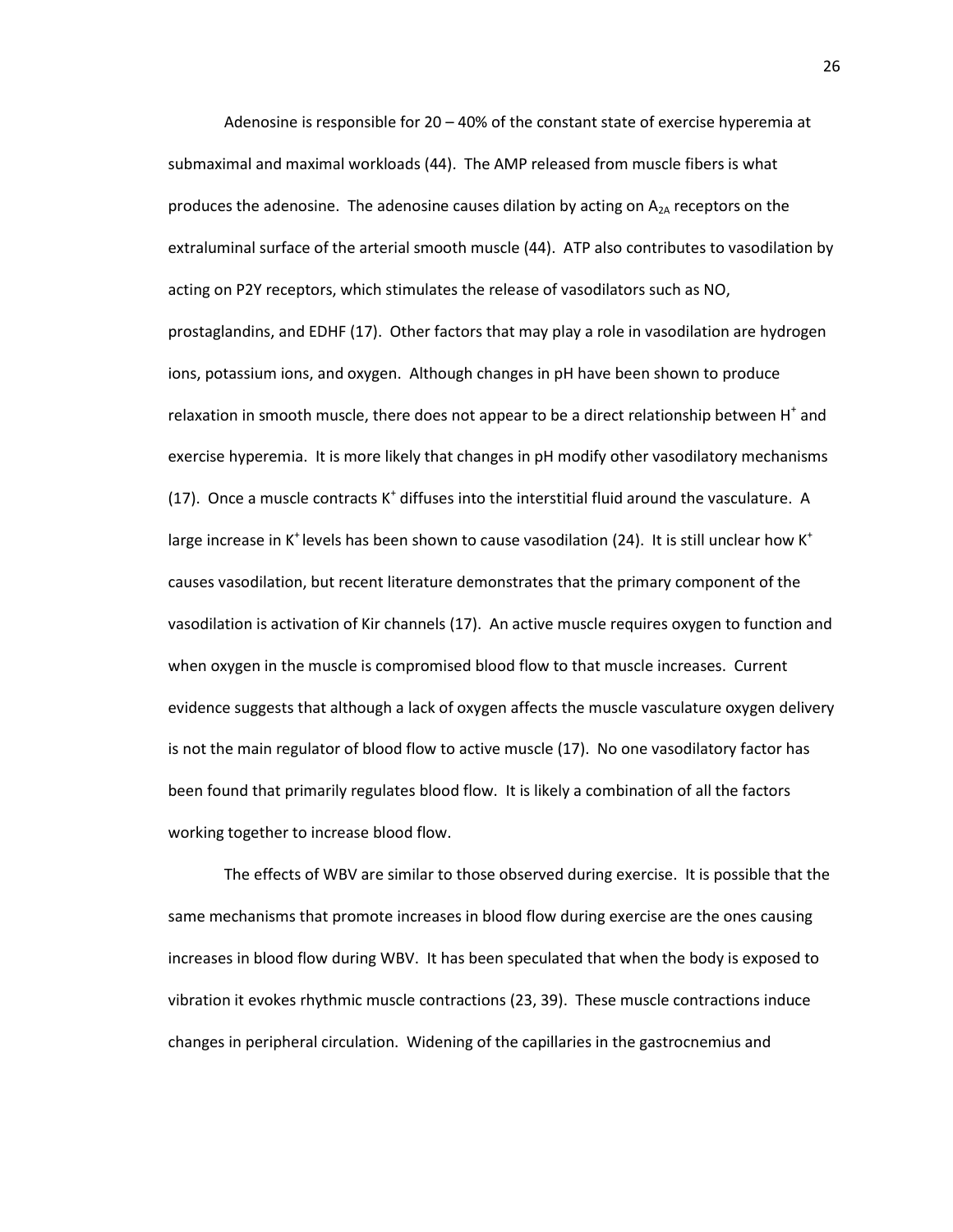quadriceps facilitates the passage of more molecules, excretion of waste products, and delivery of oxygen (39). The increase in mean velocity of the popliteal artery may be due to widening of the small vessels in the muscle which will reduce peripheral resistance, which may also decrease the resistive index. Another reason mean velocity increases may be that vibration reduces the viscosity of blood thereby increasing the speed of blood flow (39). Another factor that may play a role in increased blood flow might be an increased production of nitric oxide (NO). The underlying mechanism for the significant increase in blood flow following vibration may be due to pulsatile endothelial stress resulting in increased circulating NO concentration as a result of increased endothelial NO synthase activity (41). Most likely it is not a single mechanism but a combination of mechanisms causing improvements in blood flow in response to WBV.

## **Utilization of Various Frequencies and Amplitudes**

One of the primary issues with utilizing WBV as a training tool is that there is no consensus regarding an appropriate frequency and amplitude. Multiple combinations of frequencies and amplitudes produce dissimilar physiological effects. Torvinen et al. (62) showed a 2.5% increase in jump height, 3.2% increase in isometric extension strength of the lower extremities, and a 15.7% improvement in body balance following 4 minutes of WBV in young, healthy subjects (8 men and 8 women). Amplitude was kept constant at 10mm. The vibration was delivered over 4, 1-minute bouts with frequency (15, 20, 25, and 30 Hz) changing every minute. Results for each frequency were not obtained (62). De Silva et al. (26) investigated the differences between 20, 30, and 40 Hz in 31 recreationally active males. Amplitude was set at 4 mm. Vibration was delivered over 6, 60-second bouts. The results showed increases in squat jump and counter movement jump height with the 30 Hz having a more pronounced increase than 20 Hz, while 40 Hz showed a decrease. One rep maximal values increased with 20 Hz, but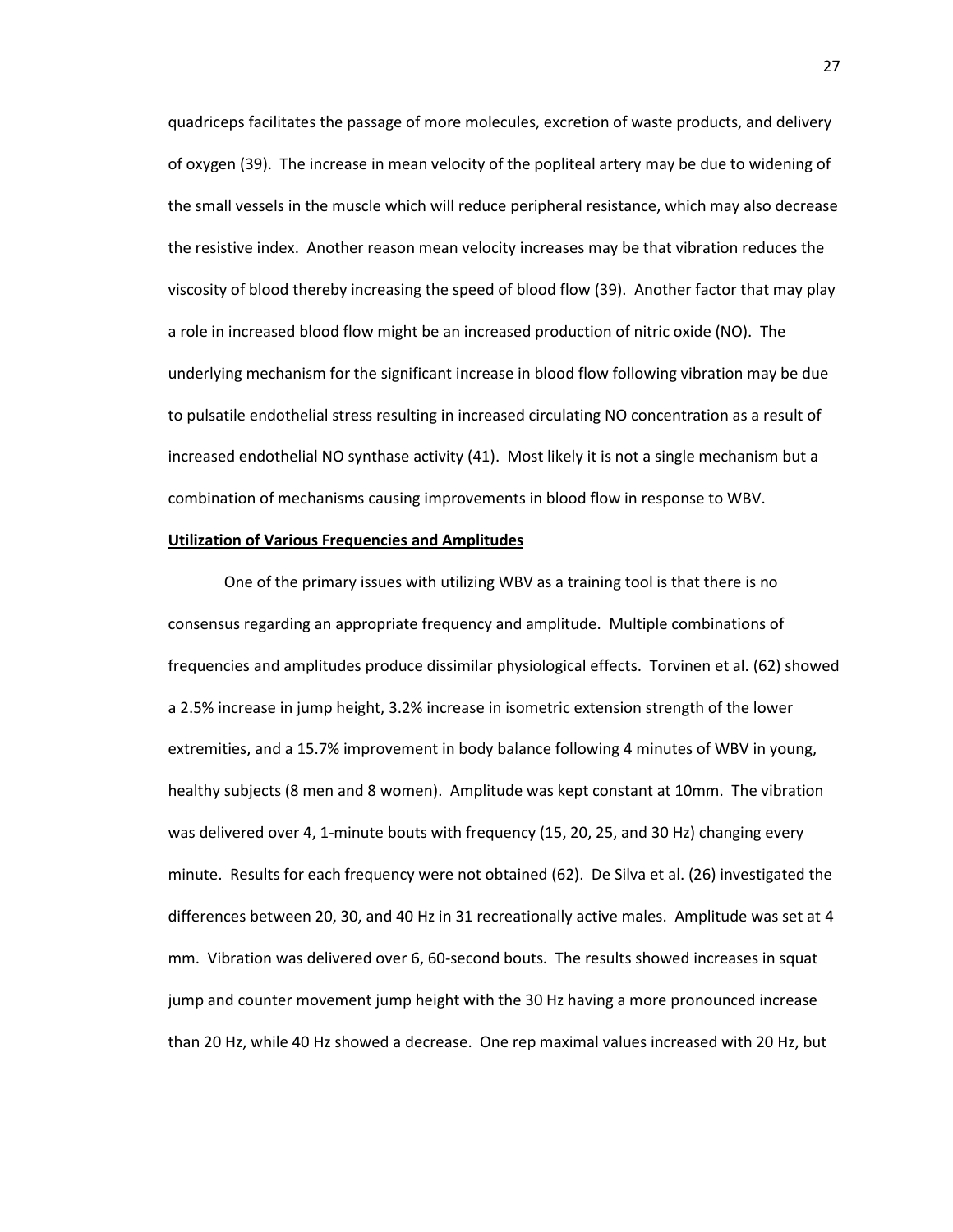decreased with 30 and 40 Hz. Significant increases were seen in power with 20 and 30 Hz, while there was only a slight increase with 40 Hz. The authors hypothesize that the increases are due to improved neuromuscular function because of increased activity in the superior motor center resulting in increased motor unit recruitment (26). A study inspecting muscle activity of 3 muscle groups explored using 10 random WBV conditions utilizing 5 frequencies (25, 30, 40, and 45 Hz) and 2 amplitudes (2 mm or 4 mm) for 45 seconds. Ten recreationally active males performed an isometric squat, a dynamic squat, and a static and dynamic biceps curl for all 10 WBV conditions. Muscle activity was measured during each exercise. It was reported that following WBV, muscle activity increases ranged from 2.9% - 6.7% in the vastus lateralis during the isometric squat and 3.7% - 8.7% during the dynamic squat compared to no vibration. Muscle activity in the biceps brachii and triceps brachii following a dynamic biceps curl resulted in increases ranging from 0.6% - 0.8% and 0.2% - 1%, compared to no vibration, respectively. During the static biceps curl the biceps brachii had no change while the triceps brachii showed an increase ranging from 0.3% – 0.7% increase. The results of this study showed that the higher amplitude and frequencies produced more increases in muscle activity than the lower amplitude and frequencies (35). A study by Cardinale et al. (16) compared the effect of 2 different frequencies on jump height. Fifteen subjects (13 men and 2 women) performed 5 bouts of WBV lasting 60 seconds each with either 20 Hz or 40 Hz. The subjects exposed to a frequency of 20 Hz saw a 4% improvement in jump height while the subjects exposed to 40 Hz showed a decrement in jump height. It is hypothesized that the decrement observed in jump height is due to a fatiguing effect that occurred in response to the higher frequency (16). In contrast to the results observed in the Cardinale et al. study, Bazett-Jones et al. (8), examined the effect of 45 seconds of squatting at 30, 35, 40, and 50 Hz in 58 untrained subjects (40 men and 18 women).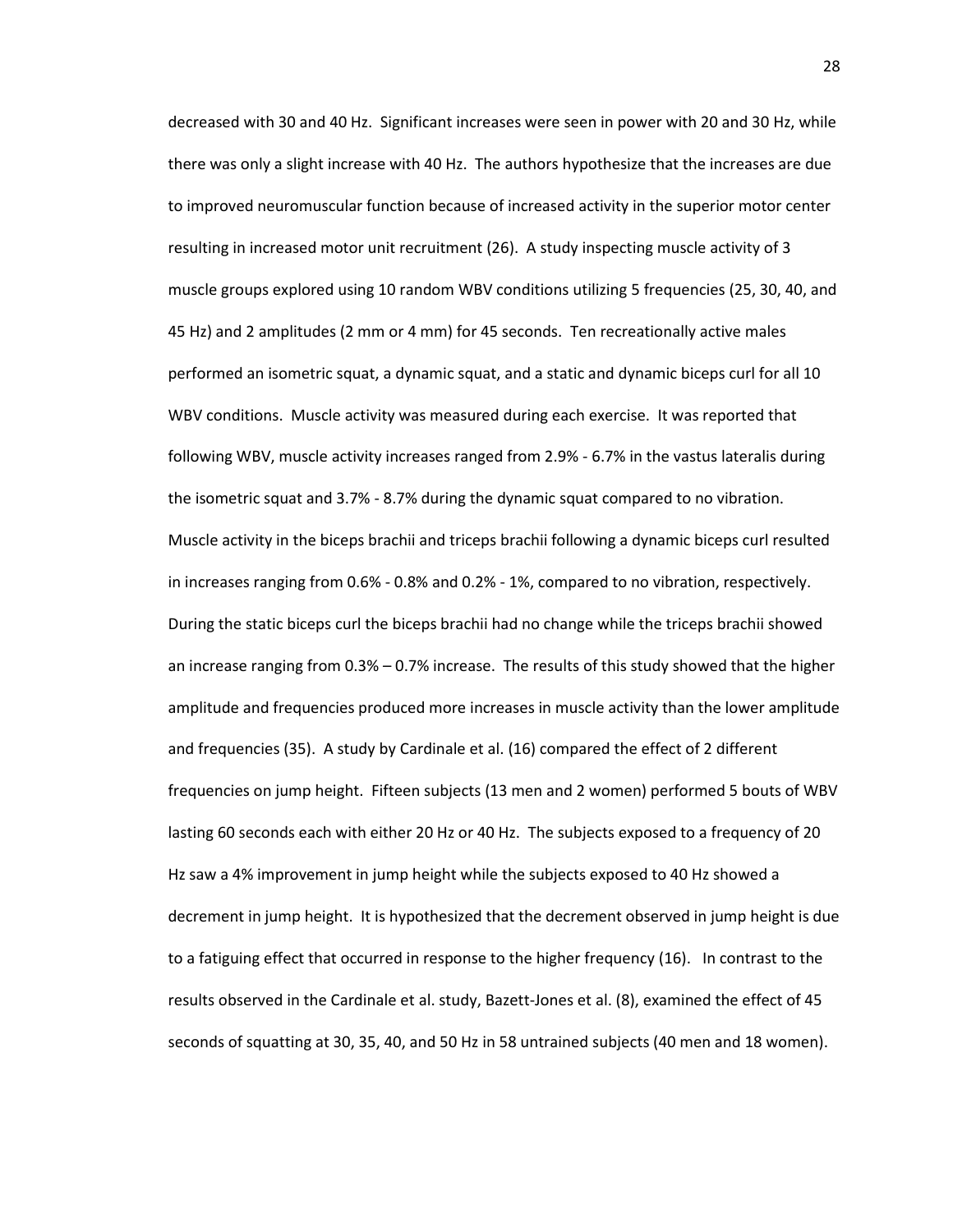Each trial was done on separate days and both males and females were investigated. There were no improvements in jump height for males at any frequency. Jump height in females was unchanged at 30 and 35 Hz, but increased by 9.0% at 40 Hz and 8.3% at 50 Hz of WBV frequency when compared to no vibration. It is speculated that viscoelastic properties, or stiffness, may affect how the body responds to WBV. The authors suggest that because women are proposed to be less stiff, greater neuromuscular adaptations may have occurred causing improved jump height (8). It appears that higher frequencies (40 -50 Hz) may produce decrements in performance. Although this is not always the case, it has been speculated that a fatiguing effect occurs at frequencies higher than 40 Hz (16, 50). Training status may also play a role in how the body responds to higher vibration frequencies. It has been shown that untrained subjects experience decrements in performance (25) while trained subjects show improvements (10). It is likely a combination of these factors that causes a decrease in performance.

Rittweger et al. (51) compared different frequencies and amplitudes on VO<sub>2</sub> in 10 young, healthy male subjects. During the frequency test amplitude was constant at 5 mm while frequencies increased 18, 26, and 34 Hz. During the amplitude test frequency was constant at 26 Hz while amplitude increased 2.5, 5, and 7.5 mm. Subjects stood for 4 minutes while they received vibration. This study reported that the higher the frequency and amplitude the higher the  $VO<sub>2</sub>$ . It is hypothesized that both frequency and amplitude of WBV causes a certain amount of muscle work and that increases in VO<sub>2</sub> are a result of the increased work of the muscle (51).

Only 1 study has explored using different frequencies during WBV. The Maloney-Hinds et al. (43) paper utilized 30 and 50 Hz of frequency while keeping amplitude at 5-6 mm. The results of this study show that both frequencies produce increases in skin blood flow and that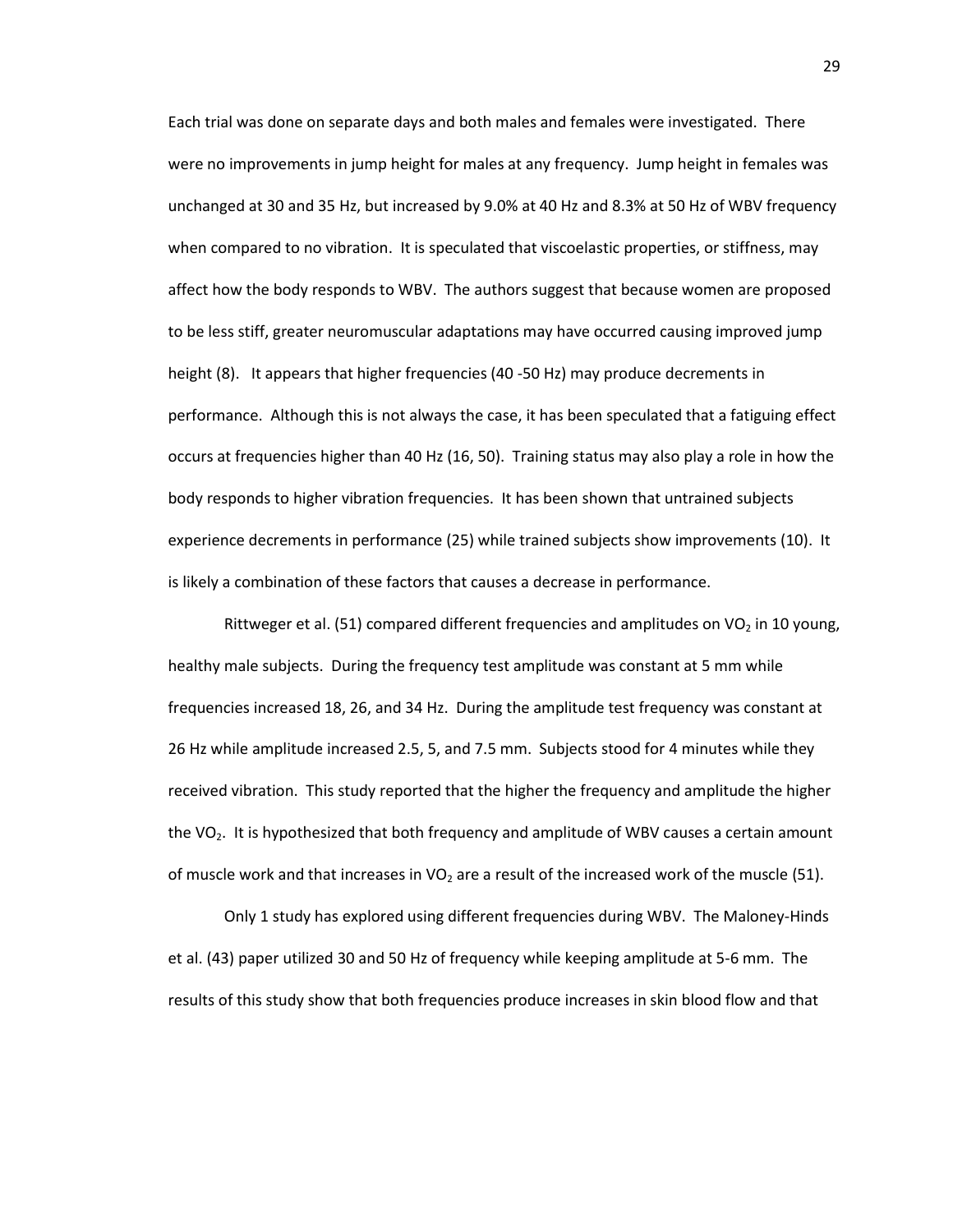the higher frequency induces a greater increase in skin blood flow. To date, there are no published studies examining the effect of different amplitudes of WBV on blood flow.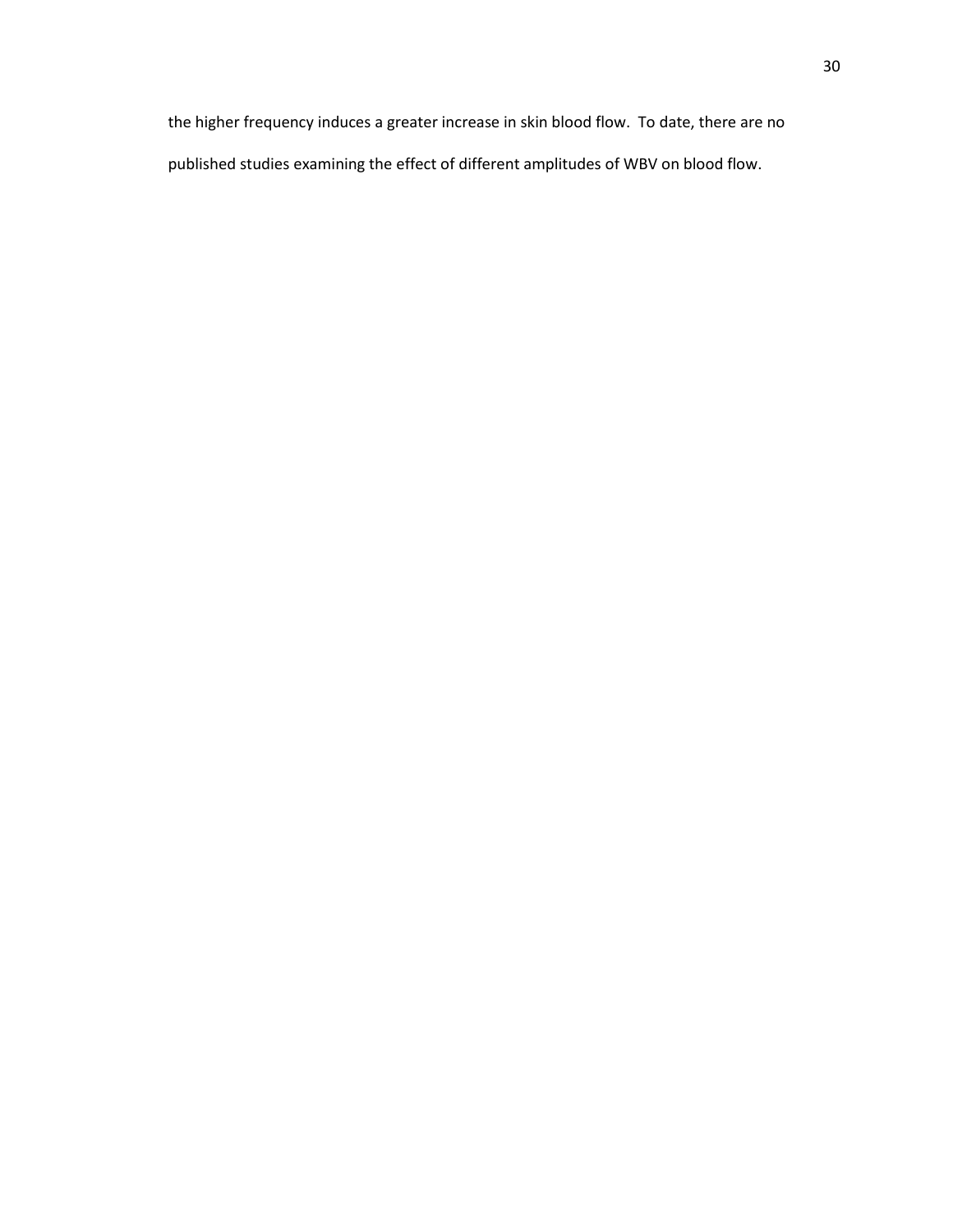# **Chapter III Methodology**

Recently, studies of skin and arterial blood flow suggest WBV causes increases in blood flow. However, only 1 study has assessed the impact of vibration frequency on blood flow, and there are no published investigations of amplitude's effect on blood flow. The primary purpose of this study was to assess the effect of low and high amplitudes during WBV on lower limb arterial blood flow.

## **Subjects**

The Ball State University Institutional Review Board approved the methodology for this study. Thirty subjects (N=15 men, N=15 women) aged  $19 - 34$  years participated in the study. Subjects were recruited through word of mouth and mass emails from Ball State University and the surrounding community. The subjects were all asked to provide signed informed consent prior to participation in the study. Exclusion criteria included current tobacco use, having a low physical activity classification, taking medication that would affect blood flow, or the presence of a diagnosed neuromuscular (i.e. multiple sclerosis), orthopedic (i.e. arthritis), or circulatory disease (i.e. PAD) that would affect the variables under examination.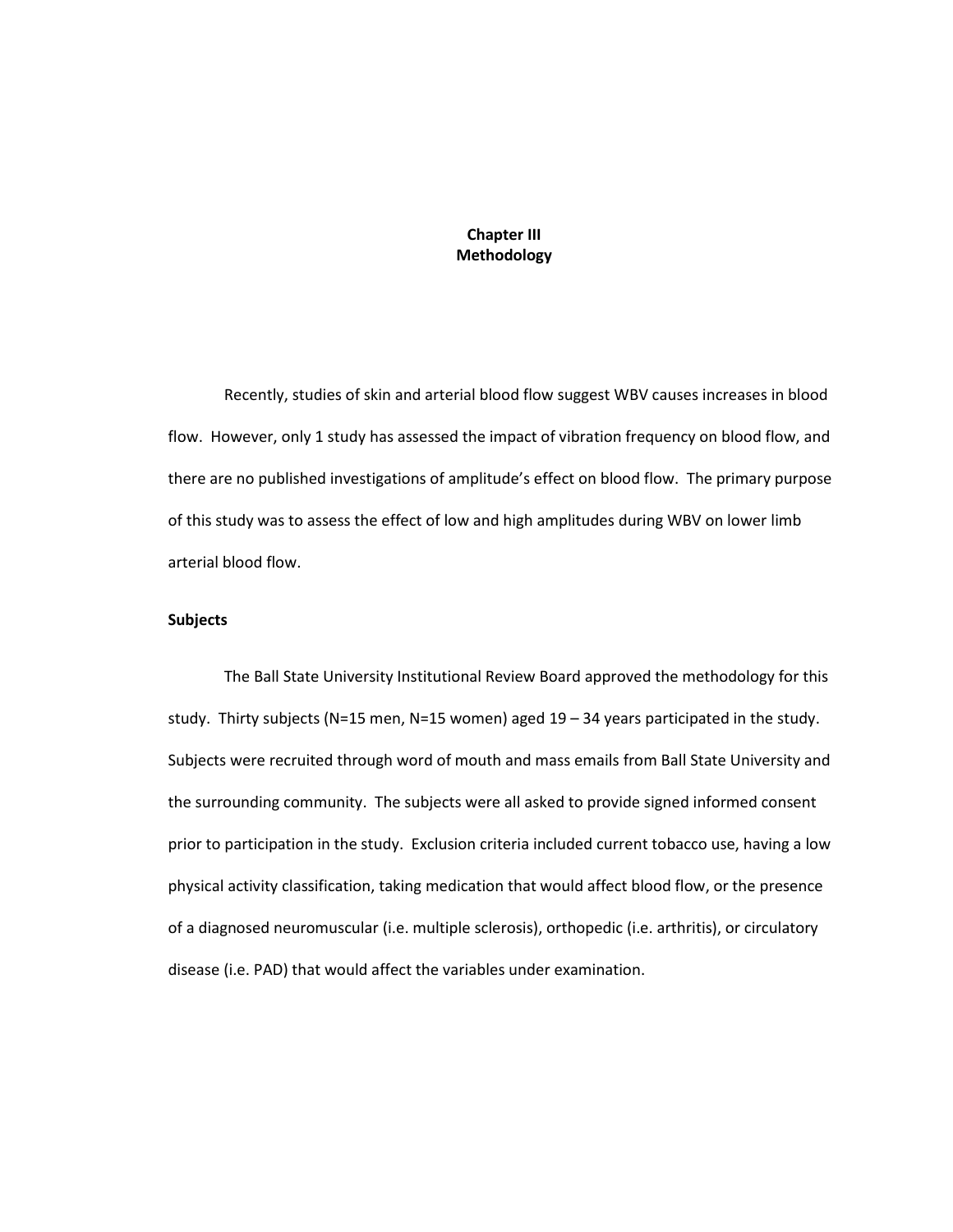#### **Procedures**

Subjects reported to the laboratory for testing after having refrained from consuming caffeine for at least 12 hours, alcohol for at least 24 hours, any food or drink other than water for at least 4 hours, and exercise for at least 12 hours. After completing the informed consent process, subjects filled out a health history questionnaire and a short-form International Physical Activity Questionnaire (IPAQ) to describe physical activity level. Each subject's height and weight were then obtained.

Two amplitudes (3mm and 6mm) were tested in random order separated by a recovery period. After lying prone for 15 minutes the popliteal artery was located and marked behind the right knee using a non-toxic marker to assure proper alignment of the ultrasound probe and a baseline measurement was obtained. The subjects then moved to the vibration platform and were asked to stand still for 3 minutes to allow positional blood flow velocity changes through the popliteal artery to stabilize. After 3 minutes a standing baseline measurement of blood flow velocity was obtained. Subjects stood on the WBV platform for 10 continuous minutes. Immediately after the 10 – minute vibration period, a third measurement of blood flow velocity was taken in the standing position. Subjects then resumed a prone position for a minimum of 10 minutes, or until mean blood flow velocity returned to within 8% of baseline. The experiment was then repeated using the alternate vibration amplitude.

#### *Vibration*

WBV was administered to a subject via a vibration platform (Next Generation, Power Plate North America, LLC, Culver City, California, USA). The frequency was set at 30 Hz for all

32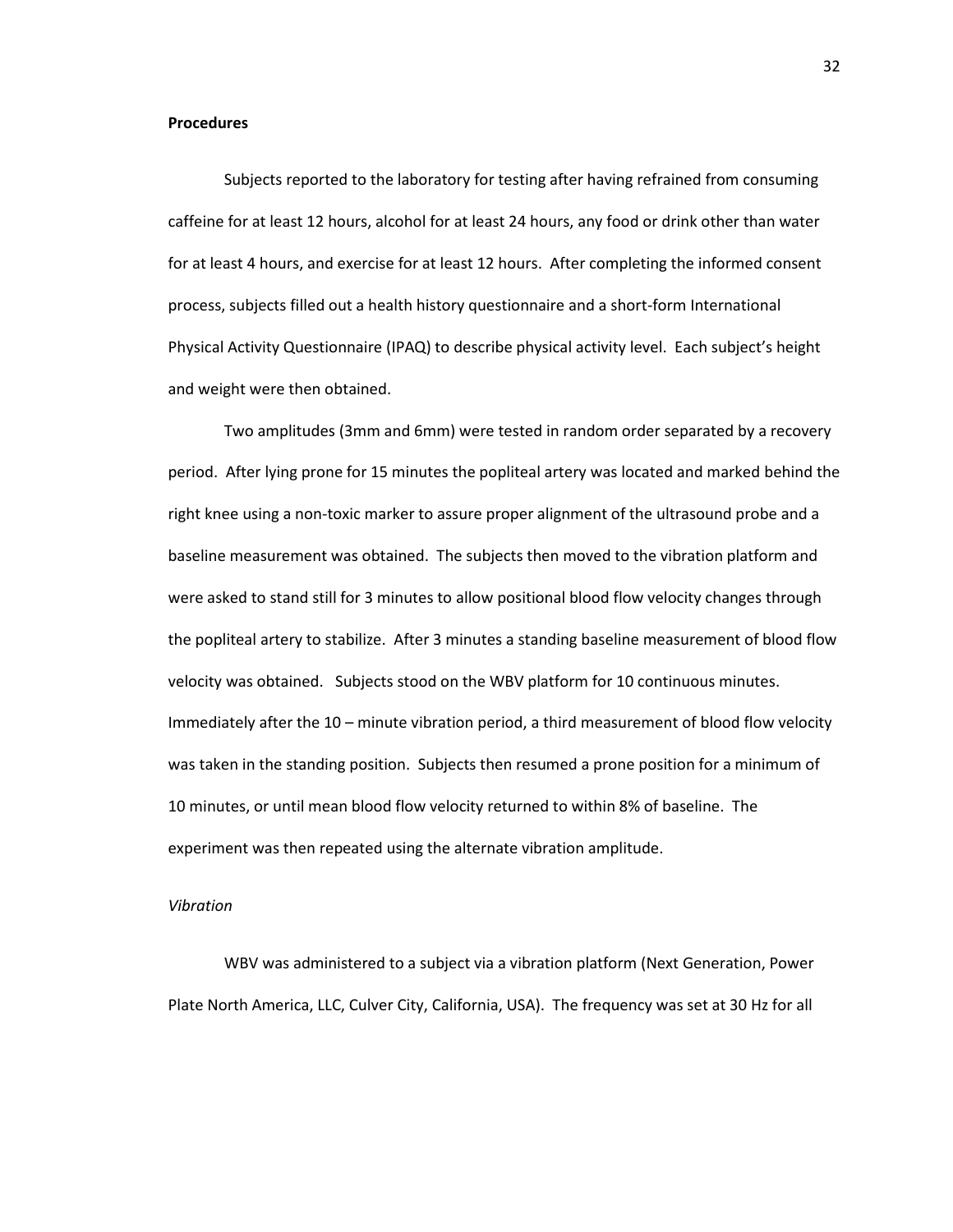tests, and amplitude was set to either 3mm or 6mm. The subjects were shoeless, with knees slightly bent, feet parallel and shoulder width apart while they stood for 10 continuous minutes.

# **Data Collection**

#### *Height and Weight Procedures*

Measures of height and weight were obtained with shoes off. Height was measured using a stadiometer (Detecto, Web City, MO, USA). Subjects stood with feet together and backs straight against the stadiometer. Subjects took a deep breath and held it until the measurement was obtained. Body weight was measured by a weight scale (Detecto, Web City, MO, USA). All subjects wore a t-shirt and shorts.

#### *Physical Activity Assessment*

Physical activity for the week prior to the trial was assessed using the IPAQ, a questionnaire developed for the purpose of surveying a population's physical activity status (1). The IPAQ quantifies MET\*minutes/week for 3 specific types of activities: walking, moderate intensity activities, and vigorous intensity activities. The summation of all the activities was used to compute a total score that is reported in MET-minutes/week, which is then used to identify the subjects' physical activity classification as high, moderate, or low.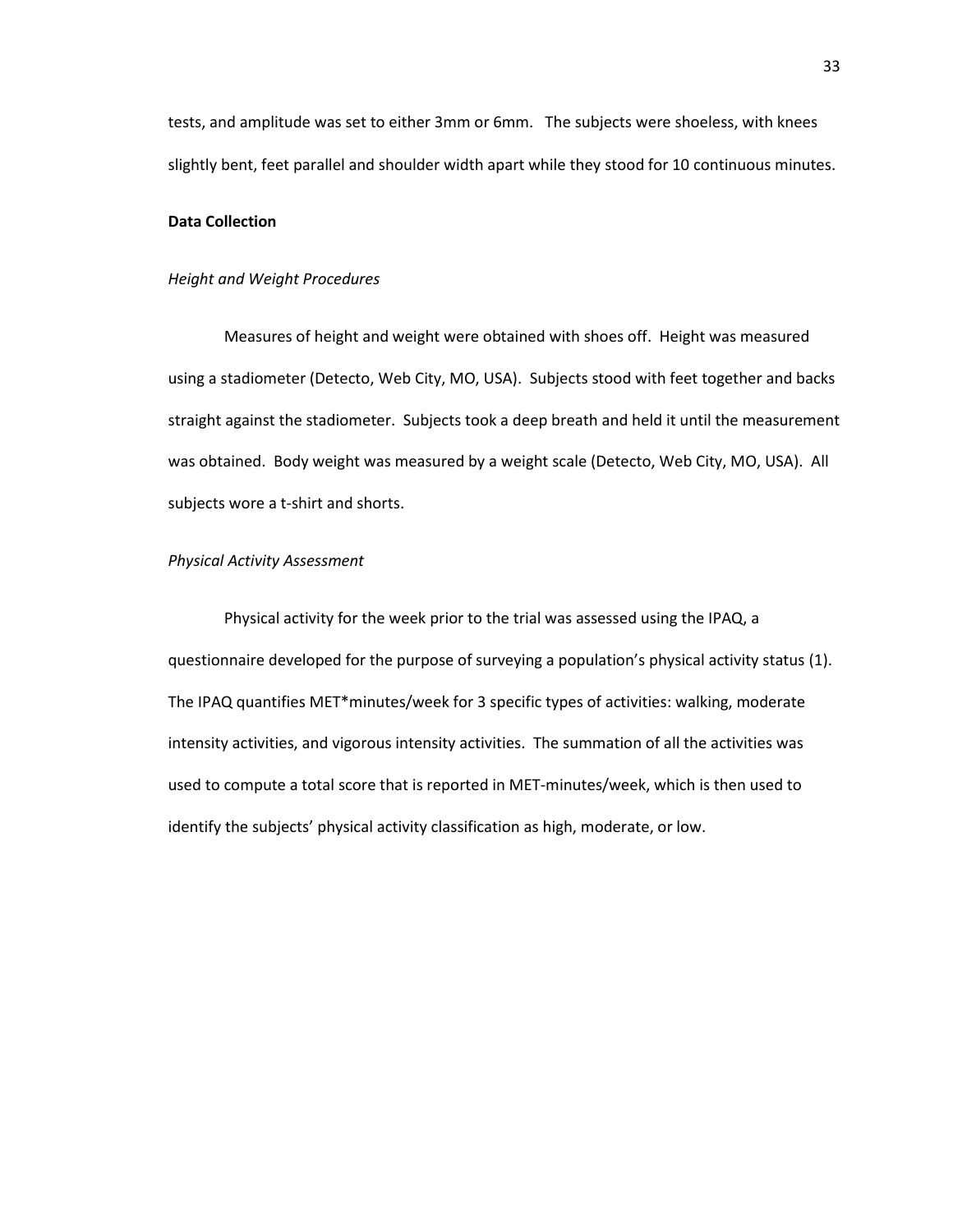| <b>Physical Activity Classification</b> | Requirements                                                                                                                                                                                                                                                                                                        |
|-----------------------------------------|---------------------------------------------------------------------------------------------------------------------------------------------------------------------------------------------------------------------------------------------------------------------------------------------------------------------|
| Low                                     | No activity reported or<br>٠<br>Some activity reported but not enough to<br>$\bullet$<br>meet moderate or high classification                                                                                                                                                                                       |
| Moderate                                | $\geq$ 3 or more days of vigorous activity lasting $\geq$<br>$\bullet$<br>20 minutes per day or<br>$\geq$ 5 or more days moderate activity/walking<br>$\bullet$<br>for 30 minutes per day or<br>$\geq$ 5 or more days of<br>$\bullet$<br>walking/moderate/vigorous activity or a<br>minimum of 600 MET-minutes/week |
| High                                    | Vigorous-intensity activity on $\geq$ 3 days and<br>٠<br>accumulating 1500 MET-minutes/week or<br>$\geq$ 7 days of walking/moderate/vigorous<br>$\bullet$<br>activity or accumulating at least 3000 MET-<br>minutes/week                                                                                            |

# *Doppler Ultra Sonography Procedures*

Blood flow was measured using power Doppler ultrasound (Megas ES, Biosound Esaote, Inc., Indianapolis, IN, USA). The ultrasound transducer (Biosound LA 522, Biosound Esaote, Inc., Indianapolis, IN, USA) was placed flat against the skin on the right leg along the axis of the popliteal artery forming a 90° angle. Sound wave peaks were displayed on the ultrasound monitor. Every peak represents 1 cardiac cycle. To measure indices of blood flow, the sound waves were traced. The waves that were the most visibly accurate were chosen and the measurements were repeated in triplicate and the average was recorded. The blood flow measures included mean velocity ( $V_{mn}$ ) which represents the average velocity of blood flowing through the artery over 1 cardiac cycle, peak velocity  $(V<sub>0</sub>)$  which is the maximum velocity of blood moving through the artery, and end diastolic velocity (EDV) the maximum amount of blood moving through the artery at the end of diastole. Two other measurements that are ratios of the blood flow velocity were also obtained. Pulsatility index (PI) is the variability of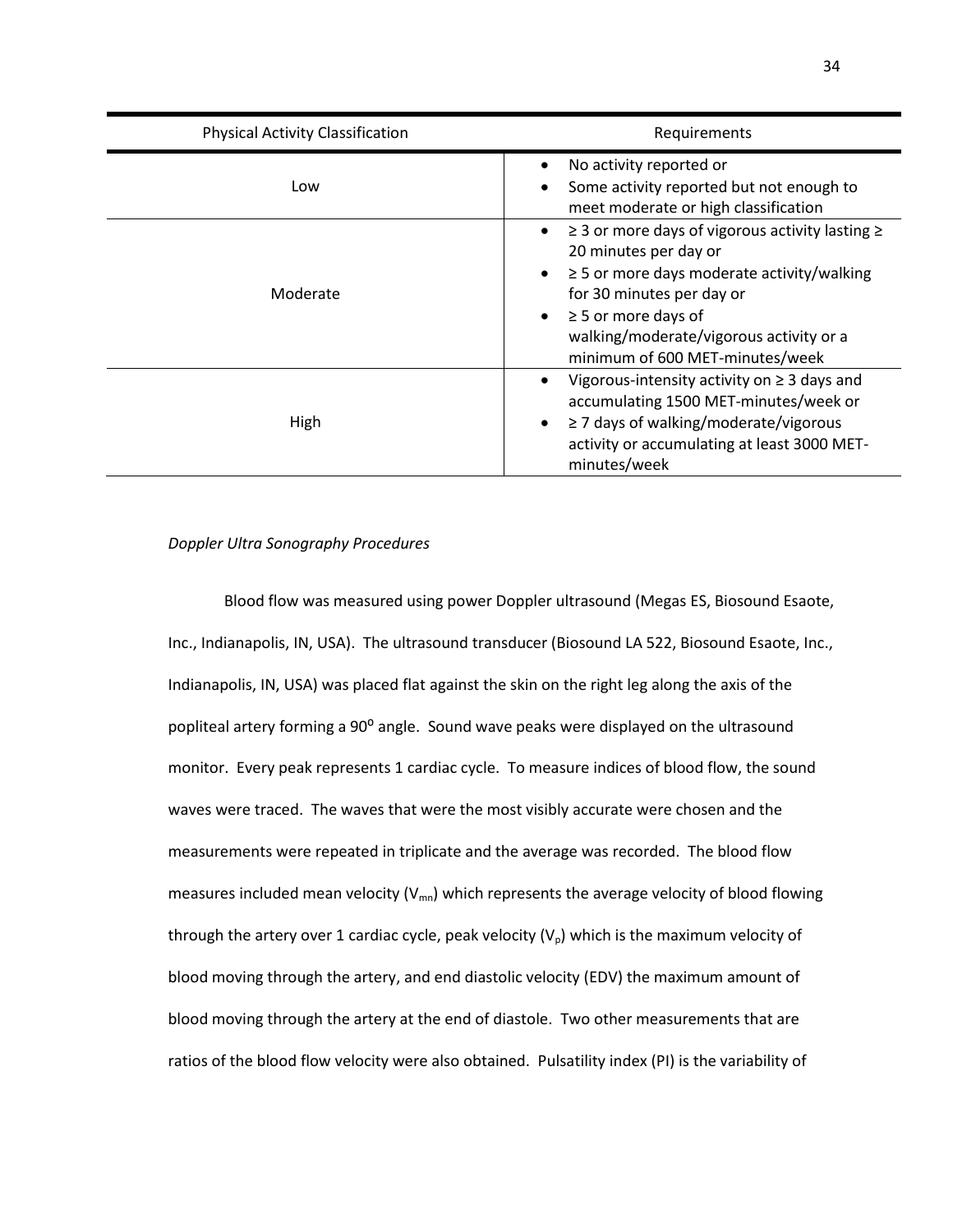blood flow velocity in the artery  $[PI = (V_P - EDV)/V_{mn}]$  and resistive index (RI) is used as an indicator of vascular resistance  $[RI=(V_P-EDV/V_P]$ .

# **Statistical Analysis**

A repeated measures analyses of variance (ANOVA) was used to determine potential gender differences in blood flow indices by using time (pre- and post-treatment) and amplitude (3 mm, 6 mm) as within subjects factors and gender as the between subjects factor. Since gender did not influence any variable's response to vibration at either amplitude, men and women were grouped together and a second repeated measures ANOVA was used to analyze differences in blood flow indices ( $V_{mn}$ ,  $V_p$ , EDV, PI, and RI) using time (pre- and post-treatment) and WBV amplitude (3mm, 6mm) as within subjects factors. Statistical significance was accepted at P<0.05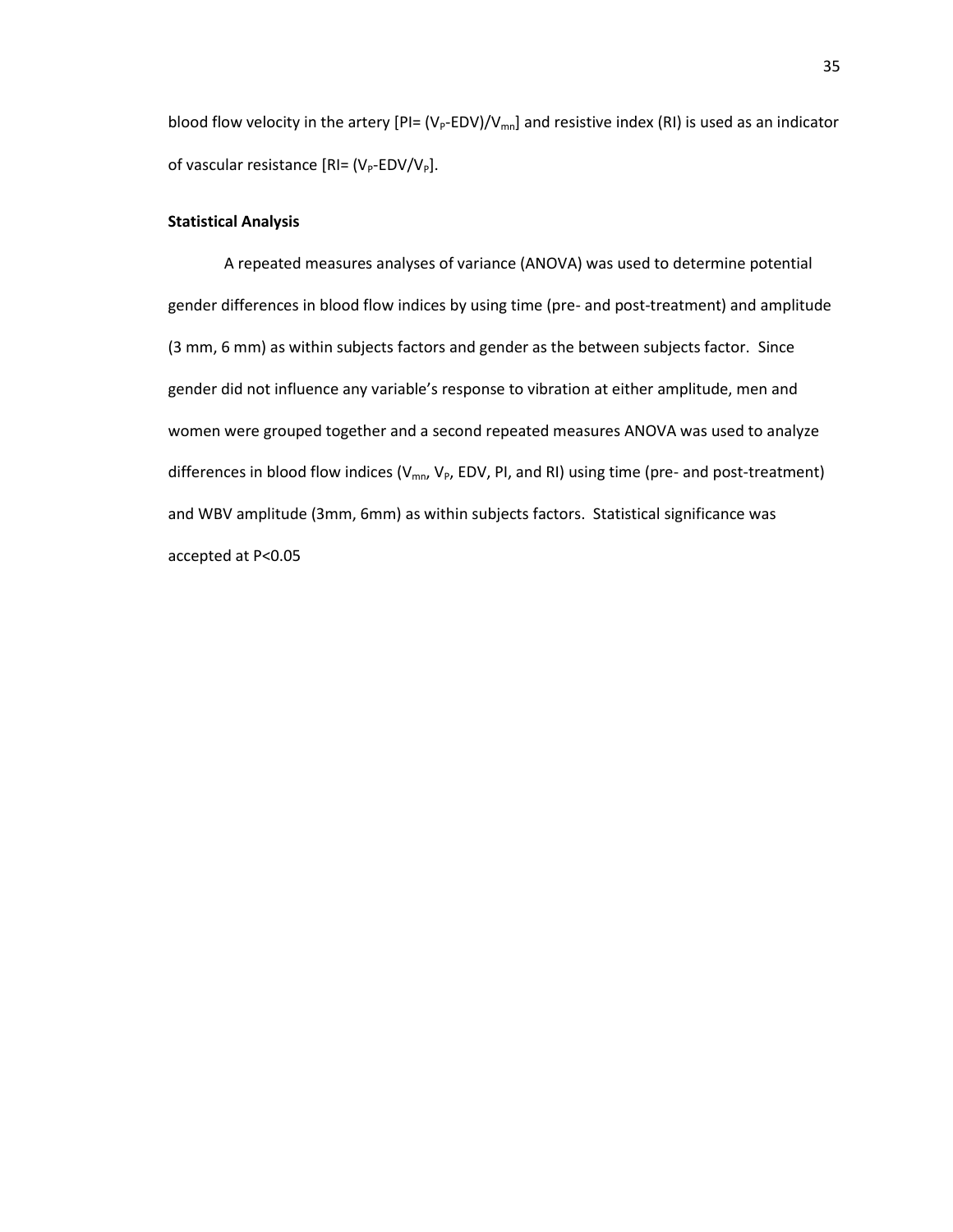**Chapter IV Research Manuscript**

# Journal Manuscript

This manuscript was prepared in accordance with the instructions for authors for the journal: Medicine Science and Sports and Exercise.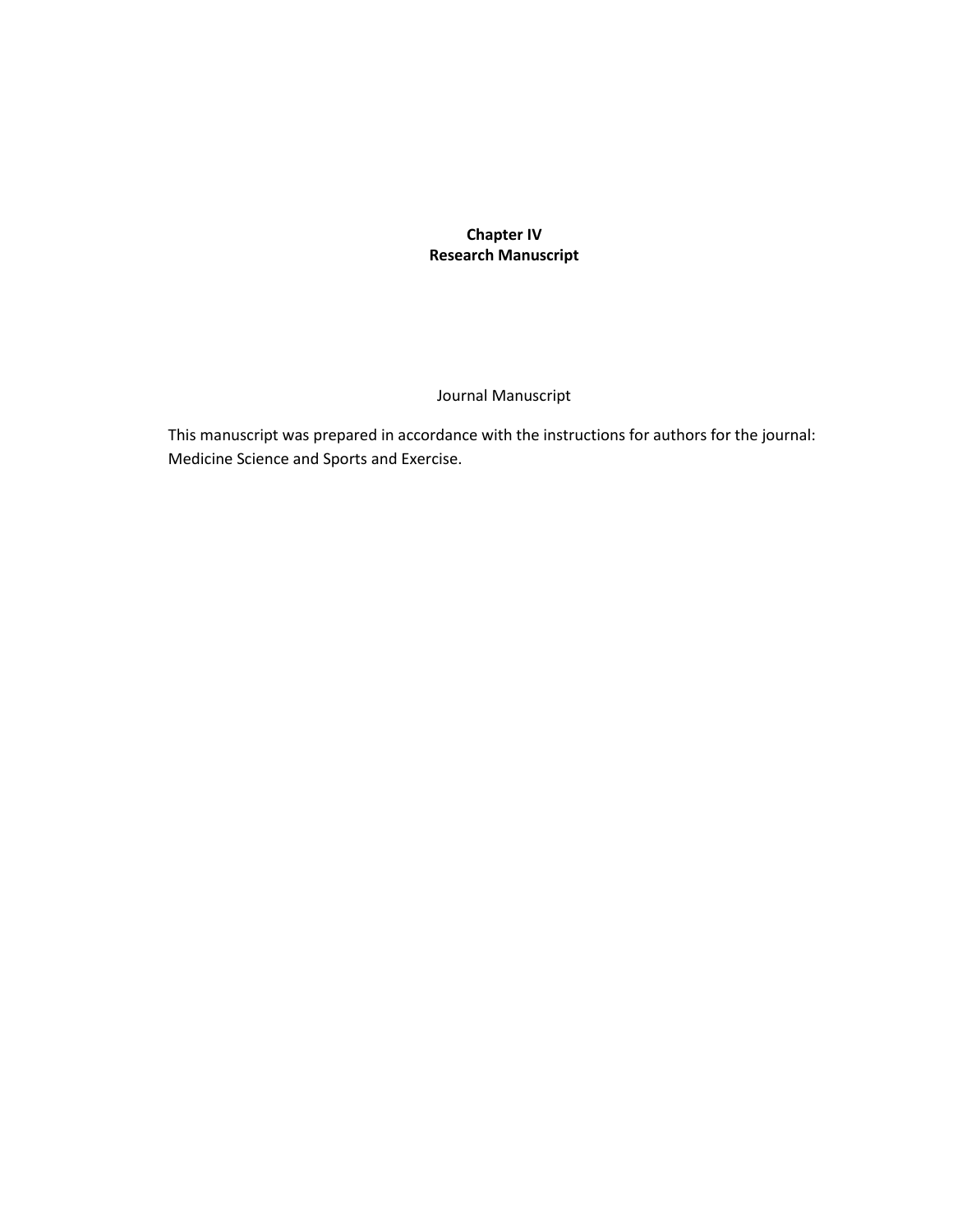Manuscript Title: The effect of high and low amplitudes during whole body vibration on lower leg arterial blood flow

# **Abstract**

Whole body vibration (WBV) is a technique that has been shown to induce positive blood flow changes, however little is known about the effect of different vibration amplitudes on arterial blood flow. **Purpose.** The purpose of this study was to determine the effect of 2 different amplitudes during an acute bout of WBV on blood flow through the popliteal artery. **Methods.**  Thirty healthy, recreationally active subjects (15 women, 15 men) aged 19-34 years performed two, 10 - minute bouts of vibration at a frequency of 30 Hz and high amplitude (6 mm) or low amplitude (3 mm) in random order after a period of prone rest. Doppler ultrasound was used to assess changes in blood flow. Mean blood flow velocity, peak velocity, end-diastolic velocity, pulsatility index, and resistive index measures were taken immediately before vibration and immediately after. **Results.** Mean blood flow velocity increased after 10 minutes of WBV. Mean velocity increased more in the 6mm trial (pre=  $21.6 \pm 4.74$  cm/s, post=  $25.3 \pm 6.11$  cm/s) than in the 3mm trial (pre= 22.3  $\pm$  4.33 cm/s, post= 23.5  $\pm$  5.94 cm/s). Peak blood flow velocity increased following 10 minutes of WBV and increased more in the 6mm trial (pre=  $37.1 \pm 9.78$ ) cm/s, post=  $43.7 \pm 10.95$  cm/s) than in the 3mm trial (pre=  $37.8 \pm 8.92$  cm/s, post=  $39.4 \pm 10.5$ cm/s) following 10 minutes of passive WBV. Pulsatility index also increased significantly following 10 minutes of WBV and increased more in the 6mm trial (pre=  $1.639 \pm 0.1299$ , post= 1.729  $\pm$  0.1324) than in the 3mm trial (pre= 1.660  $\pm$  0.1219, post= 1.671  $\pm$  0.1428). No main effects or interactions were observed for resistive index or end diastolic blood flow velocity (P>0.05). **Conclusion.** Ten minutes of passive WBV increases blood flow velocity. High amplitude (6 mm) produced a more pronounced increase in blood flow than the low amplitude (3 mm). Given the relationship between blood flow velocity and WBV, these results suggest that amplitude plays a role in increasing blood flow and that high amplitude (6 mm) may be more effective than low amplitude (3 mm) in improving circulation to the lower leg. **Key Words.** WHOLE BODY VIBRATION, BLOOD FLOW, ULTRASOUND, AMPLITUDE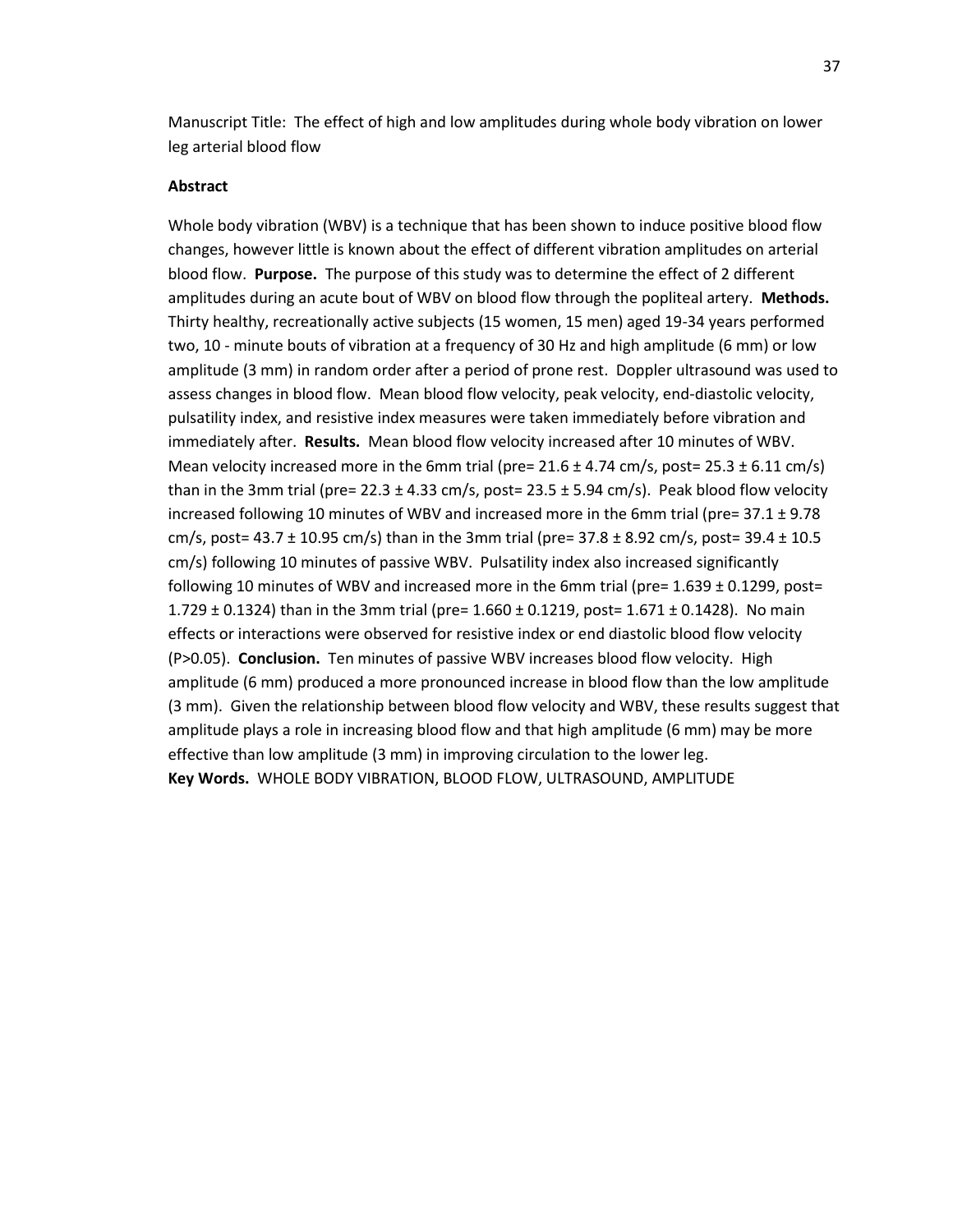#### **Introduction**

Whole body vibration (WBV) is a method being marketed as an alternative and a supplement to exercise training. WBV is a modality that distributes low frequency vibration to the entire body. Participants either stand passively on a vibration platform or perform exercises on the platform while receiving the vibration.

Scientific evidence suggests that WBV may be a useful adjunct to athletic performance resulting in improvements after acute and chronic use. Reported results from studies of both healthy and clinical populations include increases in muscular strength (2, 3, 11, 13, 16, 17, 21, 22, 27, 31-33, 35, 38), jump height (13), power (8, 21), balance (2, 6, 18, 22, 36, 37), and flexibility (12, 34). In addition to changes in athletic performance, changes in metabolism (28), body composition (31) bone mineral density (19, 38), glycemic control (5), and oxygen uptake (28-30) have also been explored.

Though published data are limited, cardiovascular changes during WBV have also been observed. Three studies have reported increased skin and arterial blood flow during WBV (23- 25), and one documented decreased arterial stiffness (26). These changes suggest that WBV may be a beneficial adjunct to exercise for populations with impaired circulation such as those with peripheral artery disease (PAD) and diabetes; specifically, the individuals who are limited during exercise because of claudication pain.

A significant limitation of the body of WBV literature is the lack of consensus regarding an appropriate frequency and amplitude that will produce physiological changes. Studies have used frequencies as low as 10Hz to as high as 60Hz and amplitudes ranging from 1mm to 10mm. The utilization of different vibrations frequencies produces dissimilar results in athletic performance (7, 10, 15, 20, 25, 29, 36) and blood flow. There are only a limited number of

38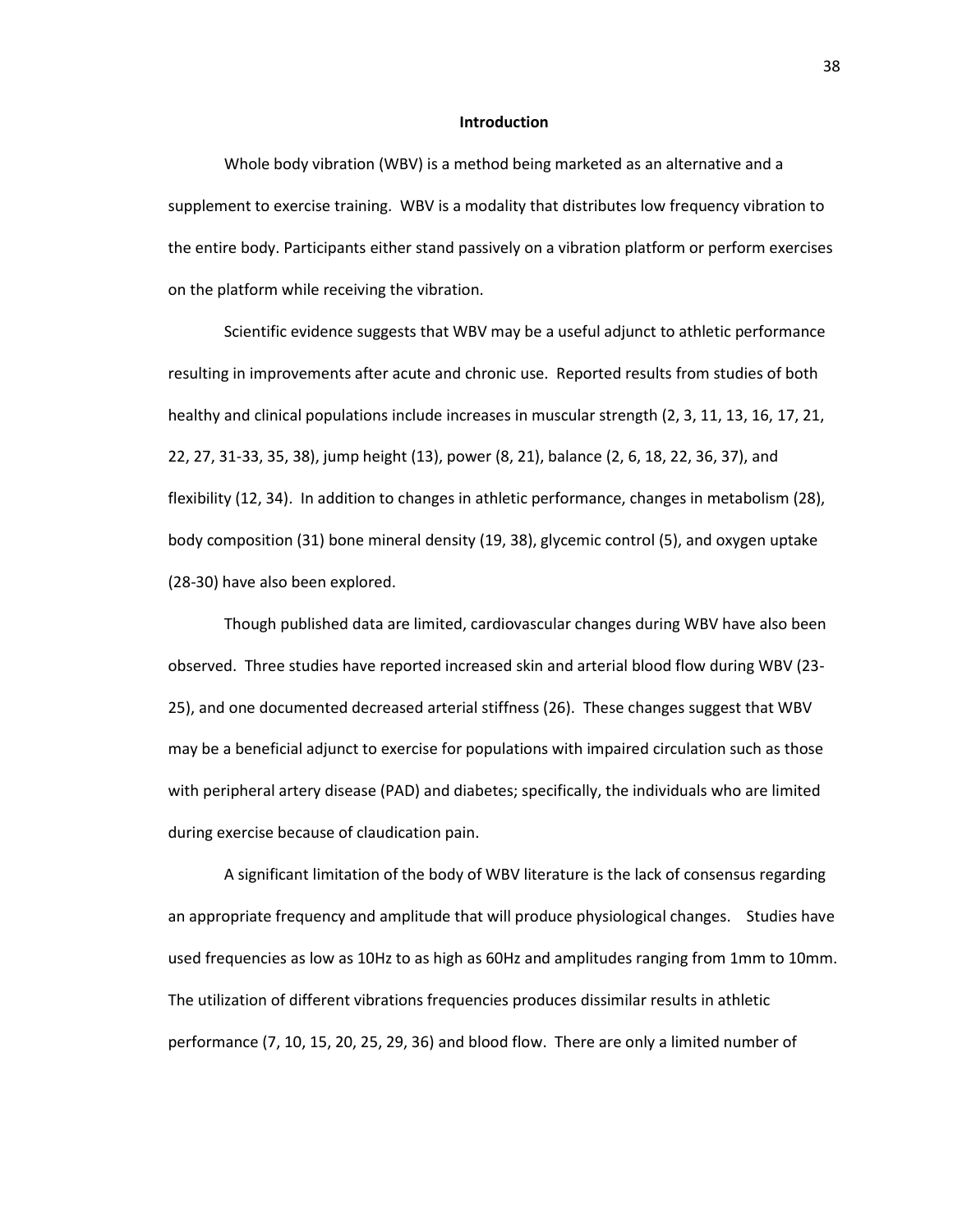studies investigating the affect of different amplitudes of WBV on athletic performance (9, 29) and no published studies of the impact vibration amplitude has on blood flow.

The primary purpose of this study was to determine the effect of different amplitudes during WBV on lower leg arterial blood flow. This study tested the hypotheses that WBV will increase arterial blood flow and that higher WBV amplitude will increase arterial blood flow more than lower amplitude.

### **Methods**

The Ball State University Institutional Review Board approved the methodology for this study. A pre-post test design was implemented to examine the relationship between changes in blood flow through the popliteal artery before WBV utilizing specific amplitude and after 10 minutes of continuous WBV.

# **Subjects**

Subjects were recruited from Ball State University and the surrounding community. Subjects were excluded if they currently used tobacco or medications that would affect blood flow, had a diagnosed neuromuscular, orthopedic, or circulatory disorder, or fell into a low physically active classification. A total of 30 subjects (15 men and 15 women), aged 19-34 years participated.

#### **Procedures**

Subjects reported to the laboratory for testing after having refrained from consuming caffeine for at least 12 hours, alcohol for at least 24 hours, any food or drink other than water for at least 4 hours, and exercise for at least 12 hours. After completing the informed consent process, subjects filled out a health history questionnaire and a short-form International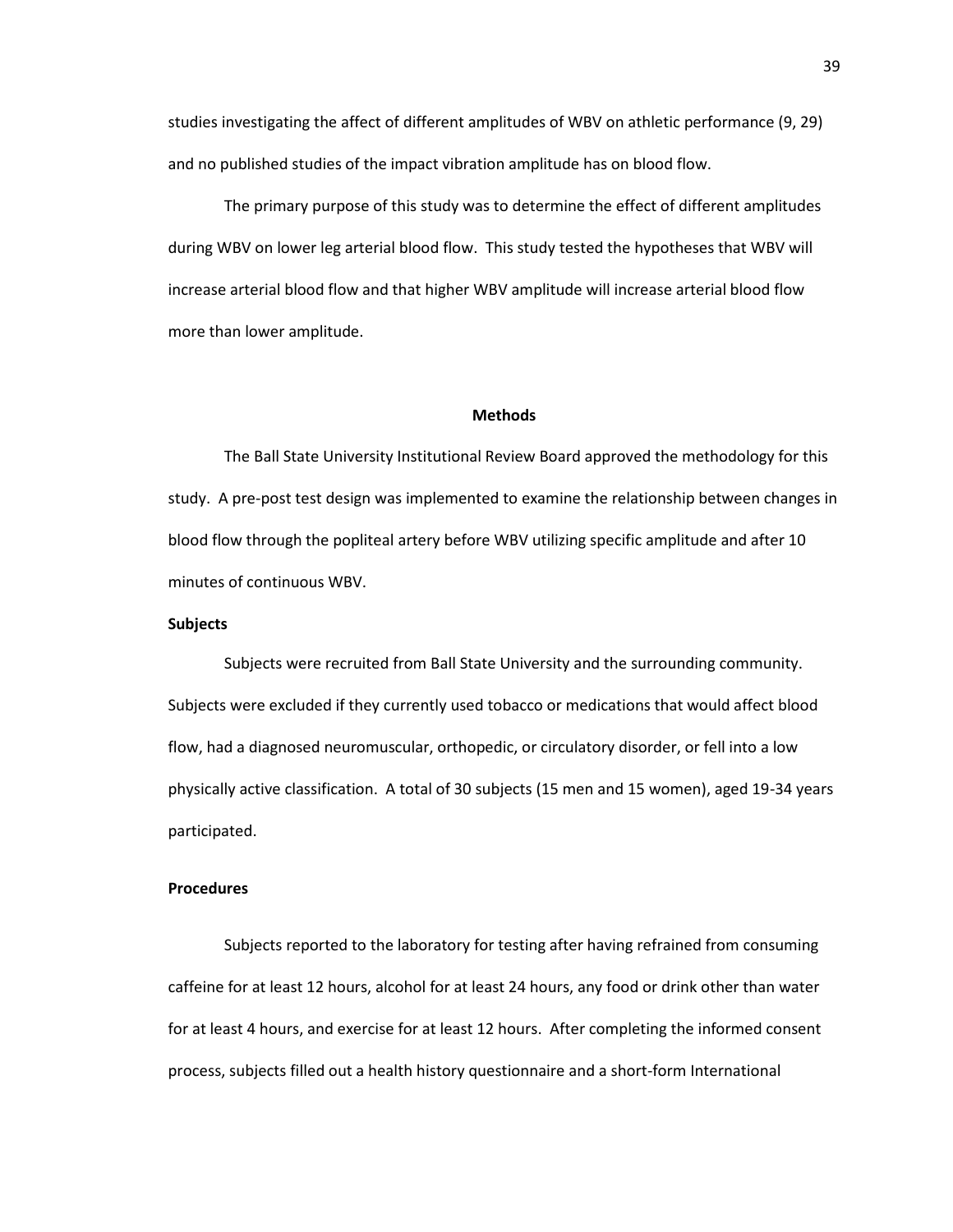Physical Activity Questionnaire (IPAQ) to describe physical activity level. Each subject's height and weight were then obtained.

Two amplitudes (3mm and 6mm) were tested in random order separated by a recovery period. After lying prone for 15 minutes the popliteal artery was located and marked behind the right knee using a non-toxic marker to assure proper alignment of the ultrasound probe and a baseline measurement was obtained. The subjects then moved to the vibration platform and were asked to stand still for 3 minutes to allow positional blood flow velocity changes through the popliteal artery to stabilize. After 3 minutes a standing baseline measurement was obtained. Subjects stood on the WBV platform for 10 continuous minutes. Immediately after the 10 – minute vibration period, a third measurement was taken in the standing position. Subjects then resumed a prone position for a minimum of 10 minutes, or until mean blood flow velocity returned to within 8% of baseline. The experiment was then repeated using the alternate vibration amplitude.

#### **Vibration**

WBV was delivered to subjects via a vibration platform (Next Generation, Power Plate North America, LLC, Culver City, California, USA). The frequency was set at 30 Hz for all tests, and amplitude was set to either 3mm or 6mm. The subjects stood shoeless, with knees slightly bent, feet parallel and shoulder width apart while they were vibrated for 10 continuous minutes.

### **Height and Weight Procedures**

Measures of height and weight were obtained with shoes off. Height was measured using a stadiometer (Detecto, Web City, MO, USA). Subjects stood with feet together and backs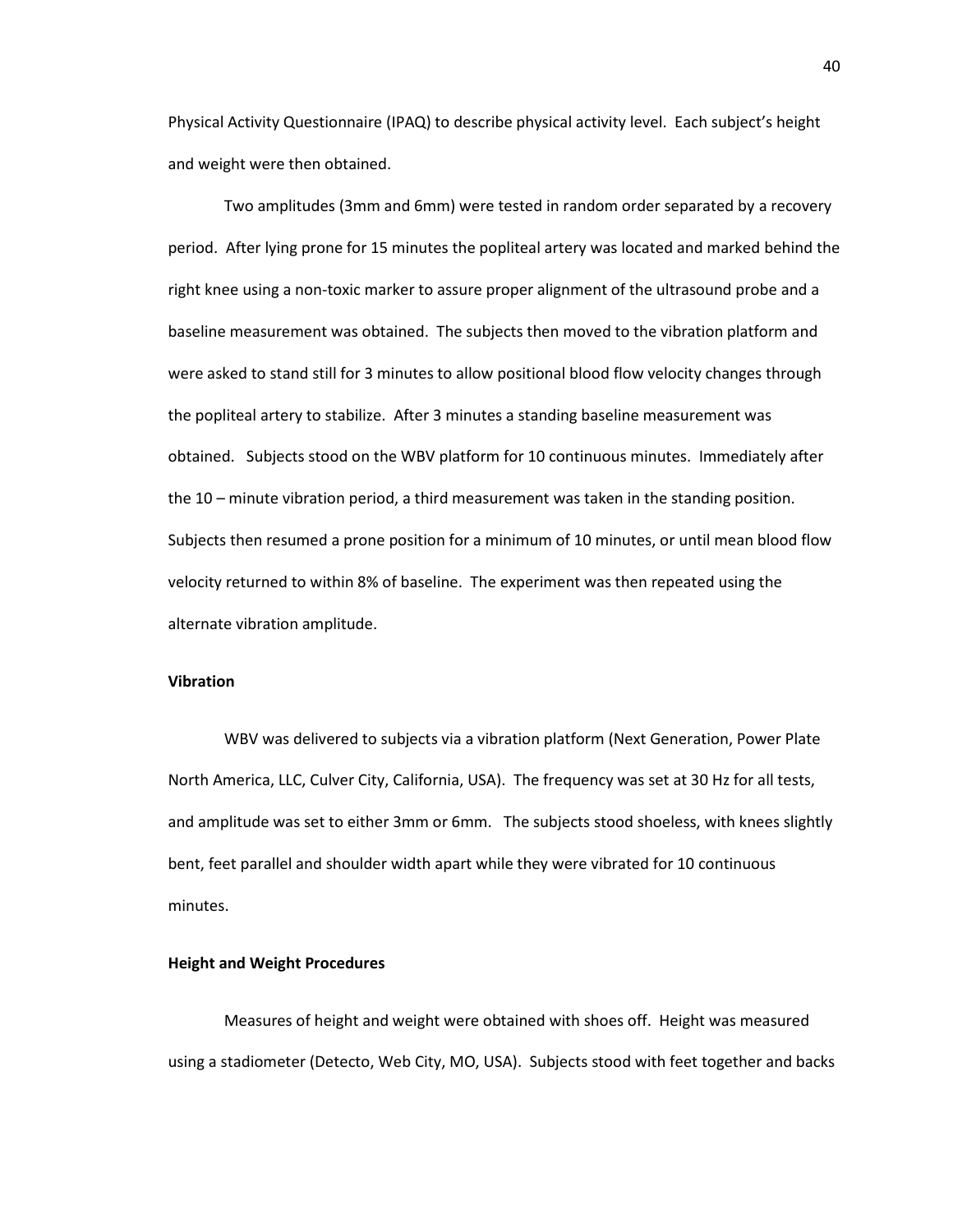straight against the stadiometer. Subjects took a deep breath and held it until the measurement was obtained. Body weight was measured by a weight scale (Detecto, Web City, MO, USA). All subjects wore a t-shirt and shorts.

### **Physical Activity Assessment**

Physical activity for the week prior to the trial was assessed using the IPAQ, a questionnaire developed for the purpose of surveying a population's physical activity status (1). The IPAQ quantifies MET\*minutes/week for 3 specific types of activities: walking, moderate intensity activities, and vigorous intensity activities. The summation of all the activities was used to compute a total score that is reported in MET-minutes/week, which is then used to identify the subjects' physical activity classification as high, moderate, or low.

#### **Doppler Ultra Sonography Procedures**

Blood flow was measured using power doppler ultrasound (Megas ES, Biosound Esaote, Inc., Indianapolis, IN, USA). The ultrasound transducer (Biosound LA 522, Biosound Esaote, Inc., Indianapolis, IN, USA) was placed flat against the skin on the right leg along the axis of the popliteal artery forming a 90° angle. Sound wave peaks were displayed on the ultrasound monitor. Every peak represented 1 cardiac cycle. To measure indices of blood flow, the sound waves were traced. The waves that were the most visibly accurate were chosen and the measurements were repeated in triplicate and the average was recorded. The blood flow measures included mean velocity ( $V_{mn}$ ) which represents the average velocity of blood flowing through the artery over 1 cardiac cycle, peak velocity  $(V<sub>0</sub>)$  which is the maximum velocity of blood moving through the artery, and end diastolic velocity (EDV) the maximum amount of blood moving through the artery at the end of diastole. Two other measurements that were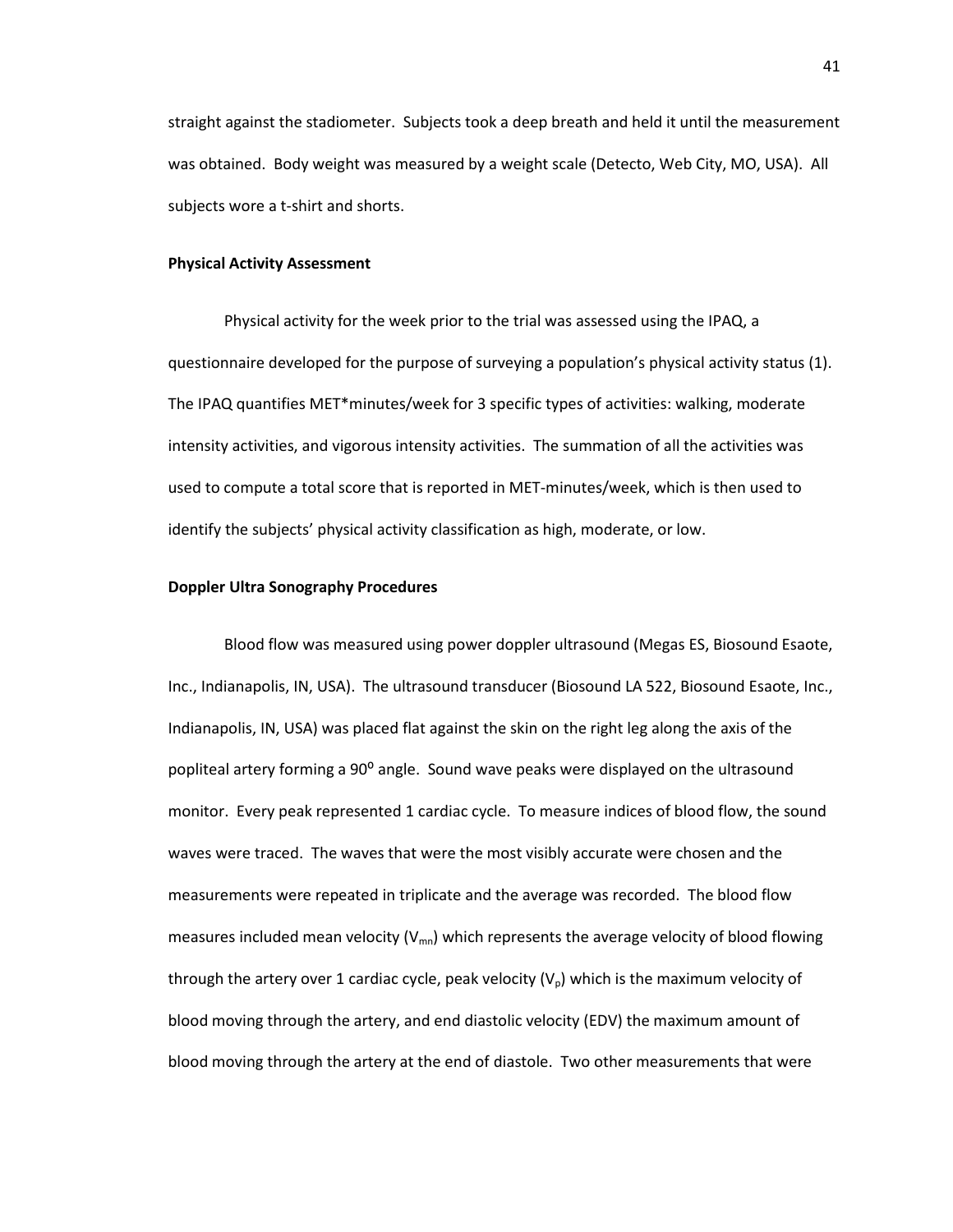ratios of the blood flow velocity were also obtained. Pulsatility index (PI) is the variability of blood velocity in the artery  $[P] = (V_P - EDV)/V_{mn}]$  and resistive index (RI) is used as an indicator of vascular resistance  $[RI=(V_P-EDV/V_P]$ .

### **Statistical Analysis**

A repeated measures analyses of variance (ANOVA) was used to determine potential gender differences in blood flow indices by using time (pre- and post-treatment) and amplitude (3 mm, 6 mm) as within subjects factors and gender as the between subjects factor. Since gender did not influence any variable's response to vibration at either amplitude, men and women were grouped together and a second repeated measures ANOVA was used to analyze differences in blood flow indices ( $V_{mn}$ ,  $V_{p}$ , EDV, PI, and RI) using time (pre- and post-treatment) and WBV amplitude (3mm, 6mm) as within subjects factors. Statistical significance was accepted at P<0.05

### **Results**

Fifteen men and fifteen women participated in this study. The subjects' characteristics are shown in Table 1. A gender comparison was performed to show potential gender differences in the blood flow indices. There were small but statistically significant between gender effects for EDV and RI. RI values for women were as follows:  $pre=0.99 \pm 0.00$  and post=0.99  $\pm$  0.01. In men, RI values were 0.99  $\pm$  0.00 at baseline and 1.00  $\pm$  0.00 after treatment. EDV was lower in men (pre=0.28  $\pm$  0. 04 cm/s, post=0.10  $\pm$  0.02 cm/s) than women (pre=0.42  $\pm$  0.04 cm/s, post= 0.45  $\pm$  0.21 cm/s). No other significant main effects or interactions were observed. Because gender did not influence any variable's response to vibration at either amplitude, men and women were analyzed together in 1 group.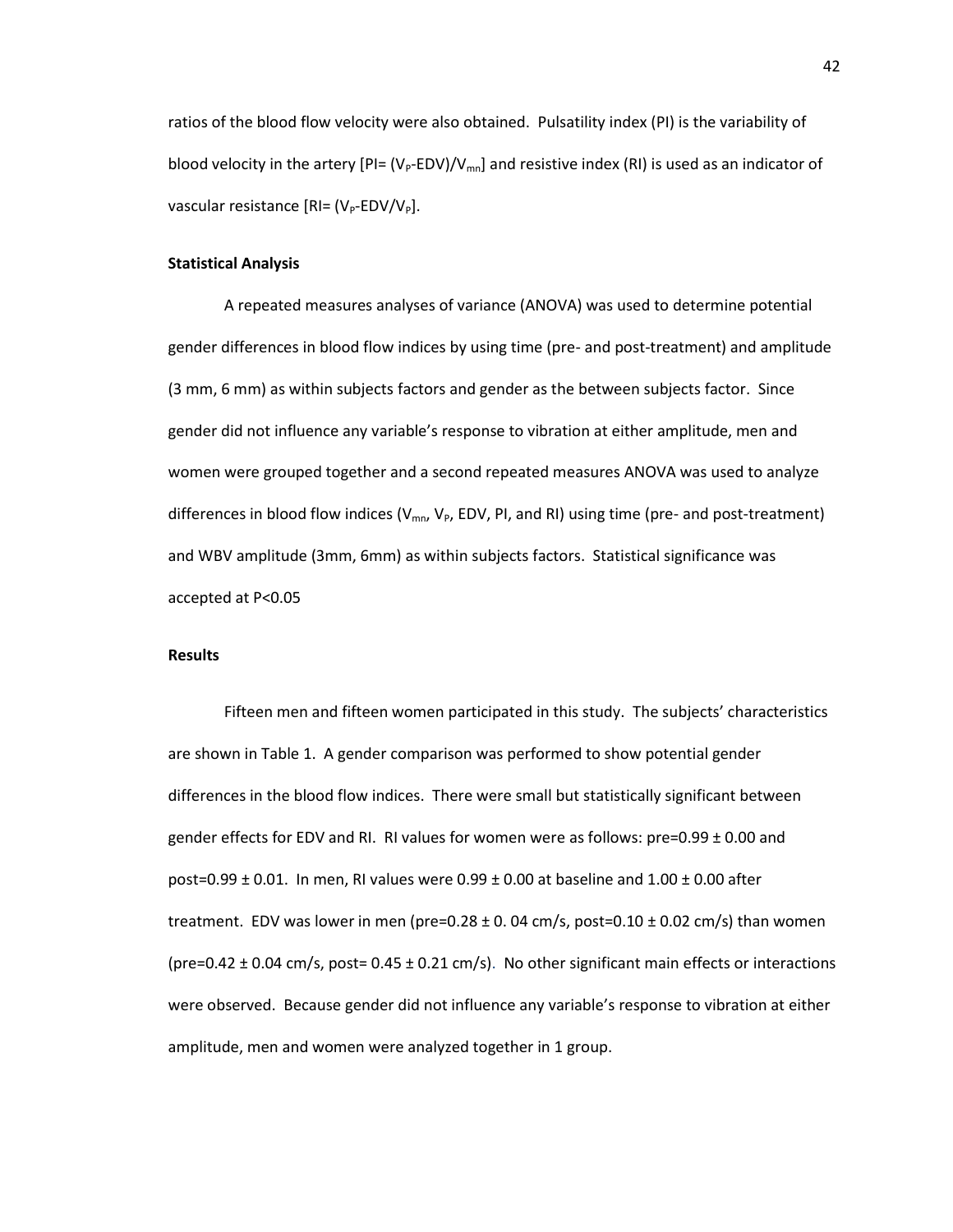Results for  $V_{mn}$  are depicted in figure 1. There was a significant main effect of time but no main effect of amplitude. The time x amplitude interaction was also significant.  $V_{mn}$  at 3mm increased from 22.3  $\pm$  4.33 cm/s to 23.5  $\pm$  5.94 cm/s after 10 minutes of vibration. The 6 mm amplitude caused an increase in V<sub>mn</sub> from 21.6  $\pm$  4.74 cm/s to 25.3  $\pm$  6.11 cm/s following 10 minutes of vibration.

Results for  $V_P$  are shown in figure 2. There was a significant main effect of time but no main effect of amplitude. There was also a significant time x amplitude interaction.  $V_P$ increased following 10 minutes of vibration at 3 mm of amplitude from 37.8 ± 8.92 cm/s to 39.4  $\pm$  10.5 cm/s. The 6 mm amplitude increased from 37.1  $\pm$  9.78 cm/s to 43.7  $\pm$  10.95 cm/s following 10 minutes of vibration.

 The PI results are shown in figure 3. A main effect of time was observed for PI, but showed no main effect of amplitude. A significant interaction between time and amplitude was also observed. The PI prior to vibration at 3 mm was  $1.660 \pm 0.1219$  and  $1.671 \pm 0.1428$ following vibration. Following 10 minutes of vibration at 6mm of amplitude PI increased from 1.639 ± 0.1299 to 1.729 ± 0.1324. There were no significant main effects or interactions for RI. There were no significant main effects for time or amplitude for EDV, and no time X amplitude interaction.

#### **Discussion**

The purpose of this study was to investigate the effect of an acute bout of passive WBV utilizing 2 different amplitudes on indices of blood flow through the popliteal artery.  $V_{mn}V_{p}$ , and PI were increased following vibration. This supports the hypothesis that vibration increases blood flow velocity following 10 minutes of vibration, and corroborates results of previous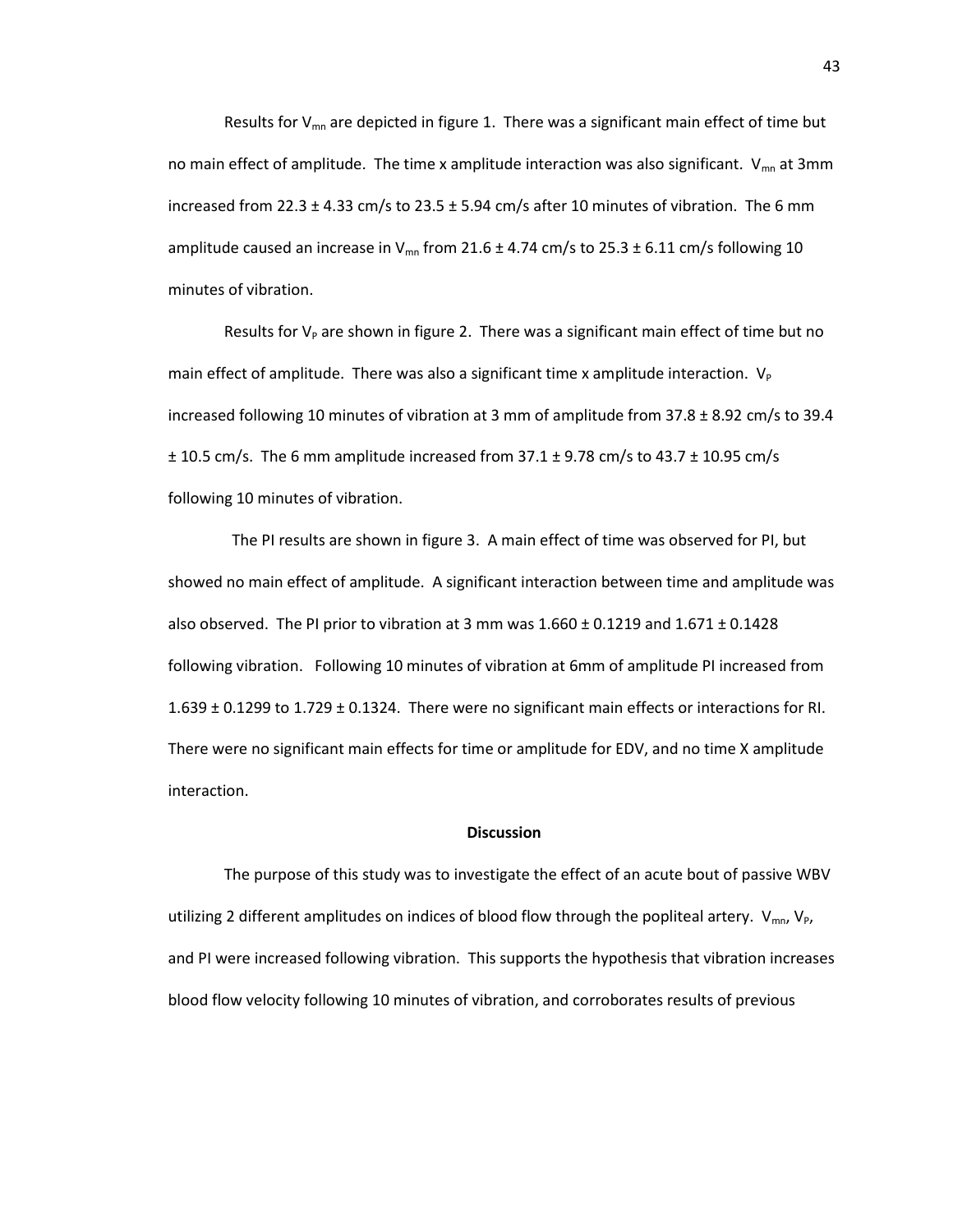studies that reported similar blood flow responses. Furthermore, the higher amplitude (6 mm) produced more pronounced increases in  $V_{mn}$ ,  $V_{p}$ , and PI than the 3 mm amplitude.

A possible explanation for the result of this study is that WBV promoted vasodilation in the micro-vasculature of the leg downstream from the popliteal artery. Kerschan-Schindl et al. suggested that vibration causes the body to make rhythmic muscle contractions to maintain balance (23). These rhythmic muscle contractions may increase the shear stress on the vascular wall, causing the release of nitric oxide (NO), a potent vasodilator, as well as increase metabolic fuel usage, waste production, and a need for oxygen in the muscle. These by-products of muscle activation will also stimulate vasodilation in the contracting muscle. When the capillaries and micro-vasculature in the muscle body vasodilate, vascular resistance decreases. Increased blood flow through an artery whose diameter is unchanged would cause increased blood flow velocity. The findings of the current study are supported by those reported by Kerschan-Schindl et al. who observed that mean blood flow velocity increased significantly in the popliteal artery following vibration, as well as a recent report that documented increased skin blood flow following 3, 60-second bouts of passive vibration to the calf (24). Investigators of the latter study hypothesized that the increase in skin blood flow was due to vasodilation of capillaries in and around the calf muscles. Similar results were observed in a study by Maloney-Hinds et al. who observed increases in skin blood flow following 5 minutes of passive vibration (25). The findings of the present study combined with evidence in the literature indicate that blood flow through the popliteal artery was increased during WBV. These findings also support that the 6 mm amplitude augmented blood flow to a greater degree than the 3 mm amplitude.

Limitations of this study included the conducting of tests at different times of the day, thus not controlling for diurnal variations in blood flow. It is unknown if these diurnal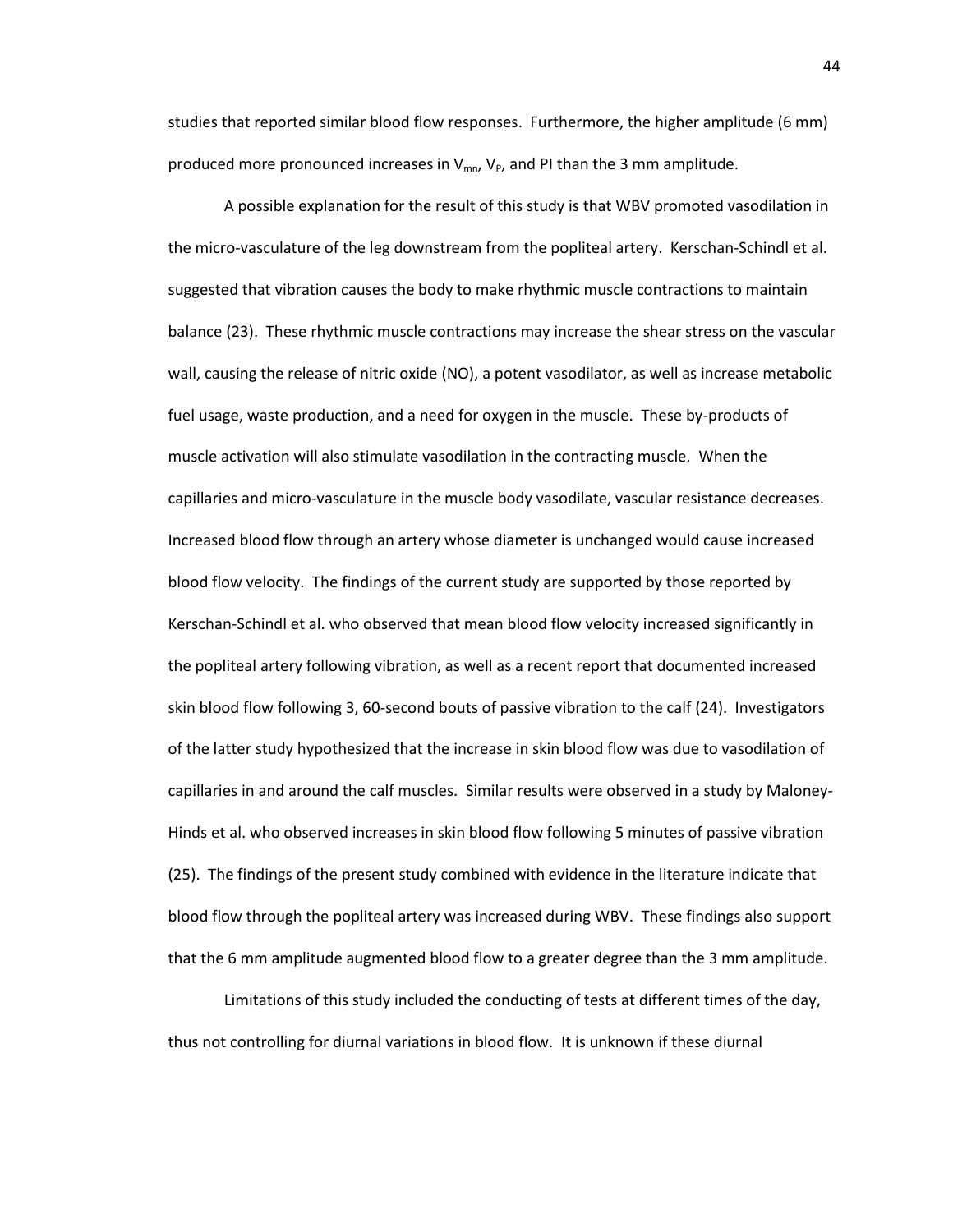fluctuations would influence the blood flow response to WBV. This study also did not control for hormones that affect blood flow. Women were not tested at a particular phase of the menstrual cycle. During the menstrual cycle there are vascular changes which will affect blood flow (4). Another limitation to this study is that the diameter of the popliteal artery was not directly measured, so blood flow could not be measured directly. This study was also limited to a small sample size, which will limit the statistical power of the results.

Further research should explore different combinations of frequencies and amplitudes to see which combination would have the most beneficial effect on blood flow. Studies need to look at the differences in blood flow between passive WBV and WBV in combination with exercise. A larger subject pool of varying ethnicities, ages, and exercise habits needs to be examined to observe a wider population's changes in blood flow following WBV. Future WBV studies should investigate if WBV, passive or in combination with exercise, is beneficial in populations with compromised blood flow. The exact mechanisms through which blood flow may be enhanced through WBV needs to be elucidated. A careful evaluation of potential risks of WBV for clinical populations also needs to be examined.

In conclusion, the present study observed that blood flow velocity increased following 10 minutes of passive vibration. The 6mm amplitude induced a more pronounced increase in blood flow velocity. WBV appears to be a safe adjunct to exercise with possible clinical benefits, but the risks of long-term use are unknown. These findings provide a more concise understanding of which amplitude is more effective in increasing blood flow in the leg, and suggest that WBV may be a beneficial tool to various clinical populations such as those with cardiovascular issues and those with impaired circulation.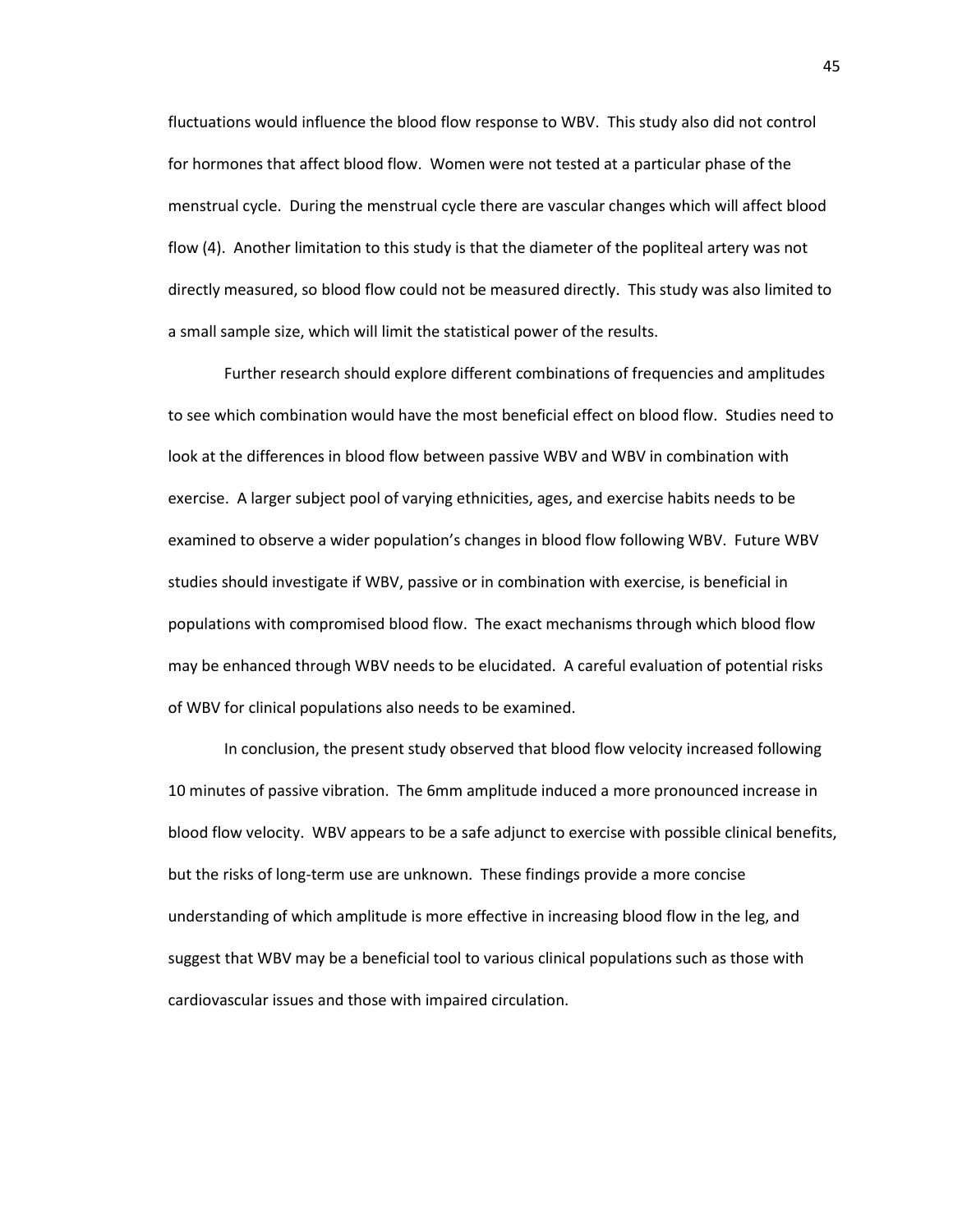## **References**

1. **International Physical Activity Questionnaire.** 1998. Accessed on 1 Apr. 2009. <http://www.ipaq.ki.se/ipaq.htm>

2. **Ahlborg L, Andersson C, and Julin P.** Whole-body vibration training compared with resistance training: effect on spasticity, muscle strength and motor performance in adults with cerebral palsy. *Journal of Rehabilitative Medicine* 38: 302-308, 2006.

3. **Annino G, Padua E, Castagna C, Di Salvo V, Minichella S, Tsarpela O, Manzi V, and D'Ottavio S.** Effect of whole body vibration training on lower limb performance in selected highlevel ballet students. *Journal of Strength and Conditioning* 21: 1072-1076, 2007.

4. **Bartelink ML, Wollersheim H, Theeuwes A, van Duren D, and Thien T.** Changes in skin blood flow during the menstrual cycle: the influence of the menstrual cycle on the peripheral circulation in healthy female volunteers. *Clinical Science* 78: 527-532, 1990.

5. **Baum K, Votteler T, and Schiab J.** Efficiency of vibration exercise for glycemic control in type 2 diabetes patients. *International Journal of Medical Sciences* 4: 159-163, 2007.

6. **Bautmans I, Van Hees E, Lemper JC, and Mets T.** The feasibility of whole body vibration in institutionalised elderly persons and its influence on muscle performance, balance and mobility: a randomised controlled trial [ISRCTN62535013]. *Bio Medical Central Geriatrics* 5: 17, 2005.

7. **Bazett-Jones D.** Comparing the effects of various whole-body vibration accelerations on counter-movement jump performance. *Sports Science and Medicine* 7: 144-150, 2008.

8. **Bosco C, Colli R, Introini E, Cardinale M, Tsarpela O, Madella A, Tihanyi J, and Viru A.** Adaptive responses of human skeletal muscle to vibration exposure. *Clinical Physiology* 19: 183- 187, 1999.

9. **Cardinale M, Leiper J, Erskine J, Milroy M, and Bell S.** The acute effects of different whole body vibration amplitudes on the endocrine system of young healthy men: a preliminary study. *Clinical Physiology and Functional Imaging* 26: 380-384, 2006.

10. **Cardinale M and Lim J.** The acute effects of two different whole body vibration frequencies on vertical jump performance. *Medicine and Sport* 56: 287 - 292, 2003.

11. **Cochrane DJ and Hawke EJ.** Effects of acute upper-body vibration on strength and power variables in climbers. *Journal of Strength and Conditioning* 21: 527-531, 2007.

12. **Cochrane DJ and Stannard SR.** Acute whole body vibration training increases vertical jump and flexibility performance in elite female field hockey players. *British Journal of Sports Medicine* 39: 860-865, 2005.

13. **Cormie P, Deane RS, Triplett NT, and McBride JM.** Acute effects of whole-body vibration on muscle activity, strength, and power. *Journal of Strength and Conditioning Research* 20: 257-261, 2006.

14. **de Ruiter CJ, van der Linden RM, van der Zijden MJ, Hollander AP, and de Haan A.** Short-term effects of whole-body vibration on maximal voluntary isometric knee extensor force and rate of force rise. *European Journal of Applied Physiology* 88: 472-475, 2003.

15. **De Silva ME, Nunez D, Vaamonde D, Fernandez JM, Garcia-Manso JM, Lancho JL, and Poblador MS.** Effects of different frequencies of whole body vibration on muscular performance. *Biology of Sport* 23, 2006.

16. **Delecluse C, Roelants M, Diels R, Koninckx E, and Verschueren S.** Effects of whole body vibration training on muscle strength and sprint performance in sprint-trained athletes. *International Journal of Sports Medicine* 26: 662-668, 2005.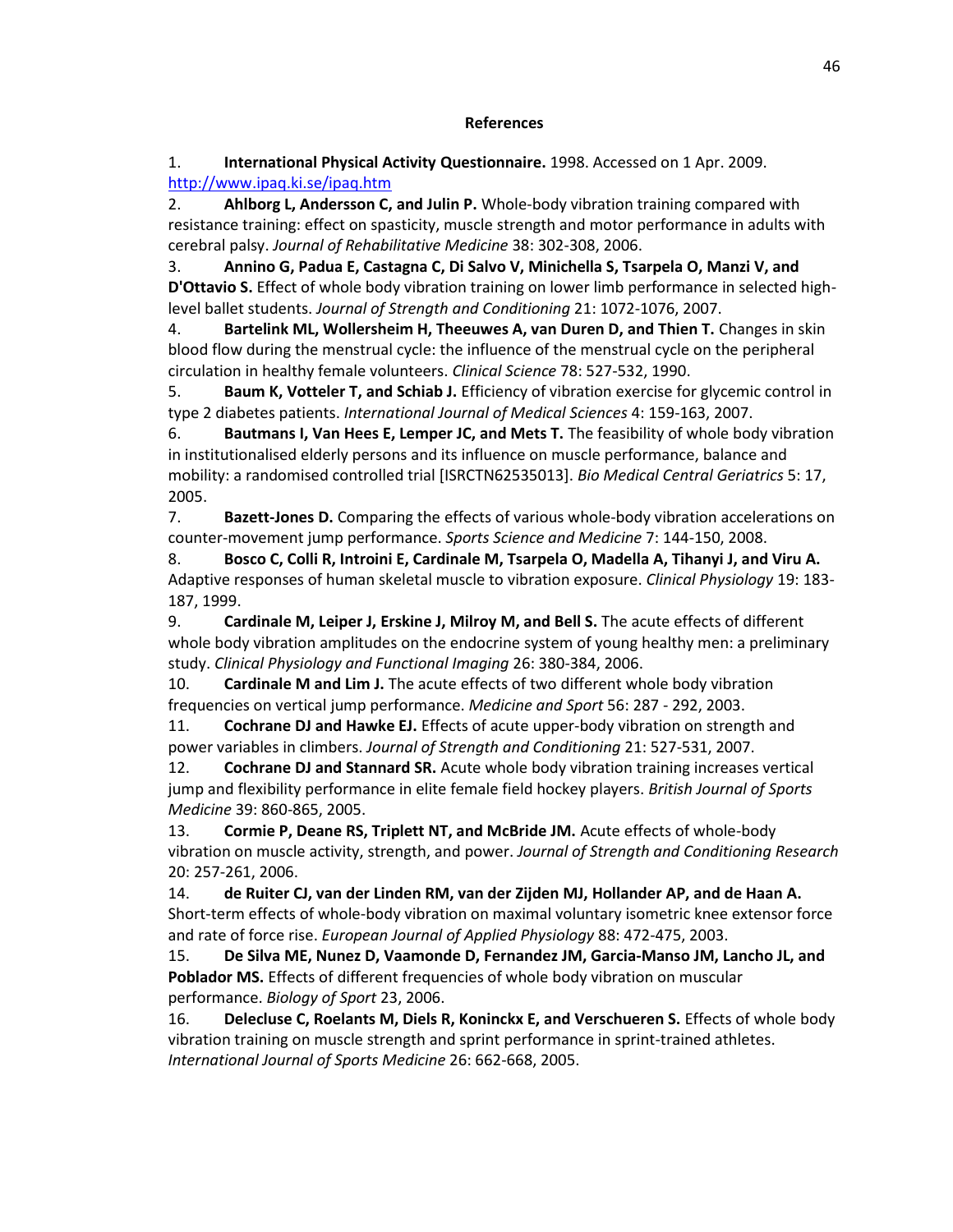17. **Delecluse C, Roelants M, and Verschueren S.** Strength increase after whole-body vibration compared with resistance training. *Medicine and Science in Sports and Exercise* 35: 1033-1041, 2003.

18. **Ebersbach G, Edler D, Kaufhold O, and Wissel J.** Whole body vibration versus conventional physiotherapy to improve balance and gait in Parkinson's disease. *Archives of Physical Medicine and Rehabilitation* 89: 399-403, 2008.

19. **Gusi N, Raimundo A, and Leal A.** Low-frequency vibratory exercise reduces the risk of bone fracture more than walking: a randomized controlled trial. *Bio Medical Center Musculoskeletal Disorders* 7: 92, 2006.

20. **Hazell TJ, Jakobi JM, and Kenno KA.** The effects of whole-body vibration on upper- and lower-body EMG during static and dynamic contractions. *Applied Physiology, Nutrition, and Metabolism* 32: 1156-1163, 2007.

21. **Issurin VB and Tenenbaum G.** Acute and residual effects of vibratory stimulation on explosive strength in elite and amateur athletes. *Journal of Sports Sciences* 17: 177-182, 1999.

22. **Kawanabe K, Kawashima A, Sashimoto I, Takeda T, Sato Y, and Iwamoto J.** Effect of whole-body vibration exercise and muscle strengthening, balance, and walking exercises on walking ability in the elderly. *The Keio Journal of Medicine* 56: 28-33, 2007.

23. **Kerschan-Schindl K, Grampp S, Henk C, Resch H, Preisinger E, Fialka-Moser V, and Imhof H.** Whole-body vibration exercise leads to alterations in muscle blood volume. *Clinical Physiology* 21: 377-382, 2001.

24. **Lohman EB, 3rd, Petrofsky JS, Maloney-Hinds C, Betts-Schwab H, and Thorpe D.** The effect of whole body vibration on lower extremity skin blood flow in normal subjects. *Medical Science Monitor* 13: CR71-76, 2007.

25. **Maloney-Hinds C, Petrofsky JS, and Zimmerman G.** The effect of 30 Hz vs. 50 Hz passive vibration and duration of vibration on skin blood flow in the arm. *Medical Science Monitor* 14: CR112-116, 2008.

26. **Otsuki T, Takanami Y, Aoi W, Kawai Y, Ichikawa H, and Yoshikawa T.** Arterial stiffness acutely decreases after whole-body vibration in humans. *Acta Physiologica* 194: 189-194, 2008.

27. **Rees SS, Murphy AJ, and Watsford ML.** Effects of whole-body vibration exercise on lower-extremity muscle strength and power in an older population: a randomized clinical trial. *Physical Therapy* 88: 462-470, 2008.

28. **Rittweger J, Beller G, and Felsenberg D.** Acute physiological effects of exhaustive whole-body vibration exercise in man. *Clinical Physiology* 20: 134-142, 2000.

29. **Rittweger J, Ehrig J, Just K, Mutschelknauss M, Kirsch KA, and Felsenberg D.** Oxygen uptake in whole-body vibration exercise: influence of vibration frequency, amplitude, and external load. *International Journal of Sports Medicine* 23: 428-432, 2002.

30. **Rittweger J, Schiessl H, and Felsenberg D.** Oxygen uptake during whole-body vibration exercise: comparison with squatting as a slow voluntary movement. *European Journal of Applied Physiology* 86: 169-173, 2001.

31. **Roelants M, Delecluse C, Goris M, and Verschueren S.** Effects of 24 weeks of whole body vibration training on body composition and muscle strength in untrained females. *International Journal of Sports Medicine* 25: 1-5, 2004.

32. **Roelants M, Delecluse C, and Verschueren SM.** Whole-body-vibration training increases knee-extension strength and speed of movement in older women. *Journal of the American Geriatrics Society* 52: 901-908, 2004.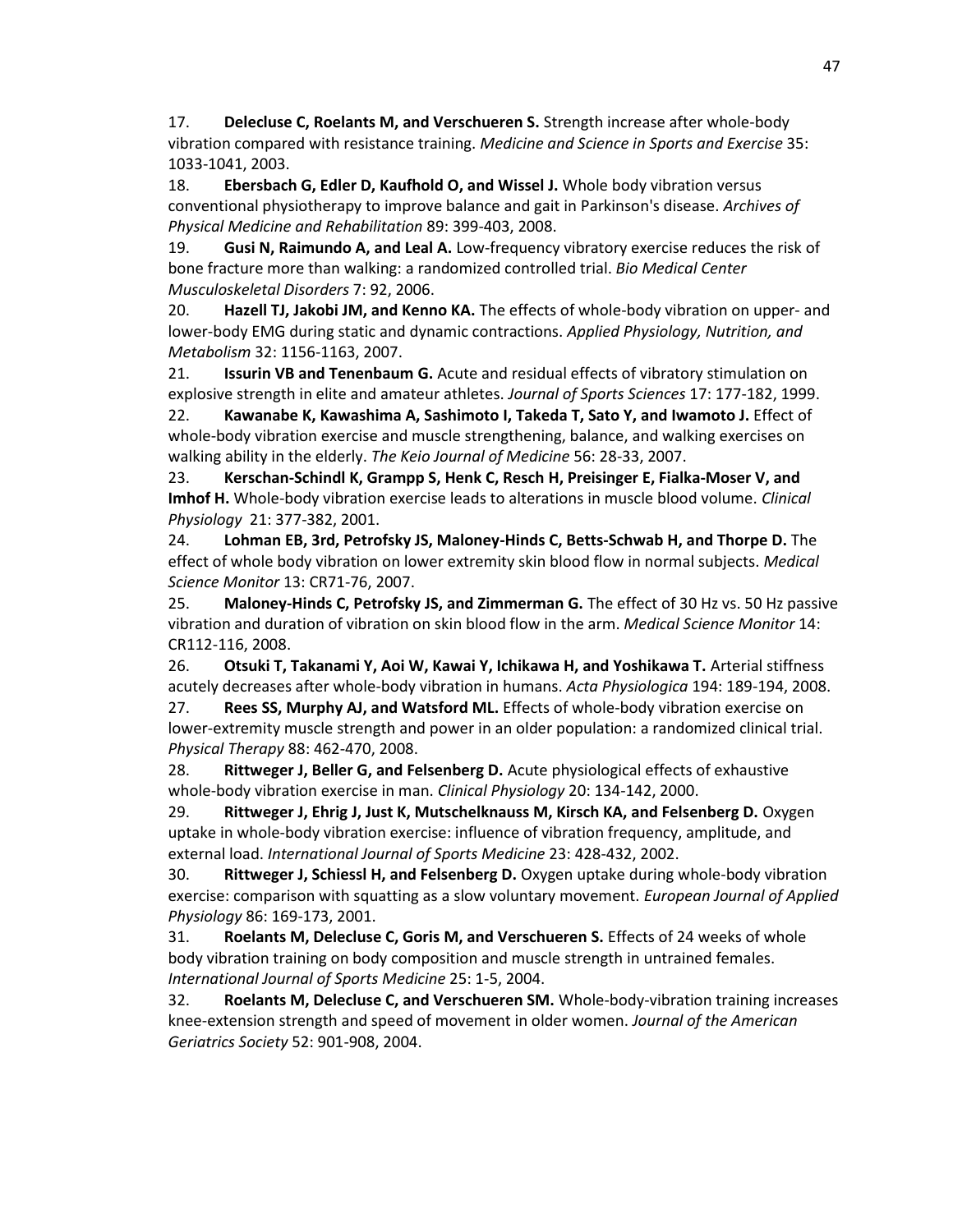33. **Ronnestad BR.** Comparing the performance-enhancing effects of squats on a vibration platform with conventional squats in recreationally resistance-trained men. *Journal of Strength and Conditioning Research* 18: 839-845, 2004.

34. **Sands WA, McNeal JR, Stone MH, Russell EM, and Jemni M.** Flexibility enhancement with vibration: acute and long-term. *Medicine and Science in Sports and Exercise* 38: 720-725, 2006.

35. **Tihanyi TK, Horvath M, Fazekas G, Hortobagyi T, and Tihanyi J.** One session of whole body vibration increases voluntary muscle strength transiently in patients with stroke. *Clinical Rehabilitation* 21: 782-793, 2007.

36. **Torvinen S, Kannu P, Sievanen H, Jarvinen TA, Pasanen M, Kontulainen S, Jarvinen TL, Jarvinen M, Oja P, and Vuori I.** Effect of a vibration exposure on muscular performance and body balance. Randomized cross-over study. *Clinical Physiology and Functional Imaging* 22: 145- 152, 2002.

37. **van Nes IJ, Latour H, Schils F, Meijer R, van Kuijk A, and Geurts AC.** Long-term effects of 6-week whole-body vibration on balance recovery and activities of daily living in the postacute phase of stroke: a randomized, controlled trial. *Stroke; A Journal of Cerebral Circulation* 37: 2331-2335, 2006.

38. **Verschueren SM, Roelants M, Delecluse C, Swinnen S, Vanderschueren D, and Boonen S.** Effect of 6-month whole body vibration training on hip density, muscle strength, and postural control in postmenopausal women: a randomized controlled pilot study. *Journal of Bone Mineral Research* 19: 352-359, 2004.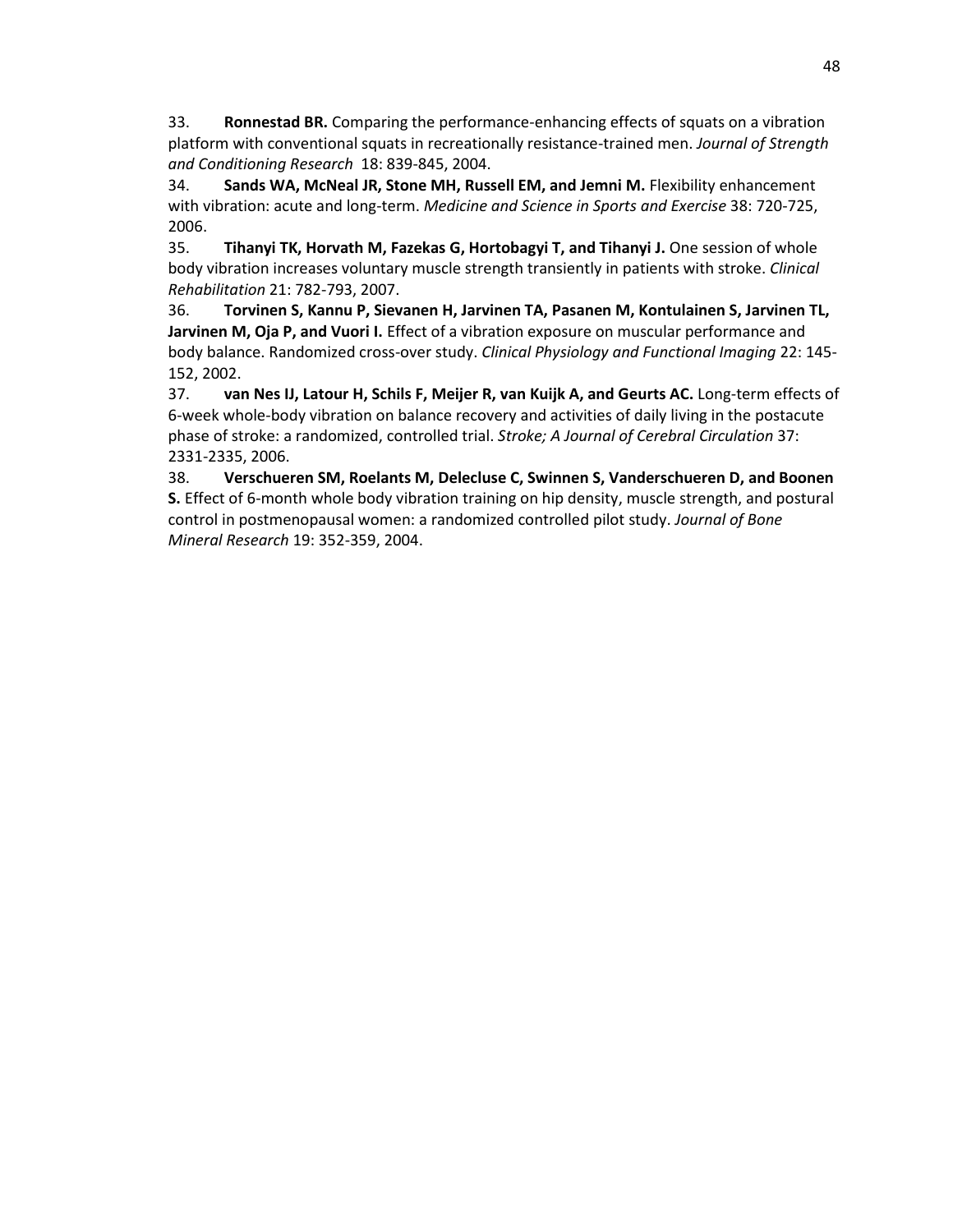**Table 1. Subject Characteristics.**

| Gender                           | n=15 Males n=15 Females |
|----------------------------------|-------------------------|
| Age (years)                      | $23.9 \pm 3$            |
| Height (cm)                      | $67.5 \pm 3.4$          |
| Weight (kg)                      | $152.1 \pm 31.5$        |
| BMI ( $\text{kg/m}^2$ )          | $23.3 \pm 3.4$          |
| Physical Activity (MET*Min/week) | 3076±2289               |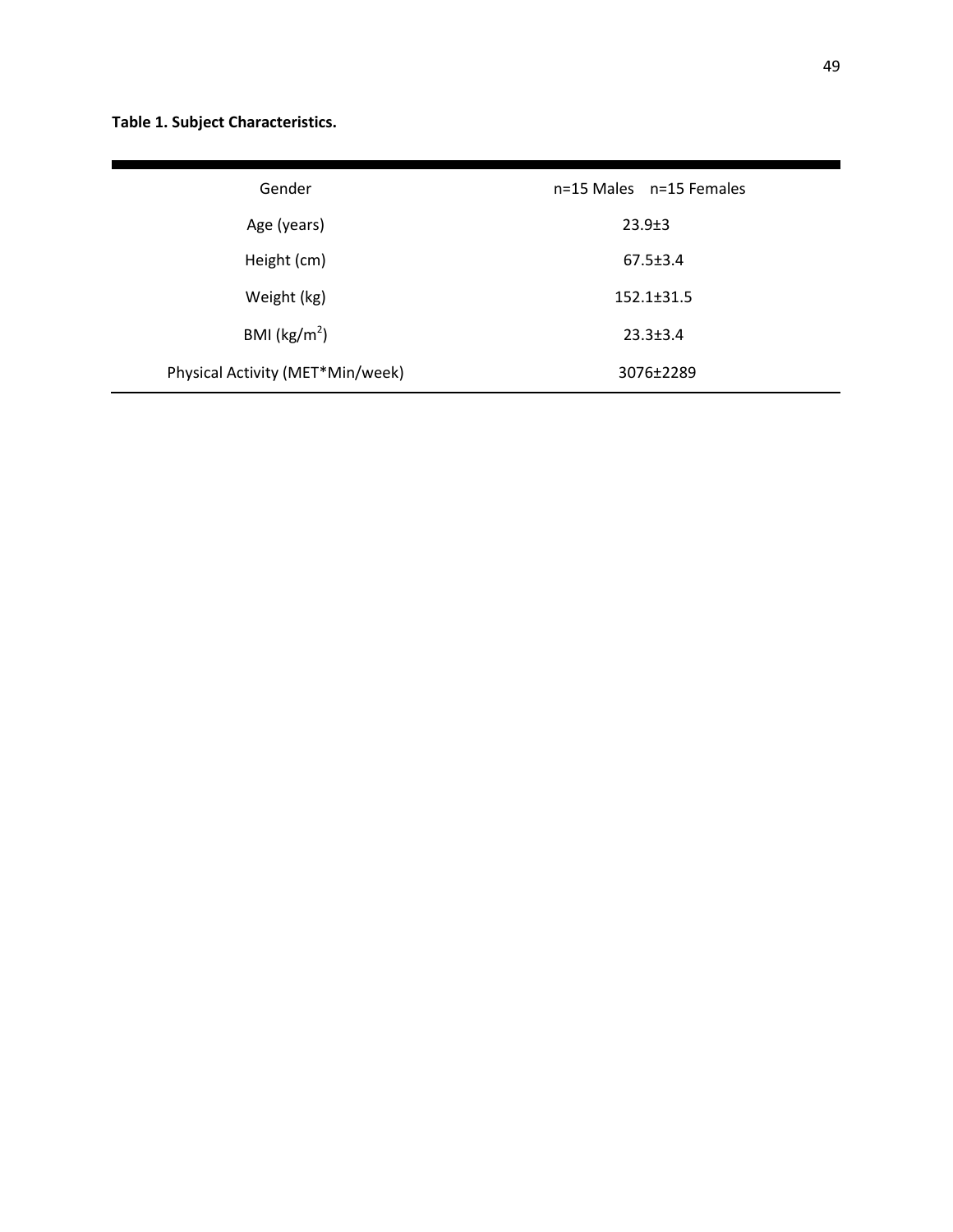Figure Legends

Figure 1. The response of mean blood flow velocity to 2 different amplitudes (3 mm and 6 mm) before and after 10 minutes of WBV. Data are expressed as means ± SE.

Figure 2. The response of peak blood flow velocity to 2 different amplitudes (3 mm and 6 mm) before and after 10 minutes of WBV. Data are expressed as means ± SE.

Figure 3. The response of pulsatility index to 2 different amplitudes (3 mm and 6 mm) before and after 10 minutes of WBV. Data are expressed as means ± SE.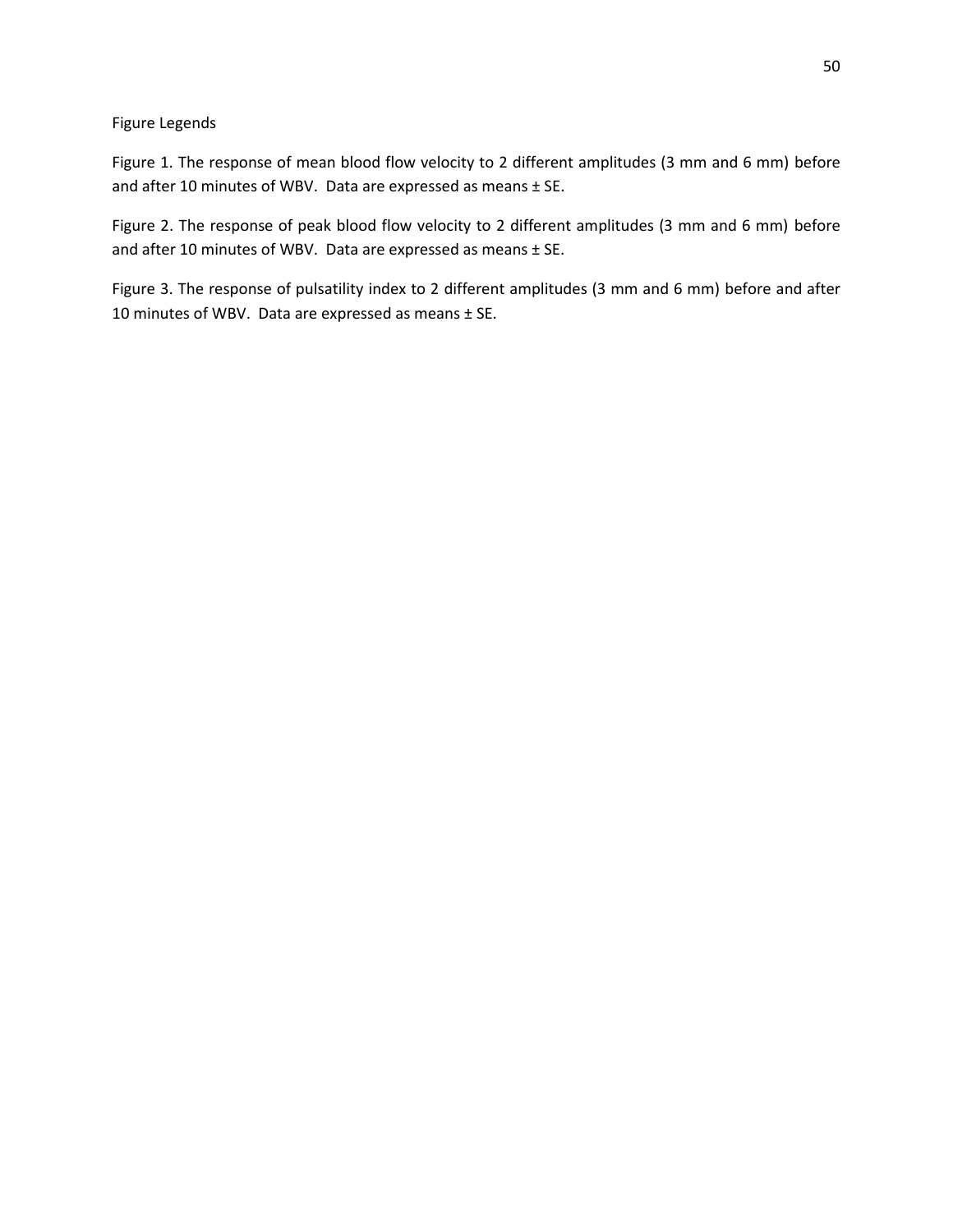

**Figure 1**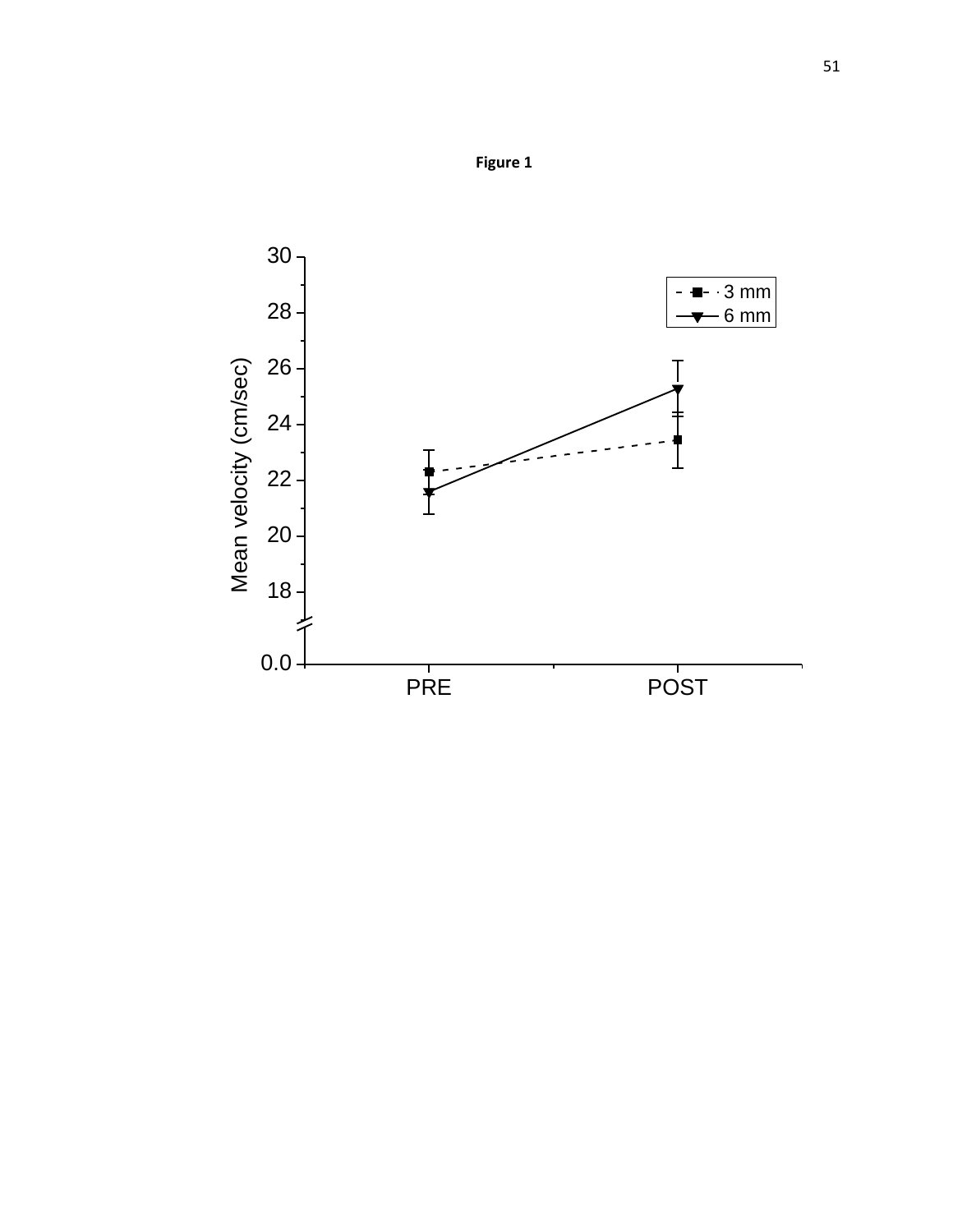

.

**Figure 2**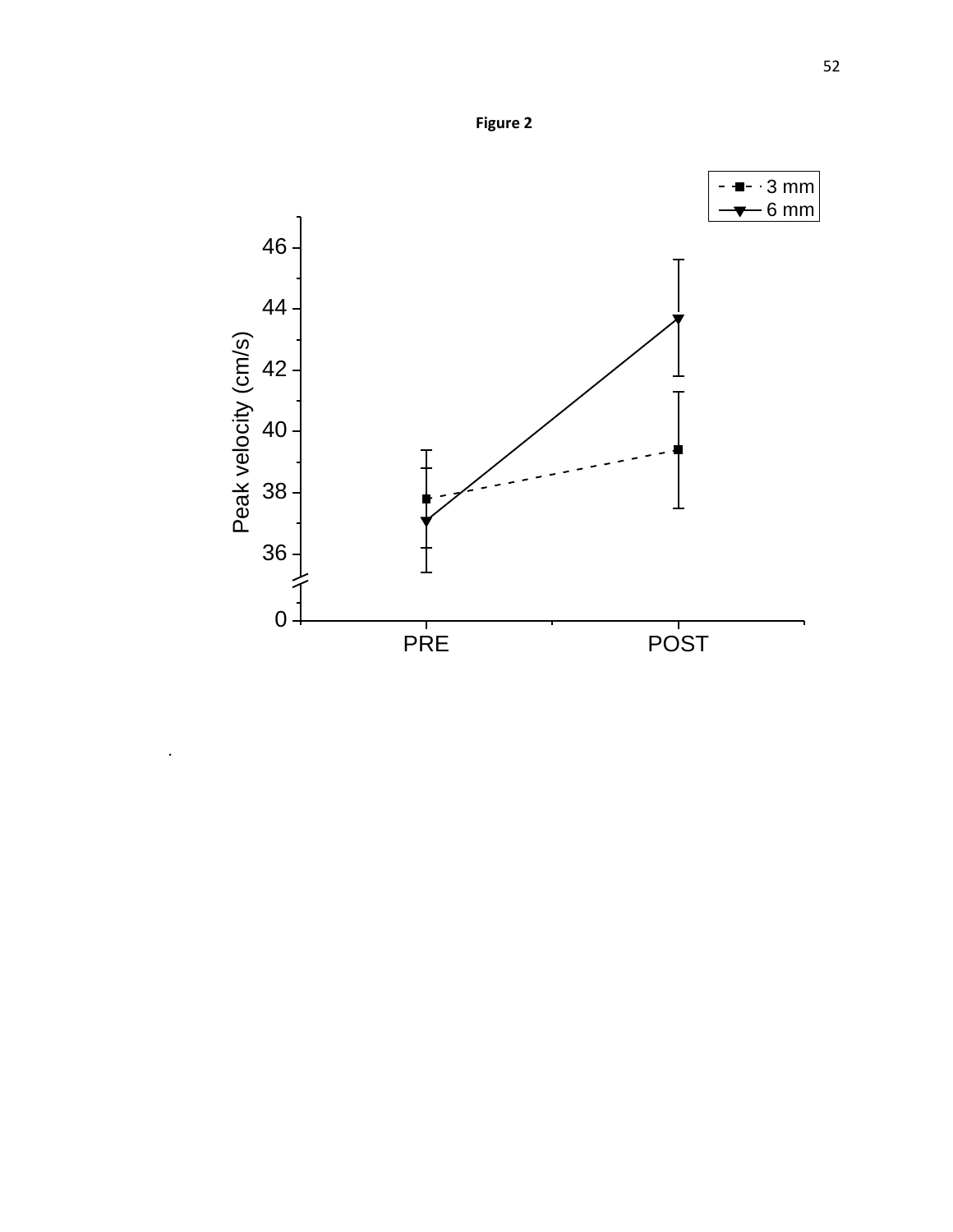

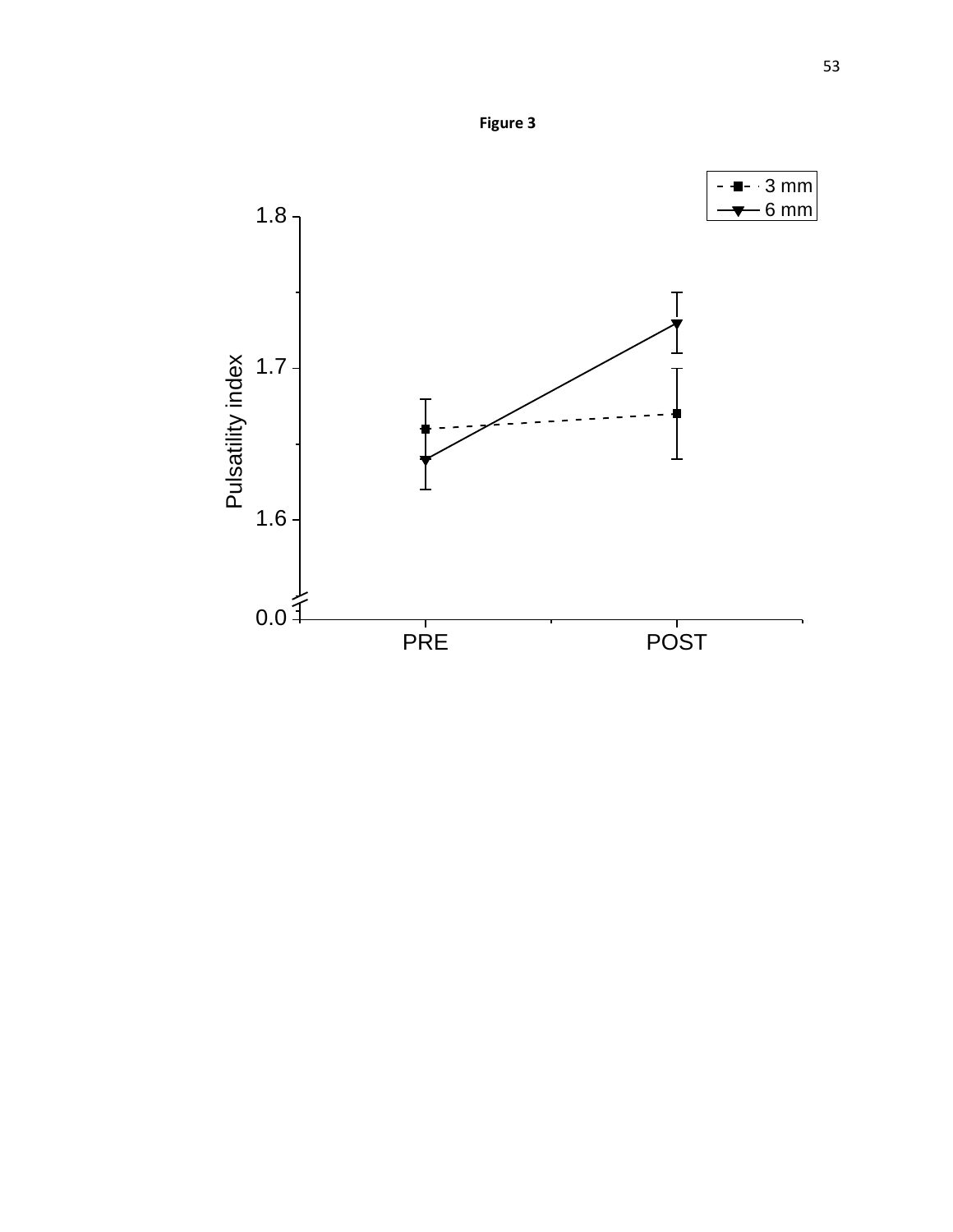# **Chapter V Summary and Conclusions**

The current study examined the effect of WBV utilizing different amplitudes upon blood flow in the lower leg of 15 men and 15 women. Subjects were passively vibrated for 10 minutes using 3 mm and 6 mm amplitude settings. Blood flow velocity was measured using Doppler ultrasound prior to and immediately following the vibration sessions.

The major findings of this study were that  $V_{mn}$ ,  $V_P$ , and PI were increased following 10 minutes of passive vibration. The higher the amplitude the more pronounced the increase in blood flow velocity. There was a between gender difference for EDV and RI, but because gender did not influence time or amplitude men and women were analyzed together in 1 group. There were no significant changes for EDV or RI in response to WBV with either amplitude. Given the relationship between blood flow velocity and WBV, these results suggest that WBV may be beneficial in improving blood flow velocity to the lower leg.

A possible explanation for the result of this study is that WBV promoted vasodilation in the micro-vasculature of the leg downstream from the popliteal artery. Kerschan-Schindl et al. suggested that vibration causes the body to make rhythmic muscle contractions to maintain balance (39). These rhythmic muscle contractions may increase the shear stress on the vascular wall, causing the release of nitric oxide (NO), a potent vasodilator, as well as increase metabolic fuel usage, waste production, and a need for oxygen in the muscle. These by-products of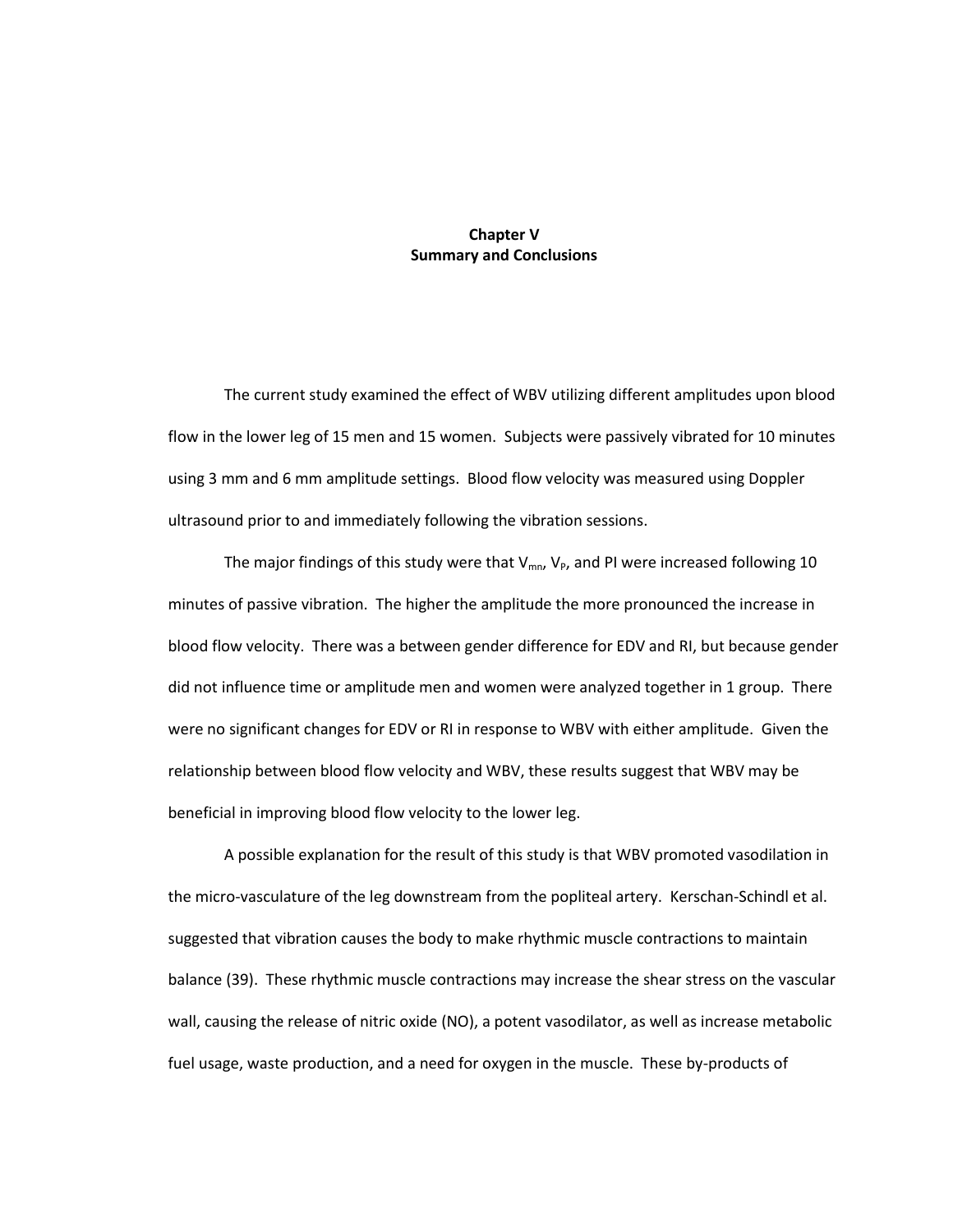muscle activation will also stimulate vasodilation in the contracting muscle. When the capillaries and micro-vasculature in the muscle body vasodilate, vascular resistance decreases. Increased blood flow through an artery whose diameter is unchanged would cause increased blood flow velocity. The findings of the current study are supported by those reported by Kerschan-Schindl et al. who observed that mean blood flow velocity increased significantly in the popliteal artery following vibration, as well as a recent report that documented increased skin blood flow following 3,60-second bouts of passive vibration to the calf (41). Investigators of the latter study hypothesized that the increase in skin blood flow was due to vasodilation of capillaries in and around the calf muscles. Similar results were observed in a study by Maloney-Hinds et al. who observed increases in skin blood flow following 5 minutes of passive vibration (43). The findings of the present study combined with evidence in the literature indicate that blood flow through the popliteal artery was increased during WBV; likely due to vasodilation of capacitance vessels downstream from the main artery, and that the 6 mm amplitude augmented blood flow to a greater degree than the 3 mm amplitude.

A second explanation for the findings of this study is that WBV caused vasoconstriction of the popliteal artery. Vasoconstriction of the vessel would cause  $V_{mn}$  and  $V_P$  to increase as well as PI. Narrowing of the vessel decreases the radius of the vessel which will decrease blood flow through the vessel according to Poiseulle's equation [Q=πr<sup>4</sup>(ΔP)/(8ηL), where Q is flow; r is radius;  $ΔP$  is pressure difference; η is the viscosity coefficient; and L is the tube length  $(45)$ . A decrease in diameter causes an increase in vascular resistance. To maintain constant blood flow (volume per minute) with this increase in vascular resistance, the  $V_P$  and  $V_{mn}$  have to increase. PI is a ratio between blood flow velocities  $[PI=(V_P-EDV)/V_{mn}]$  and is sometimes related to vascular resistance (45). The increase in PI observed in the present study, thus, may also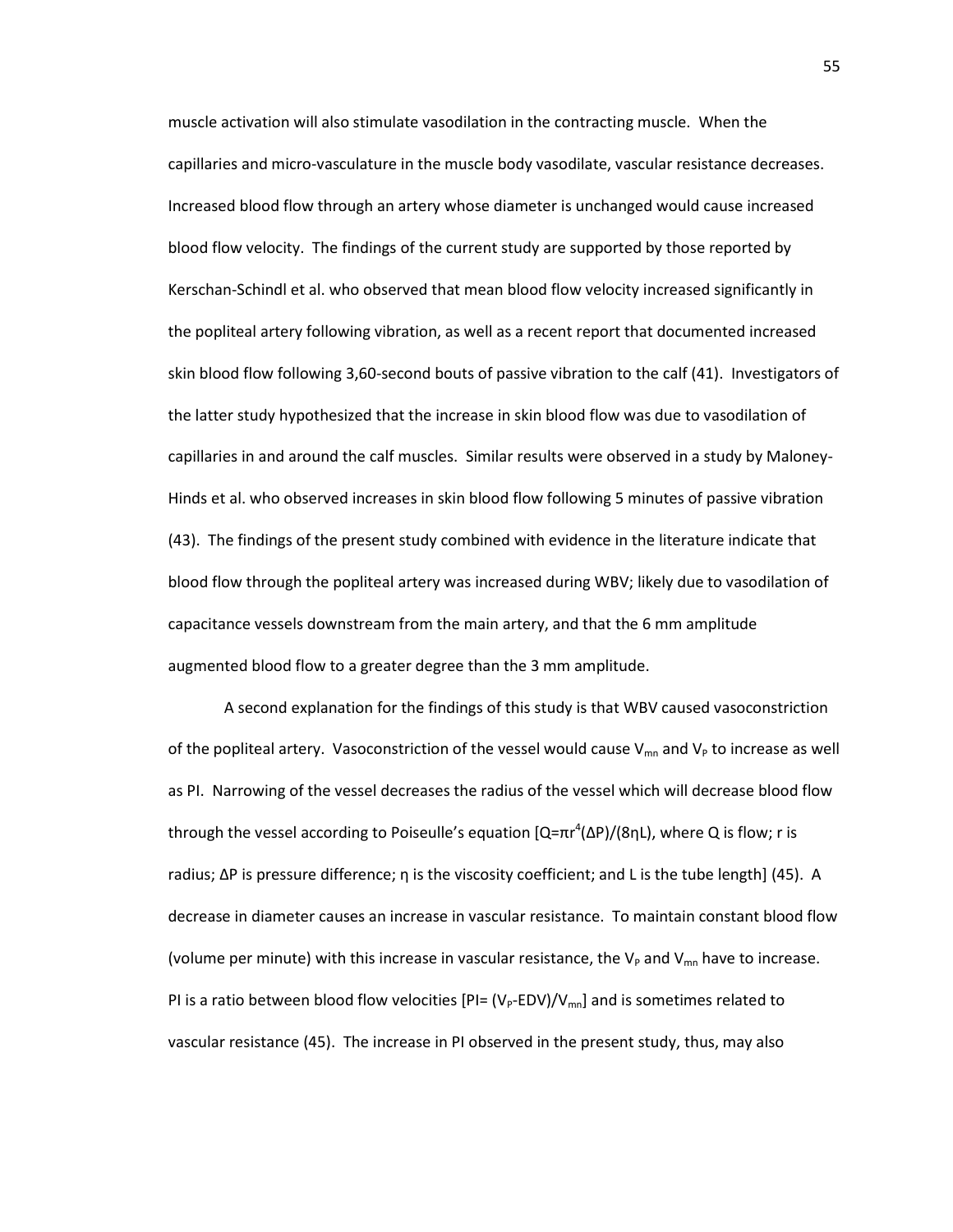suggest vasoconstriction. However, this study showed no change in resistive index which, in a young healthy population, directly relates to vascular resistance (14). RI is calculated as  $(V_P$ - $EDV$ / $V<sub>P</sub>$ . It is expected that, if the popliteal artery were constricted during vibration, an increase in RI and EDV would be observed. Though vessel dimensions were not measured in this study, the lack of change in RI or EDV in the present study suggests that the diameter of the measured artery was unchanged. This is supported by the results of a previous investigation that reported popliteal artery diameter did not change after WBV at a frequency of 26 Hz and an amplitude of 3 mm (39).

One other possible explanation for the increase in blood flow velocity is the thixotropism effect. Thixotropism is when a fluid, such as blood, changes its viscosity with an increase in shear stress. WBV may or may not influence blood viscosity (48, 67). If the viscosity of the blood is reduced then this would cause the blood flow velocity to increase (39). Further research is needed in this area to identify if this is a possible reason why blood flow increases in response to WBV.

#### **Recommendations for Further Research**

Further research should explore different combinations of frequencies and amplitudes to see which combination would have the most beneficial effect on blood flow. Studies need to look at the differences in blood flow between passive WBV and WBV in combination with exercise. A larger subject pool of varying ethnicities, ages, and exercise habits needs to be examined to observe a wider population's changes in blood flow following WBV. Future WBV studies should investigate if WBV, passive or in combination with exercise, is beneficial in populations with compromised blood flow. The exact mechanisms through which blood flow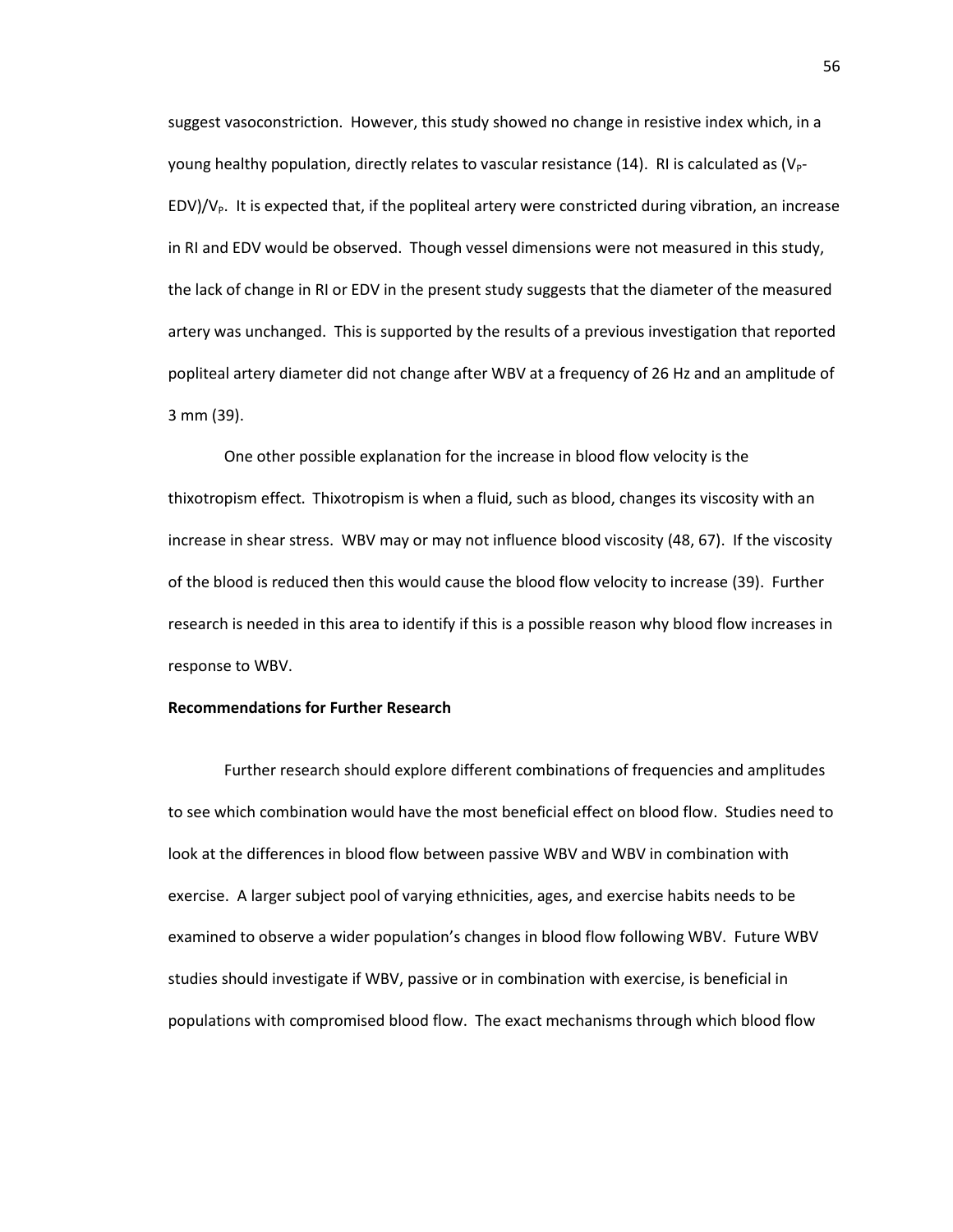may be enhanced through WBV needs to be elucidated. A careful evaluation of potential risks of WBV for clinical populations also needs to be examined.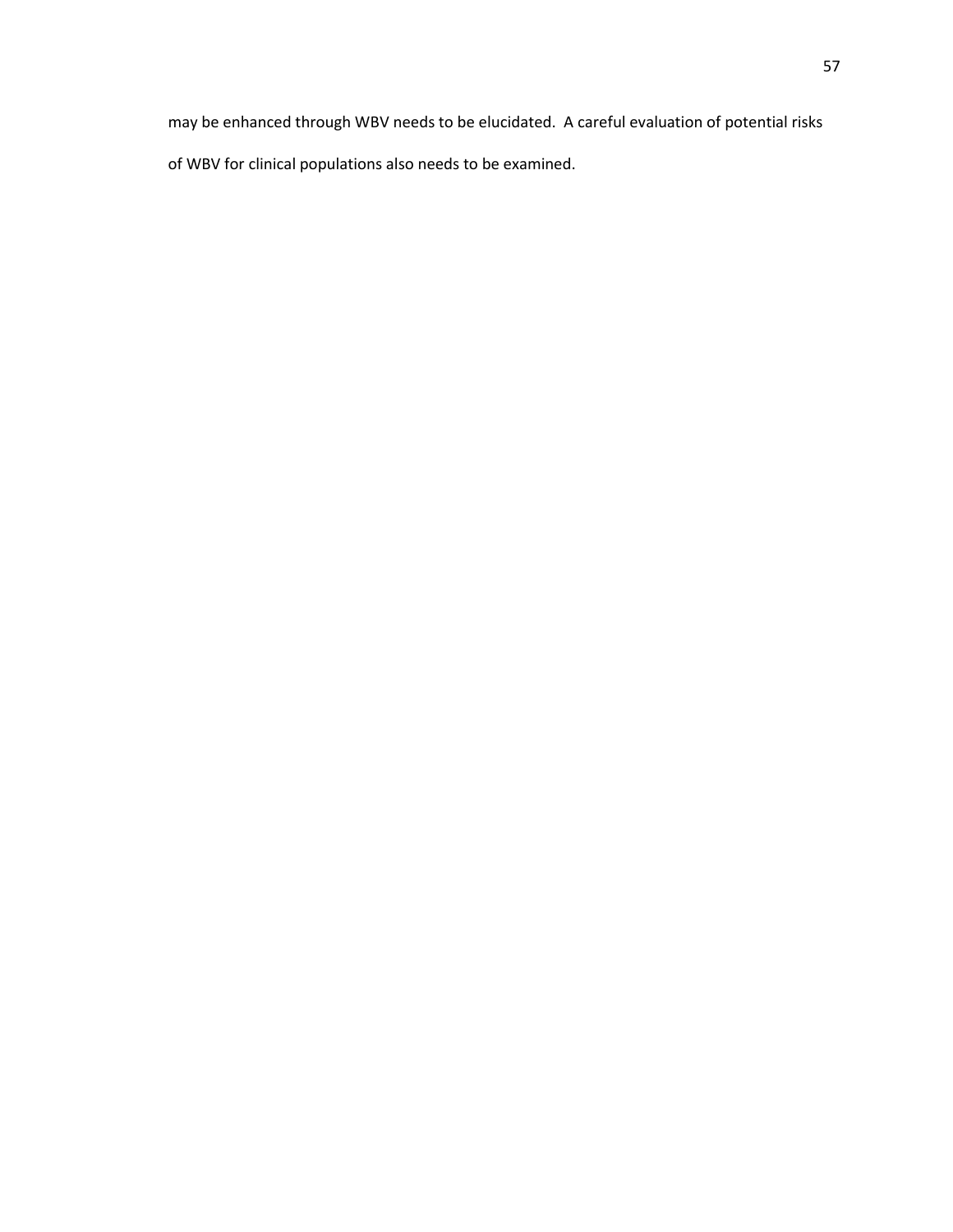# **References**

1. **International Physical Activity Questionnaire.** 1998. Accessed on 1 Apr. 2009. <http://www.ipaq.ki.se/ipaq.htm>

2. **Ahlborg G and Jensen-Urstad M.** Arm blood flow at rest and during arm exercise. *Journal of Applied Physiology* 70: 928-933, 1991.

3. **Ahlborg L, Andersson C, and Julin P.** Whole-body vibration training compared with resistance training: effect on spasticity, muscle strength and motor performance in adults with cerebral palsy. *Journal of Rehabilitative Medicine* 38: 302-308, 2006.

4. **Annino G, Padua E, Castagna C, Di Salvo V, Minichella S, Tsarpela O, Manzi V, and D'Ottavio S.** Effect of whole body vibration training on lower limb performance in selected highlevel ballet students. *Journal of Strength and Conditioning Research* 21: 1072-1076, 2007.

5. **Bartelink ML, Wollersheim H, Theeuwes A, van Duren D, and Thien T.** Changes in skin blood flow during the menstrual cycle: the influence of the menstrual cycle on the peripheral circulation in healthy female volunteers. *Clinical Science* 78: 527-532, 1990.

6. **Baum K, Votteler T, and Schiab J.** Efficiency of vibration exercise for glycemic control in type 2 diabetes patients. *International Journal of Medical Sciences* 4: 159-163, 2007.

7. **Bautmans I, Van Hees E, Lemper JC, and Mets T.** The feasibility of whole body vibration in institutionalised elderly persons and its influence on muscle performance, balance and mobility: a randomized controlled trial. *Bio Medical Central Geriatrics* 5: 17, 2005.

8. **Bazett-Jones D.** Comparing the effects of various whole-body vibration accelerations on counter-movement jump performance. *Sports Science and Medicine* 7: 144-150, 2008.

9. **Bosco C, Cardinale M, and Tsarpela O.** Influence of vibration on mechanical power and electromyogram activity in human arm flexor muscles. *European Journal of Applied Physiology and Occupational Physiology* 79: 306-311, 1999.

10. **Bosco C, Colli R, Introini E, Cardinale M, Tsarpela O, Madella A, Tihanyi J, and Viru A.** Adaptive responses of human skeletal muscle to vibration exposure. *Clinical Physiology* 19: 183- 187, 1999.

11. **Bosco C, Iacovelli M, Tsarpela O, Cardinale M, Bonifazi M, Tihanyi J, Viru M, De Lorenzo A, and Viru A.** Hormonal responses to whole-body vibration in men. *European Journal of Applied Physiology* 81: 449-454, 2000.

12. **Bosco C, Tihanyi J, and Viru A.** Relationships between field fitness test and basal serum testosterone and cortisol levels in soccer players. *Clinical Physiology* 16: 317-322, 1996.

13. **Bruyere O, Wuidart MA, Di Palma E, Gourlay M, Ethgen O, Richy F, and Reginster JY.** Controlled whole body vibration to decrease fall risk and improve health-related quality of life of nursing home residents. *Archives of Physical Medicine and Rehabilitation* 86: 303-307, 2005.

14. **Bude RO and Rubin JM.** Relationship between the resistive index and vascular compliance and resistance. *Radiology* 211: 411-417, 1999.

15. **Cardinale M, Leiper J, Erskine J, Milroy M, and Bell S.** The acute effects of different whole body vibration amplitudes on the endocrine system of young healthy men: a preliminary study. *Clinical Physiology and Functional Imaging* 26: 380-384, 2006.

16. **Cardinale M and Lim J.** The acute effects of two different whole body vibration frequencies on vertical jump performance. *Medicine and Sport* 56: 287 - 292, 2003.

17. **Clifford PS and Hellsten Y.** Vasodilatory mechanisms in contracting skeletal muscle. *Journal of Applied Physiology* 97: 393-403, 2004.

18. **Cochrane DJ and Hawke EJ.** Effects of acute upper-body vibration on strength and power variables in climbers. *Journal of Strength and Conditioning Research* 21: 527-531, 2007.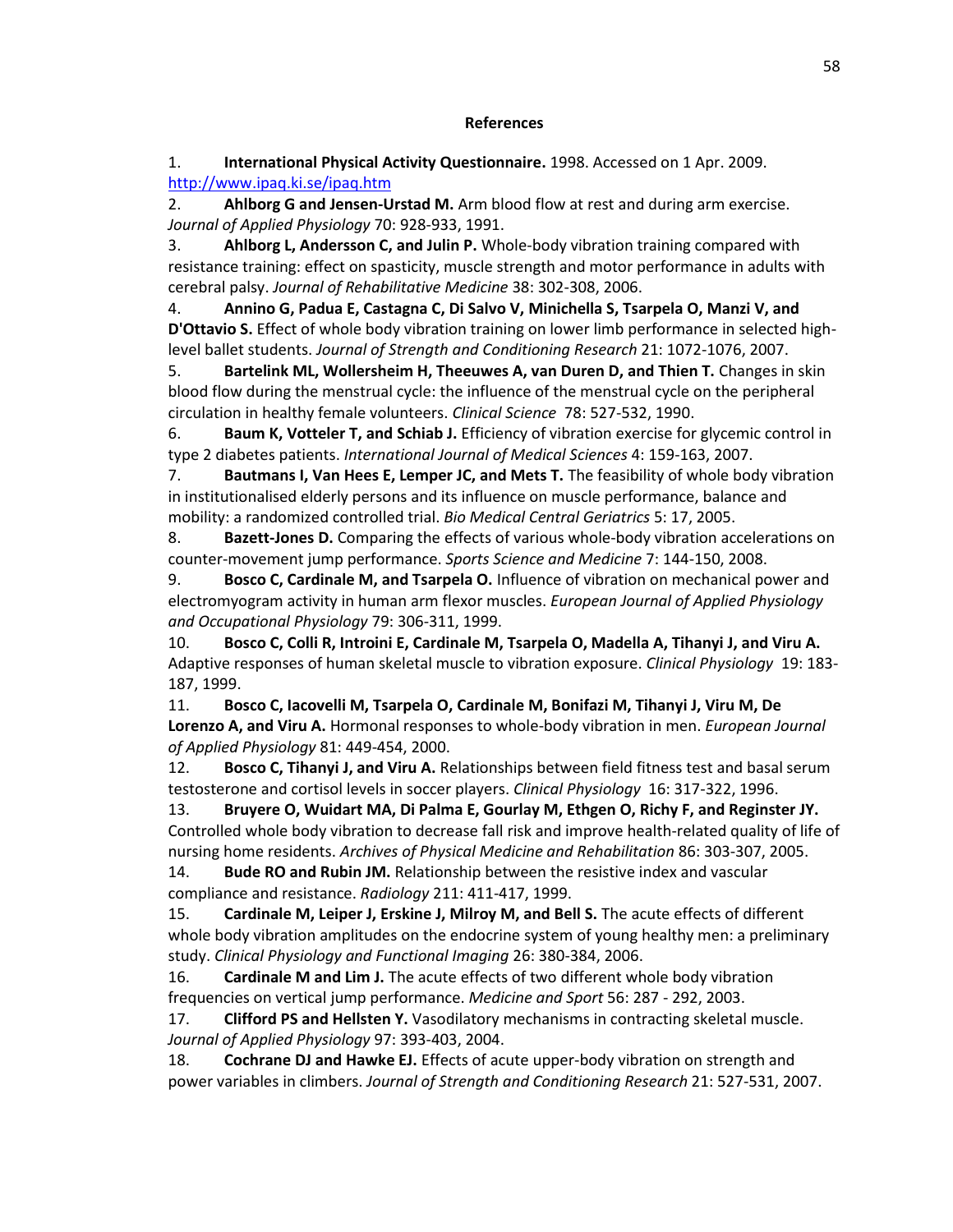19. **Cochrane DJ, Legg SJ, and Hooker MJ.** The short-term effect of whole-body vibration training on vertical jump, sprint, and agility performance. *Journal of Strength and Conditioning Research* 18: 828-832, 2004.

20. **Cochrane DJ, Sartor F, Winwood K, Stannard SR, Narici MV, and Rittweger J.** A comparison of the physiologic effects of acute whole-body vibration exercise in young and older people. *Archives of Physical Medicine and Rehabilitation* 89: 815-821, 2008.

21. **Cochrane DJ and Stannard SR.** Acute whole body vibration training increases vertical jump and flexibility performance in elite female field hockey players. *British Journal of Sports Medicine* 39: 860-865, 2005.

22. **Cormie P, Deane RS, Triplett NT, and McBride JM.** Acute effects of whole-body vibration on muscle activity, strength, and power. *Journal of Strength and Conditioning Research*  20: 257-261, 2006.

23. **Da Silva ME, Fernandez JM, Castillo E, Nunez VM, Vaamonde DM, Poblador MS, and Lancho JL.** Influence of vibration training on energy expenditure in active men. *Journal of Strength and Conditioning Research* 21: 470-475, 2007.

24. **Dawes G.** The vasodilator action of potassium. *Journal of Physiology* 99: 224-238, 1941.

25. **de Ruiter CJ, van der Linden RM, van der Zijden MJ, Hollander AP, and de Haan A.** Short-term effects of whole-body vibration on maximal voluntary isometric knee extensor force and rate of force rise. *European Journal of Applied Physiology* 88: 472-475, 2003.

26. **De Silva ME, Nunez D, Vaamonde D, Fernandez JM, Garcia-Manso JM, Lancho JL, and Poblador MS.** Effects of different frequencies of whole body vibration on muscular performance. *Biology of Sport* 23, 2006.

27. **Delecluse C, Roelants M, Diels R, Koninckx E, and Verschueren S.** Effects of whole body vibration training on muscle strength and sprint performance in sprint-trained athletes. *International Journal of Sports Medicine* 26: 662-668, 2005.

28. **Delecluse C, Roelants M, and Verschueren S.** Strength increase after whole-body vibration compared with resistance training. *Medicine and Science in Sports and Exercise* 35: 1033-1041, 2003.

29. **Ebersbach G, Edler D, Kaufhold O, and Wissel J.** Whole body vibration versus conventional physiotherapy to improve balance and gait in Parkinson's disease. *Archives of Physical Medicine and Rehabilitation* 89: 399-403, 2008.

30. **Gandevia SC.** Spinal and supraspinal factors in human muscle fatigue. *Physiology Review* 81: 1725-1789, 2001.

31. **Gilligan DM, Panza JA, Kilcoyne CM, Waclawiw MA, Casino PR, and Quyyumi AA.** Contribution of endothelium-derived nitric oxide to exercise-induced vasodilation. *Circulation* 90: 2853-2858, 1994.

32. **Gusi N, Raimundo A, and Leal A.** Low-frequency vibratory exercise reduces the risk of bone fracture more than walking: a randomized controlled trial. *Bio Medical Central Musculoskeletal Disorders* 7: 92, 2006.

33. **Haas CT, Turbanski S, Kessler K, and Schmidtbleicher D.** The effects of random wholebody-vibration on motor symptoms in Parkinson's disease. *NeuroRehabilitation* 21: 29-36, 2006.

34. **Halcox JP, Narayanan S, Cramer-Joyce L, Mincemoyer R, and Quyyumi AA.** Characterization of endothelium-derived hyperpolarizing factor in the human forearm microcirculation. *American Journal of Physiology* 280: H2470-2477, 2001.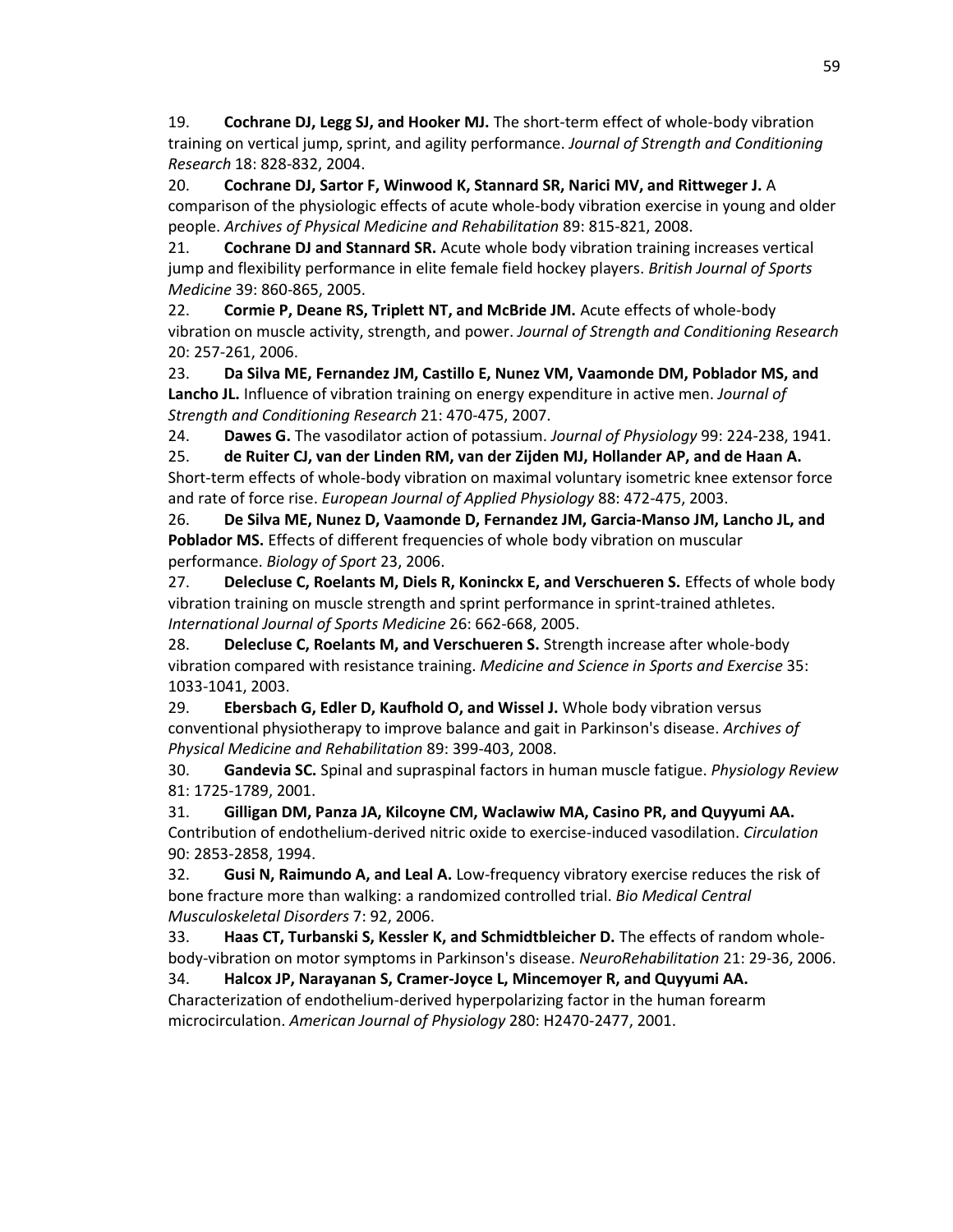35. **Hazell TJ, Jakobi JM, and Kenno KA.** The effects of whole-body vibration on upper- and lower-body EMG during static and dynamic contractions. *Applied Physiology, Nutrition, and Metabolism* 32: 1156-1163, 2007.

36. **Hester RL and Choi J.** Blood flow control during exercise: role for the venular endothelium? *Exercise and Sport Sciences Reviews* 30: 147-151, 2002.

37. **Issurin VB and Tenenbaum G.** Acute and residual effects of vibratory stimulation on explosive strength in elite and amateur athletes. *Journal of Sports Sciences* 17: 177-182, 1999.

38. **Kawanabe K, Kawashima A, Sashimoto I, Takeda T, Sato Y, and Iwamoto J.** Effect of whole-body vibration exercise and muscle strengthening, balance, and walking exercises on walking ability in the elderly. *The Keio Journal of Medicine* 56: 28-33, 2007.

39. **Kerschan-Schindl K, Grampp S, Henk C, Resch H, Preisinger E, Fialka-Moser V, and Imhof H.** Whole-body vibration exercise leads to alterations in muscle blood volume. *Clinical Physiology* 21: 377-382, 2001.

40. **Koller A and Kaley G.** Prostaglandins mediate arteriolar dilation to increased blood flow velocity in skeletal muscle microcirculation. *Circulation Research* 67: 529-534, 1990.

41. **Lohman EB, 3rd, Petrofsky JS, Maloney-Hinds C, Betts-Schwab H, and Thorpe D.** The effect of whole body vibration on lower extremity skin blood flow in normal subjects. *Medical Science Monitor* 13: CR71-76, 2007.

42. **Mahieu NN, Witvrouw E, Van de Voorde D, Michilsens D, Arbyn V, and Van den Broecke W.** Improving strength and postural control in young skiers: whole-body vibration versus equivalent resistance training. *Journal of Athletic Training* 41: 286-293, 2006.

43. **Maloney-Hinds C, Petrofsky JS, and Zimmerman G.** The effect of 30 Hz vs. 50 Hz passive vibration and duration of vibration on skin blood flow in the arm. *Medical Science Monitor* 14: CR112-116, 2008.

44. **Marshall JM.** The roles of adenosine and related substances in exercise hyperaemia. *The Journal of Physiology* 583: 835-845, 2007.

45. **Martins WP, Nastri CO, Ferriani RA, and Filho FM.** Brachial artery pulsatility index change 1 minute after 5-minute forearm compression: comparison with flow-mediated dilatation. *Journal of Ultrasound Medicine* 27: 693-699, 2008.

46. **Necking LE, Lundstrom R, Lundborg G, Thornell LE, and Friden J.** Skeletal muscle changes after short term vibration. *Scandinavian Journal of Plastic Reconstructive Surgery and Hand Surgery* 30: 99-103, 1996.

47. **Otsuki T, Takanami Y, Aoi W, Kawai Y, Ichikawa H, and Yoshikawa T.** Arterial stiffness acutely decreases after whole-body vibration in humans. *Acta Physiologica* 194: 189-194, 2008.

48. **Piggott M, Ramcharan JE, and Taylor DE.** Effect of unilateral hind limb vibration on blood rheology in rabbits. *Quarterly Journal of Experimental Physiology* 68: 373-380, 1983.

49. **Rees SS, Murphy AJ, and Watsford ML.** Effects of whole-body vibration exercise on lower-extremity muscle strength and power in an older population: a randomized clinical trial. *Physical Therapy* 88: 462-470, 2008.

50. **Rittweger J, Beller G, and Felsenberg D.** Acute physiological effects of exhaustive whole-body vibration exercise in man. *Clinical Physiology* 20: 134-142, 2000.

51. **Rittweger J, Ehrig J, Just K, Mutschelknauss M, Kirsch KA, and Felsenberg D.** Oxygen uptake in whole-body vibration exercise: influence of vibration frequency, amplitude, and external load. *International Journal of Sports Medicine* 23: 428-432, 2002.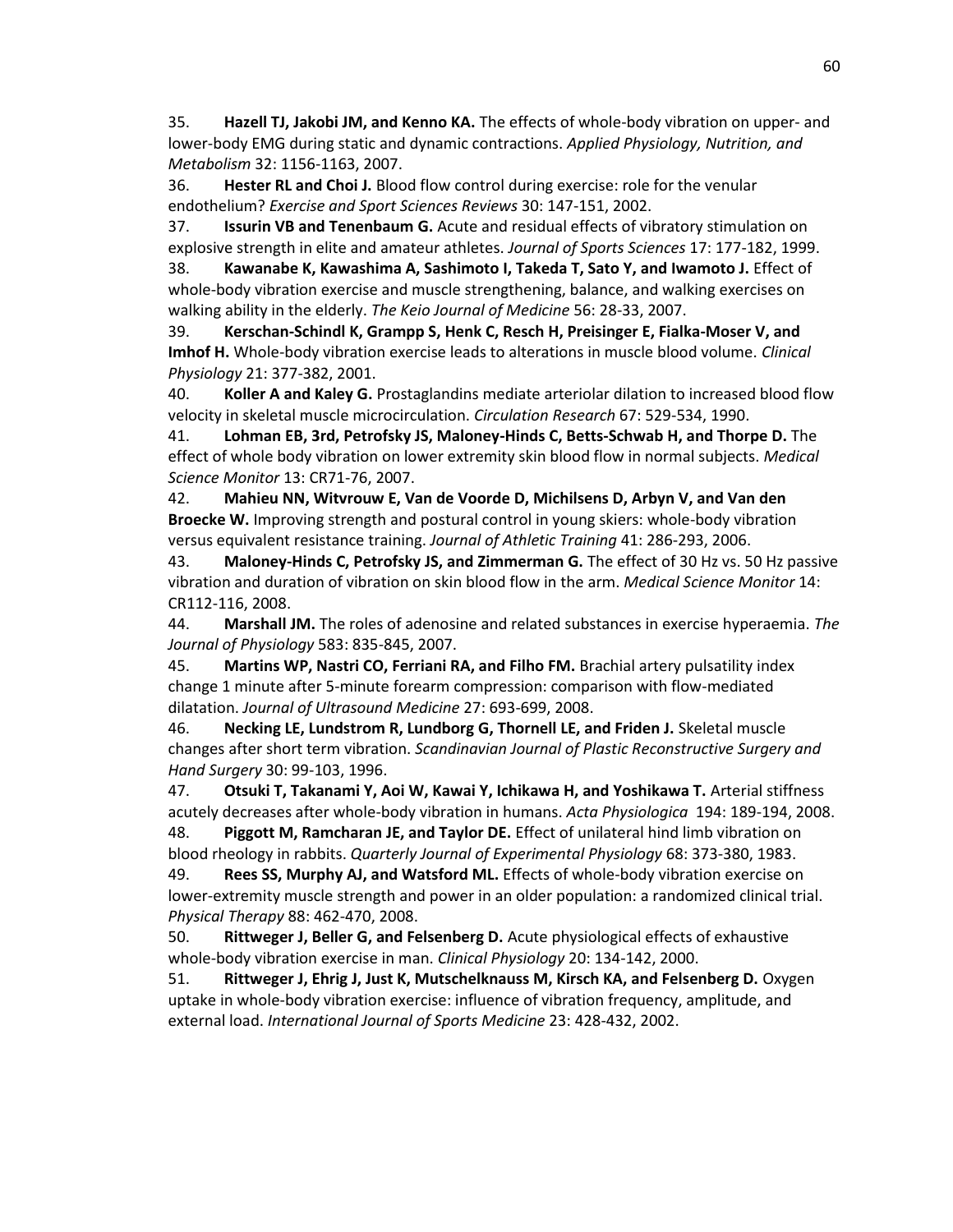52. **Rittweger J, Schiessl H, and Felsenberg D.** Oxygen uptake during whole-body vibration exercise: comparison with squatting as a slow voluntary movement. *European Journal of Applied Physiology* 86: 169-173, 2001.

53. **Roelants M, Delecluse C, Goris M, and Verschueren S.** Effects of 24 weeks of whole body vibration training on body composition and muscle strength in untrained females. *International Journal of Sports Medicine* 25: 1-5, 2004.

54. **Roelants M, Delecluse C, and Verschueren SM.** Whole-body-vibration training increases knee-extension strength and speed of movement in older women. *Journal of the American Geriatrics Society* 52: 901-908, 2004.

55. **Ronnestad BR.** Comparing the performance-enhancing effects of squats on a vibration platform with conventional squats in recreationally resistance-trained men. *Journal of Strength and Conditioning Research* 18: 839-845, 2004.

56. **Roth J, Wust M, Rawer R, Schnabel D, Armbrecht G, Beller G, Rembitzki I, Wahn U, Felsenberg D, and Staab D.** Whole body vibration in cystic fibrosis - a pilot study. *Journal of Musculoskeletal & Neuronal Interactions* 8: 179-187, 2008.

57. **Saltin B, Boushel R, Secher N, and Mitchell J.** *Exercise and circulation in health and disease*. Champaign: Human Kinetics, 2000.

58. **Sands WA, McNeal JR, Stone MH, Russell EM, and Jemni M.** Flexibility enhancement with vibration: Acute and long-term. *Medicine and Science in Sports and Exercise* 38: 720-725, 2006.

59. **Schuhfried O, Mittermaier C, Jovanovic T, Pieber K, and Paternostro-Sluga T.** Effects of whole-body vibration in patients with multiple sclerosis: a pilot study. *Clinical Rehabilitation* 19: 834-842, 2005.

60. **Stiegler H, Rett K, Wicklmayr M, Dietze K, and Mehnert H.** Metabolic effects of prostaglandin E1 on human skeletal muscle. *Vasa* 17: 5-9, 1988.

61. **Tihanyi TK, Horvath M, Fazekas G, Hortobagyi T, and Tihanyi J.** One session of whole body vibration increases voluntary muscle strength transiently in patients with stroke. *Clinical Rehabilitation* 21: 782-793, 2007.

62. **Torvinen S, Kannu P, Sievanen H, Jarvinen TA, Pasanen M, Kontulainen S, Jarvinen TL, Jarvinen M, Oja P, and Vuori I.** Effect of a vibration exposure on muscular performance and body balance. Randomized cross-over study. *Clinical Physiology and Functional Imaging* 22: 145- 152, 2002.

63. **Torvinen S, Kannus P, Sievanen H, Jarvinen TA, Pasanen M, Kontulainen S, Jarvinen TL, Jarvinen M, Oja P, and Vuori I.** Effect of four-month vertical whole body vibration on performance and balance. *Medicine and Science in Sports and Exercise* 34: 1523-1528, 2002.

64. **Torvinen S, Kannus P, Sievanen H, Jarvinen TA, Pasanen M, Kontulainen S, Nenonen A, Jarvinen TL, Paakkala T, Jarvinen M, and Vuori I.** Effect of 8-month vertical whole body vibration on bone, muscle performance, and body balance: a randomized controlled study. *Journal of Bone Mineral Research* 18: 876-884, 2003.

65. **van Nes IJ, Latour H, Schils F, Meijer R, van Kuijk A, and Geurts AC.** Long-term effects of 6-week whole-body vibration on balance recovery and activities of daily living in the postacute phase of stroke: a randomized, controlled trial. *Stroke* 37: 2331-2335, 2006.

66. **Verschueren SM, Roelants M, Delecluse C, Swinnen S, Vanderschueren D, and Boonen S.** Effect of 6-month whole body vibration training on hip density, muscle strength, and postural control in postmenopausal women: a randomized controlled pilot study. *Journal of Bone Mineral Research* 19: 352-359, 2004.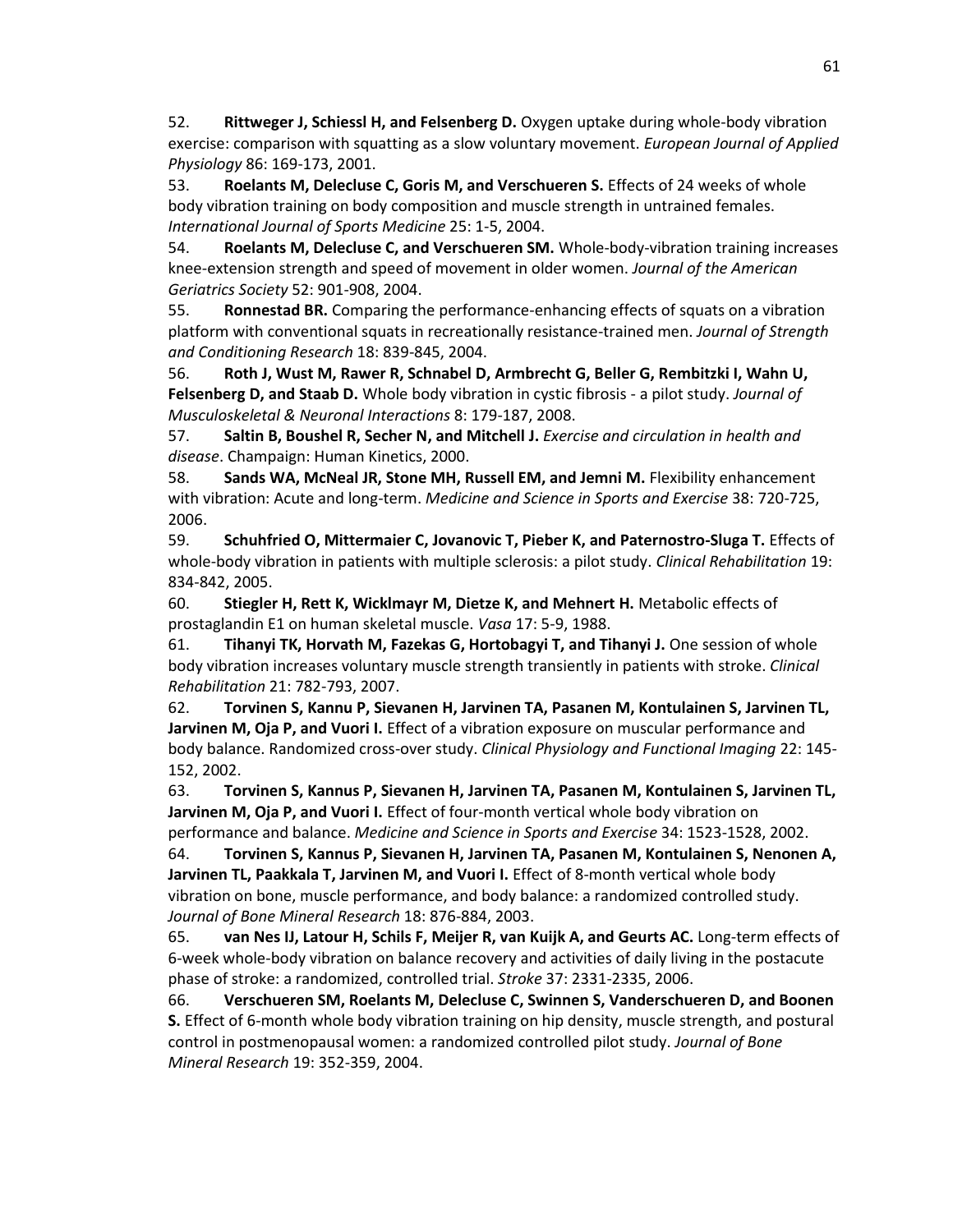67. **Zhao BY, Man XS, Lu SF, and Liu ZB.** [The effect of local vibration on blood-lipids and whole blood viscosity]. *Chinese Journal of Industrial Hygiene and Occupational Diseases* 21: 54- 56, 2003.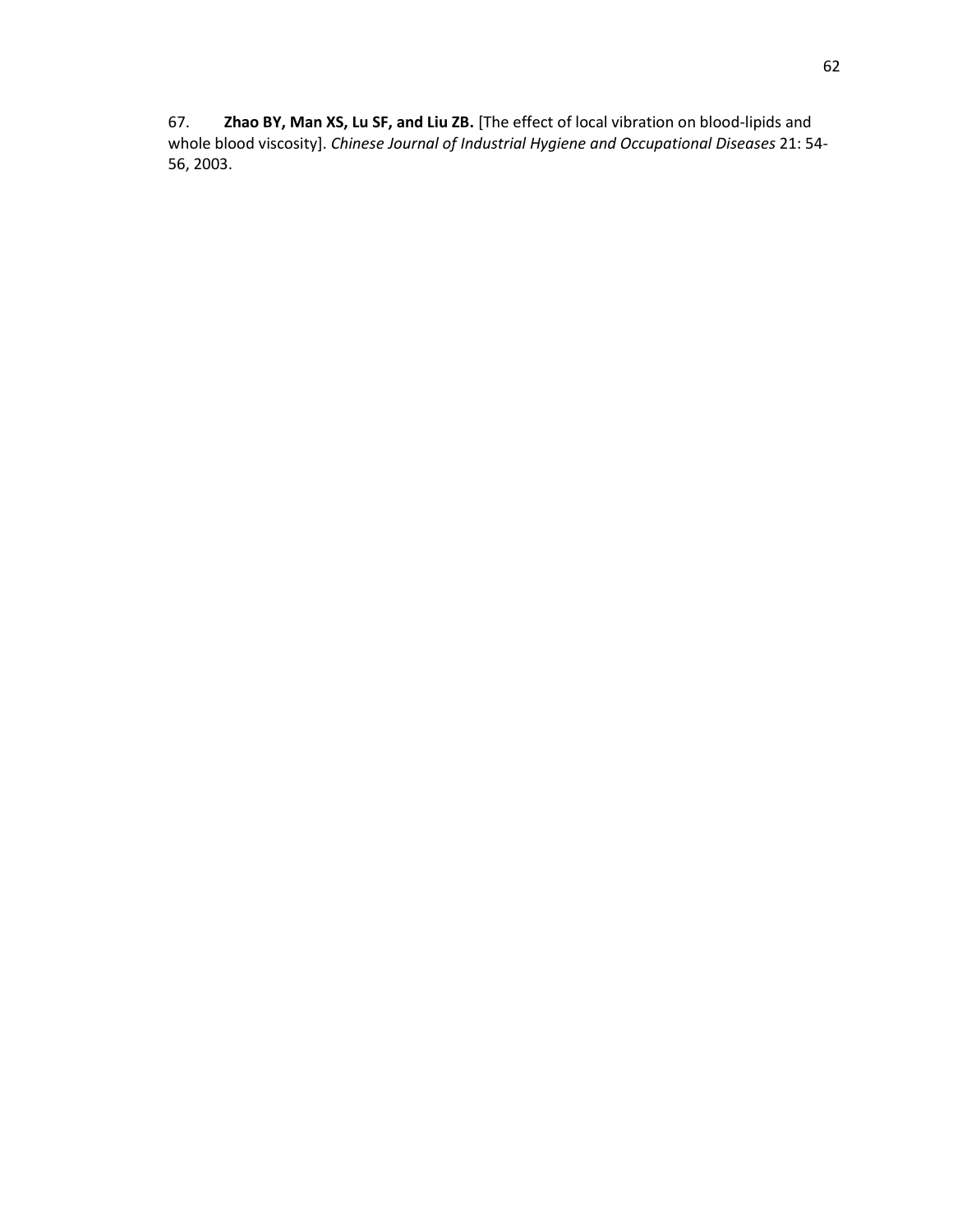# **Appendix A**

**Informed Consent Statement**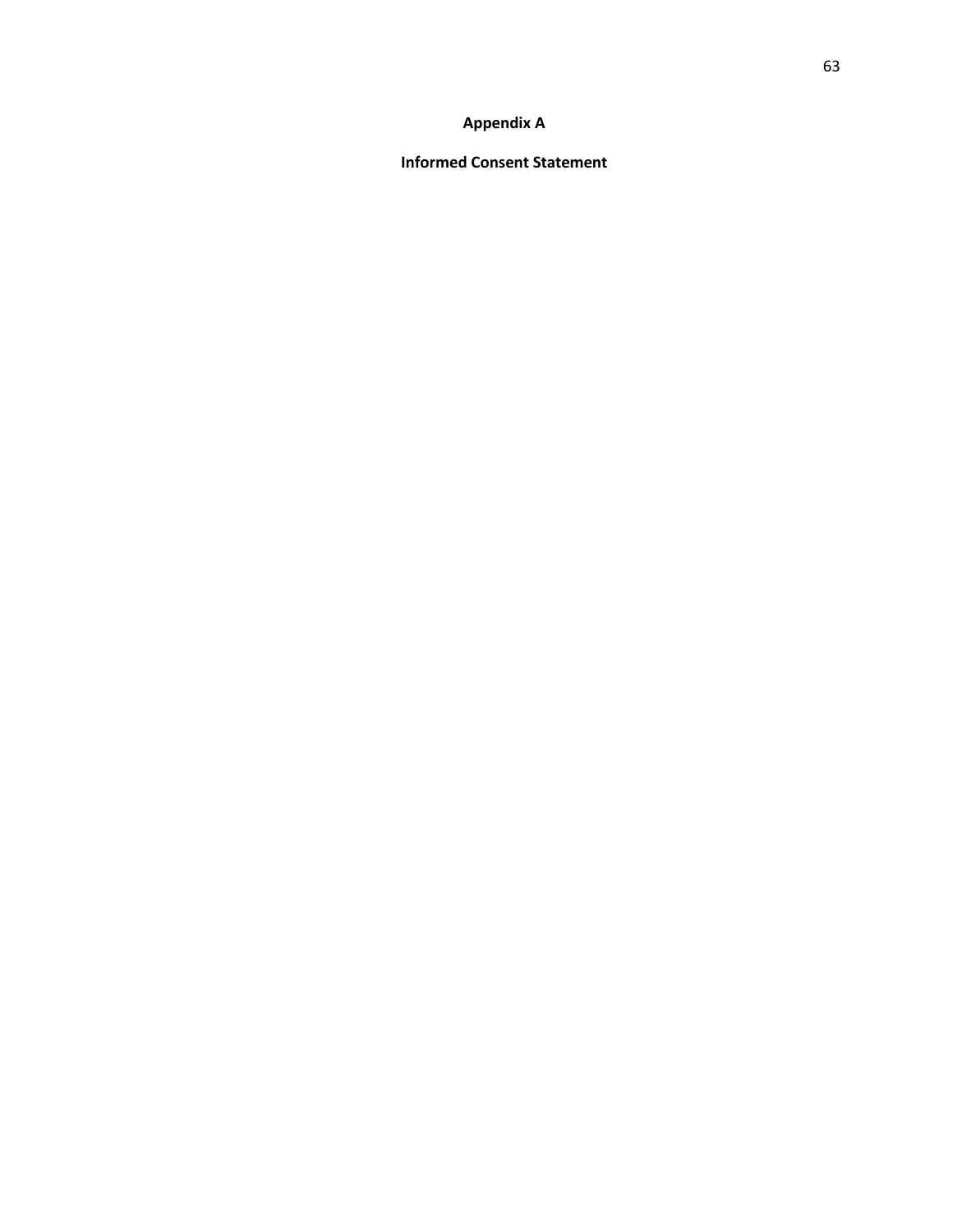**Consent Form:** The Effect of high and low amplitudes during whole body vibration on lower leg blood flow.

The purpose of this study is to assess the changes in lower leg blood flow responses to wholebody vibration (WBV) using high and low amplitudes.

Blood flow and the circulatory system can be adversely affected by various pathologies, including diabetes and peripheral artery disease. Whole-body vibration has previously been shown to enhance blood flow. It is not known what vibration amplitude produces the most beneficial effects. We are studying how high and low amplitude WBV affects blood flow. Results of this study may be used to make more effective recommendations regarding the use of WBV for the purpose of improving circulation.

Recreationally active and apparently healthy (*i.e.* have not been diagnosed with a chronic illness) men and women who are 18-45 yrs of age may be eligible to participate in this study, which will be done in one 1-hr session in the Exercise Science Laboratory (room PL 211). During this session, you will complete one high amplitude trial and one low amplitude trial, conducted in random order. Each trial will consist of lying in a prone position for at least 15 minutes and then standing on a WBV platform for 10 minutes. At three times during each trial we will measure skin temperature using an infrared thermometer and arterial blood flow using ultrasound from your right leg. Your total time commitment to this study is expected to be approximately 1 hour.

Very long-term exposure to vibration such as is experienced in certain occupational settings may result in chronic pain. However, there are no known risks associated with WBV for the brief durations that are used in the present study. There are also no risks associated with the temperature or blood flow measurements in this study. Emergency medical treatment is available in the event of injury. You will assume responsibility for the costs of medical care that is provided. In the unlikely event of injury or illness of any kind as a result of participation in this research project, Ball State University, its agents and employees will assume whatever responsibility is required by law.

The results of this study may indicate that WBV stimulation produces beneficial blood flow responses that are cardioprotective. Exercise programs, particularly for patients with circulatory diseases, might benefit from the inclusion of WBV technology.

Your participation in this study is completely voluntary and you are free to withdraw at any time for any reason without penalty or prejudice from the investigators. Upon completion of the study you will be reimbursed \$30. If you have any questions, either now or in the future, feel free to ask the investigator.

Subject confidentiality will be protected to the maximum extent allowable by law. All data will be collected by study personnel. Paper files containing all data, including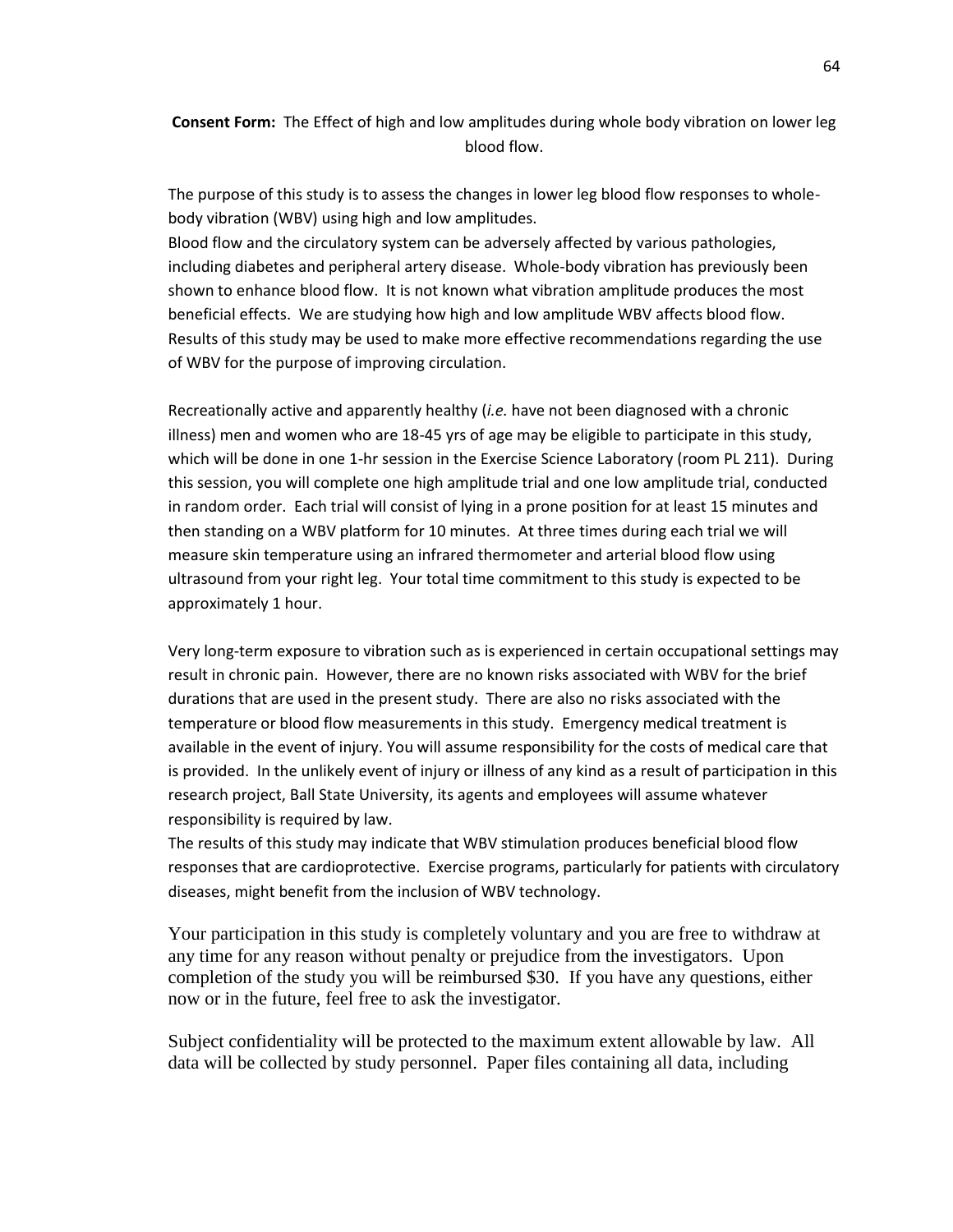personal information, will be stored in a locked filing cabinet in Dr. Nagelkirk's office. Electronic files will identify subjects only by number and will be stored on Dr. Nagelkirk's computer hard drive and backup medium (DVD or CD). The electronic files, hard drive and backup media will each be password protected. Paper files will be shredded after being retained for three years following study completion. Electronic files will be stored as indicated until Dr. Nagelkirk determines they are no longer needed, after which all copies will be deleted or destroyed. A number that is assigned to each participant will be used in all study-related communications as well as any publications or presentations of the results.

For one's rights as a research subject, contact the Coordinator of Research Compliance, Office of Academic Research and Sponsored Programs, Ball State University, Muncie, IN 47306, (765) 285- 5070[, irb@bsu.edu.](mailto:irb@bsu.edu)

\*\*\*\*\*\*\*\*\*

I, the same of the same of the same of the same of the same of the same of the same of the same of the same of the same of the same of the same of the same of the same of the same of the same of the same of the same of the "The Effect of High and Low Amplitudes During Whole Body Vibration on Lower Leg Blood Flow." I have had the study explained to me and my questions have been answered to my satisfaction. I have read the description of this project and give my consent to participate. I understand that I will receive a copy of this informed consent form to keep for future reference.

\_\_\_\_\_\_\_\_\_\_\_\_\_\_\_\_\_\_\_\_\_\_\_\_\_\_\_\_\_\_\_\_ \_\_\_\_\_\_\_\_\_\_\_\_\_\_\_\_\_

Participant's Signature **Date** Date

Investigator's Signature

\_\_\_\_\_\_\_\_\_\_\_\_\_\_\_\_\_\_\_\_\_\_\_\_\_\_\_\_\_\_\_\_

Principal Investigator:

Paul R. Nagelkirk, Ph.D., Assistant Professor School of Physical Education, Sport & Exercise Science Ball State University Muncie, IN 47306 (765) 285-1472; prnagelkirk@bsu.edu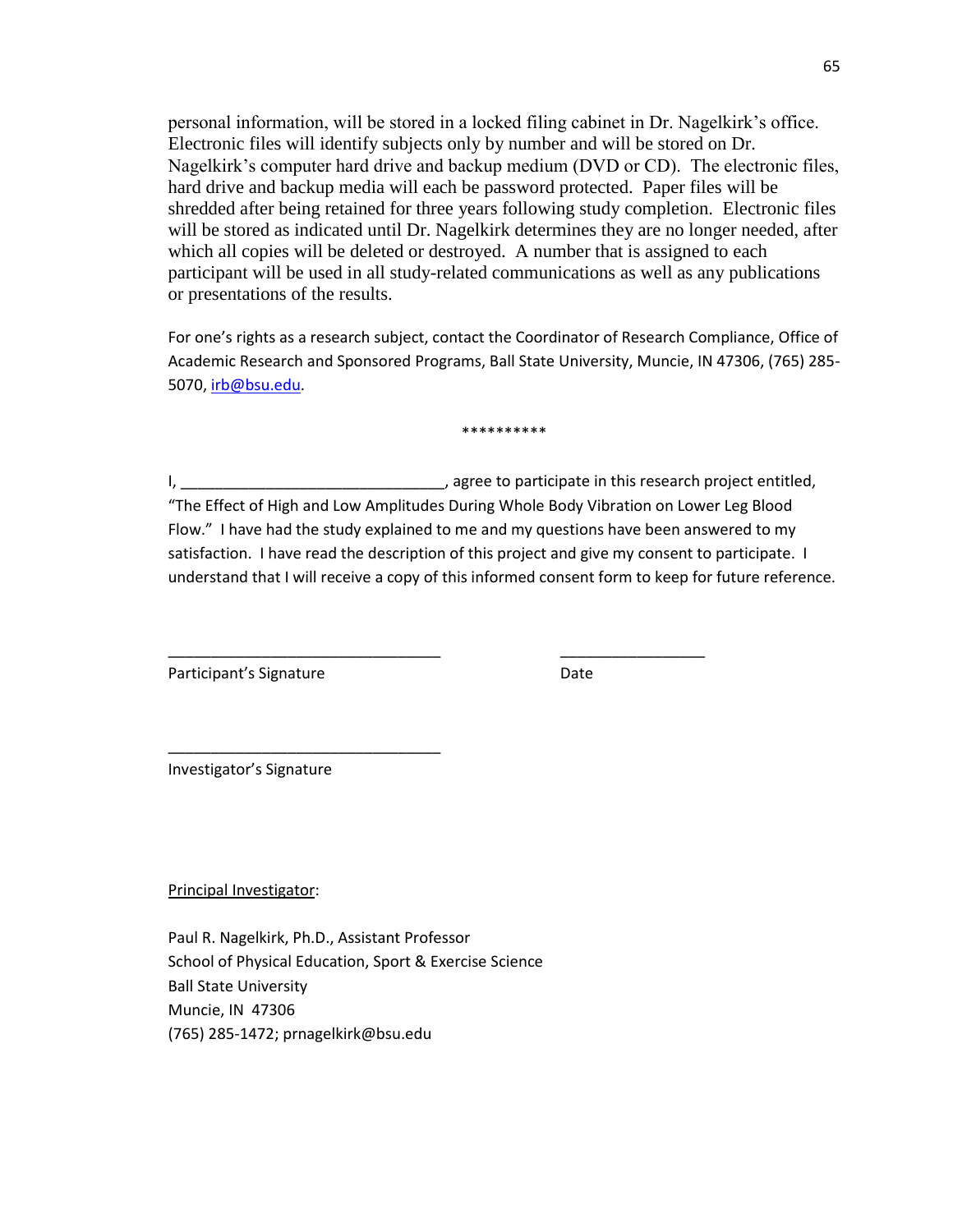# **Appendix B**

**Health History Questionnaire**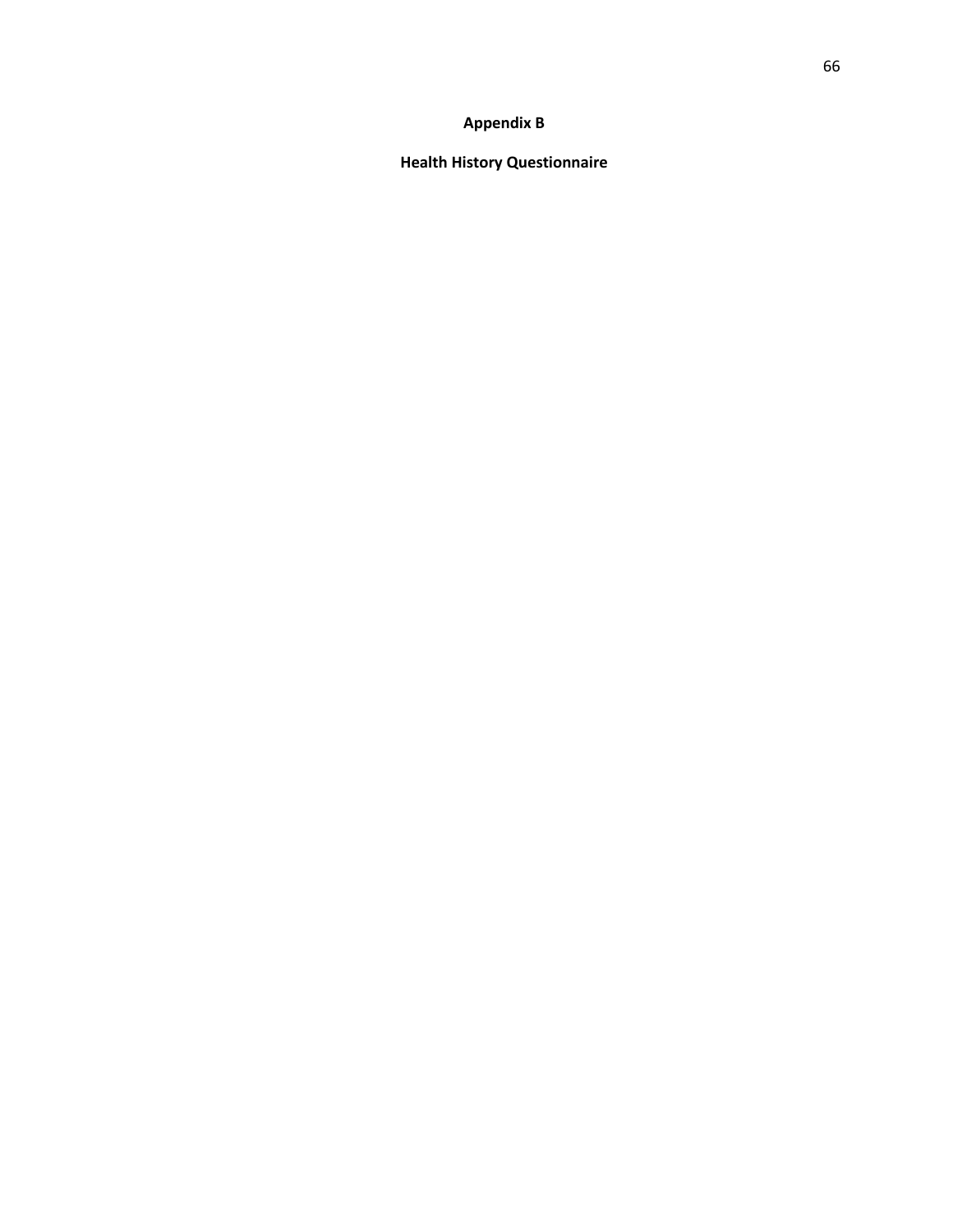## Health History Questionnaire

|                                                     | Sex: <sup>O</sup> Male <sup>O</sup> Female                               |
|-----------------------------------------------------|--------------------------------------------------------------------------|
| DOB: $\angle$                                       | Height: Weight:                                                          |
|                                                     |                                                                          |
| Please answer put an X next to your answer.         |                                                                          |
| 1. yes _____ no Have you ever been diagnosed with a |                                                                          |
| neuromuscular, orthopedic, or circulatory disorder? |                                                                          |
| 2. ves ____ no Do you currently use tobacco?        |                                                                          |
|                                                     | Please List all Medications (including any over the counter medications) |
|                                                     |                                                                          |
|                                                     |                                                                          |
|                                                     |                                                                          |
|                                                     |                                                                          |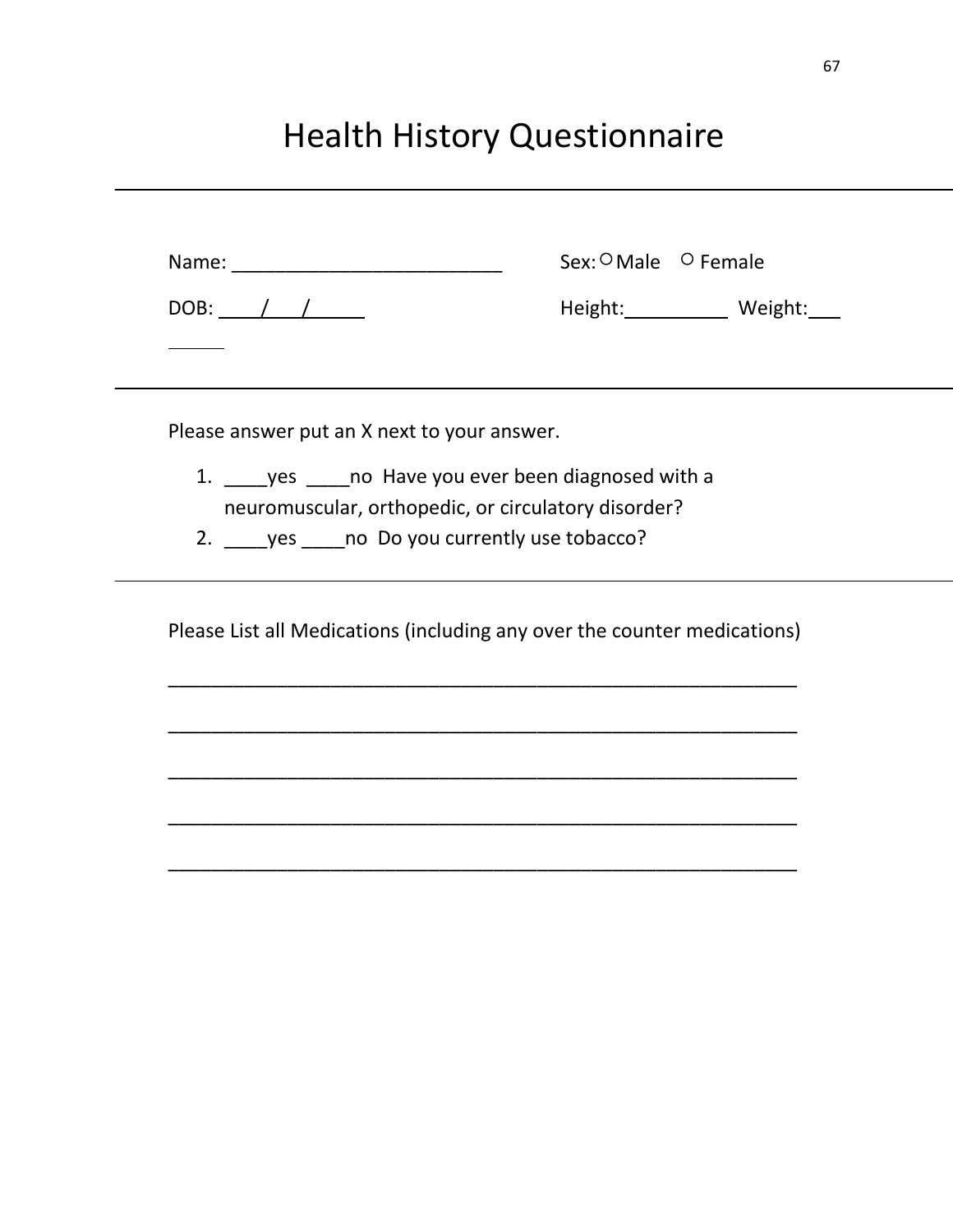## **Appendix C**

**International Physical Activity Questionnaire**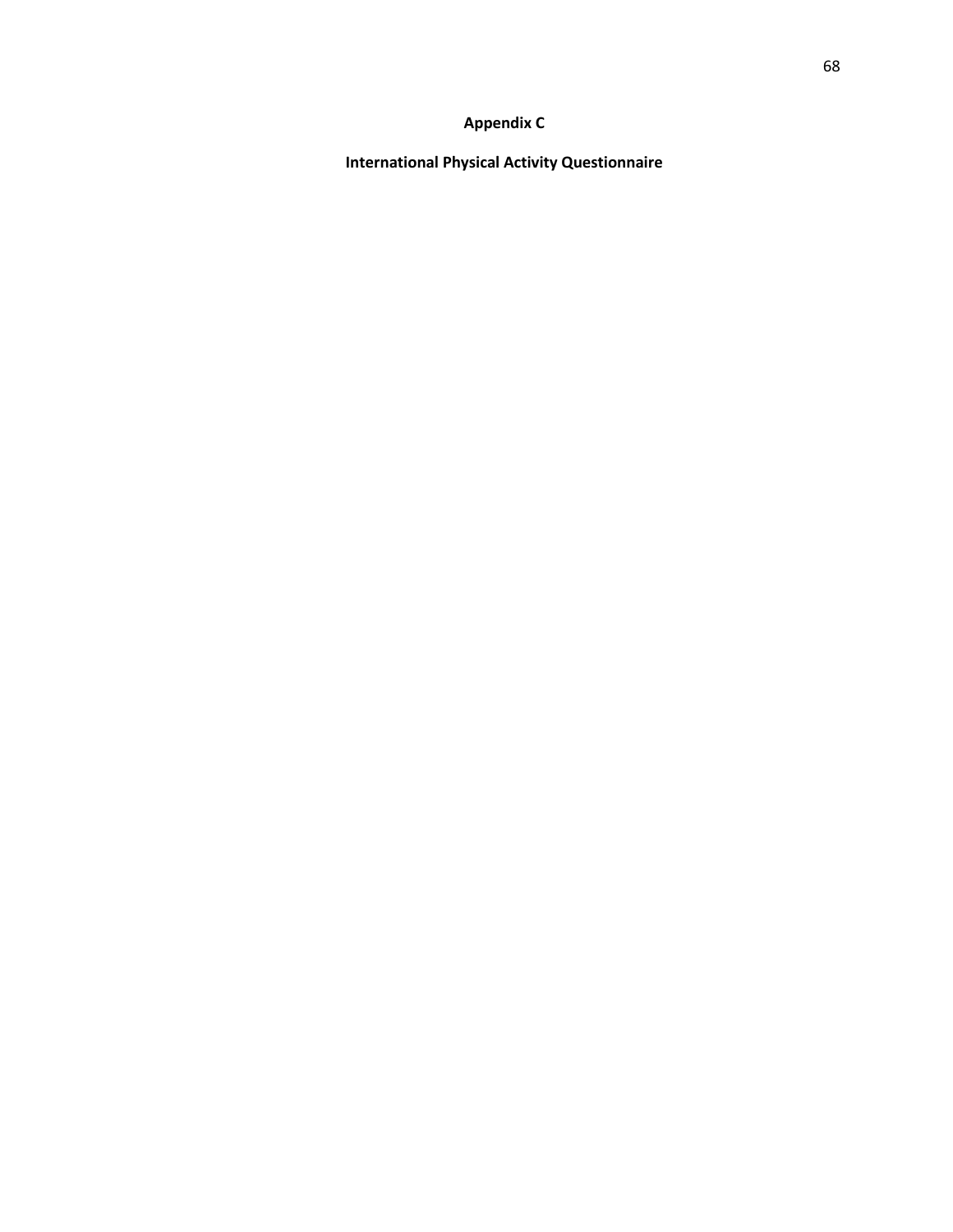## **INTERNATIONAL PHYSICAL ACTIVITY QUESTIONNAIRE**

We are interested in finding out about the kinds of physical activities that people do as part of their everyday lives. The questions will ask you about the time you spent being physically active in the **last 7 days**. Please answer each question even if you do not consider yourself to be an active person. Please think about the activities you do at work, as part of your house and yard work, to get from place to place, and in your spare time for recreation, exercise or sport.

Think about all the **vigorous** activities that you did in the **last 7 days**. **Vigorous** physical activities refer to activities that take hard physical effort and make you breathe much harder than normal. Think *only* about those physical activities that you did for at least 10 minutes at a time.

1. During the **last 7 days**, on how many days did you do **vigorous** physical activities like heavy lifting, digging, aerobics, or fast bicycling?



2. How much time did you usually spend doing **vigorous** physical activities on one of those days?



Think about all the **moderate** activities that you did in the **last 7 days**. **Moderate** activities refer to activities that take moderate physical effort and make you breathe somewhat harder than normal. Think only about those physical activities that you did for at least 10 minutes at a time.

3. During the **last 7 days**, on how many days did you do **moderate** physical activities like carrying light loads, bicycling at a regular pace, or doubles tennis? Do not include walking.